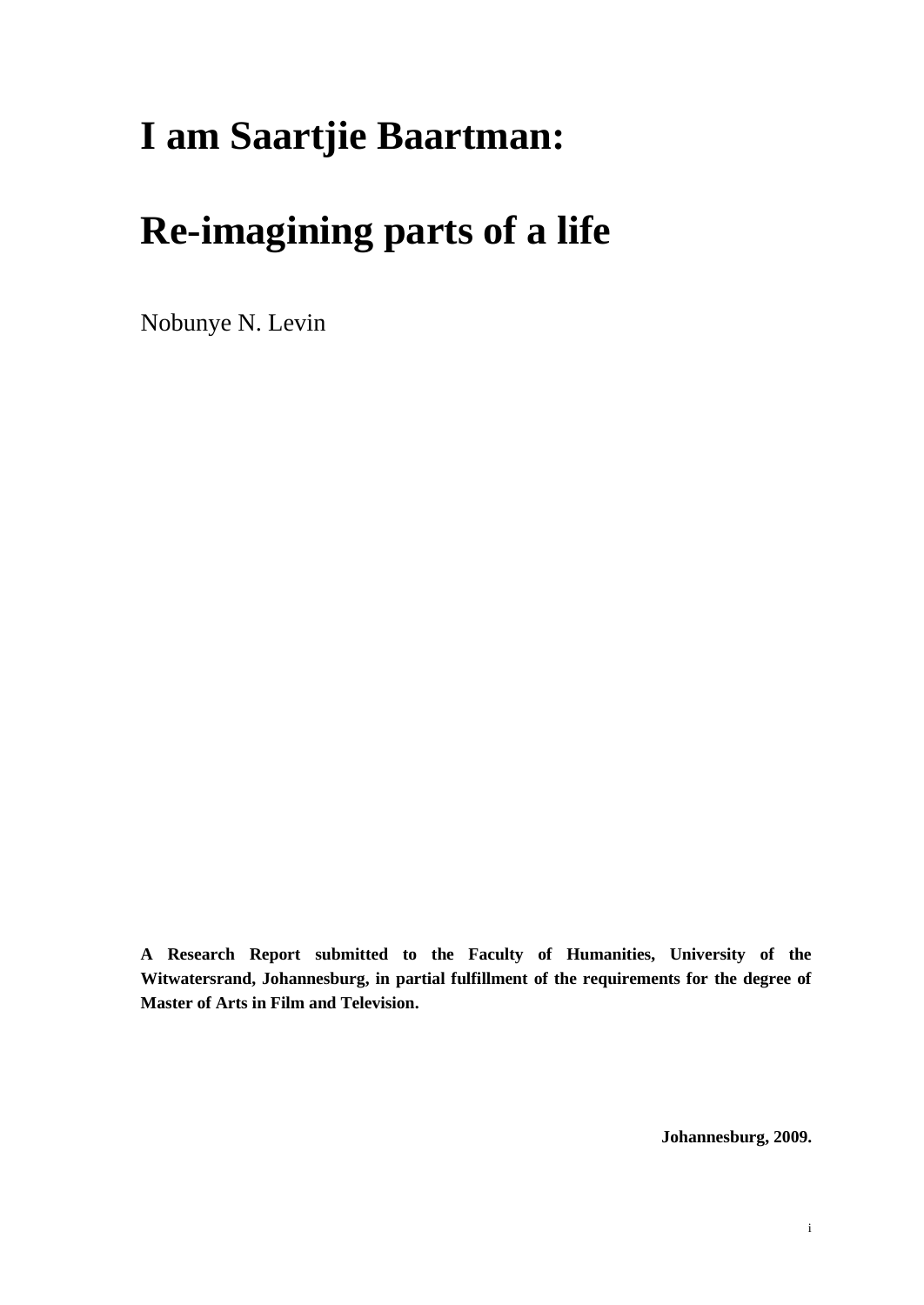### <span id="page-1-0"></span>**ABSTRACT**

Public articulations of Saartjie Baartman have focused on an over-determinism of her figure, as a signifier of European cultural and scientific imperialism. This generated a range of articulations, which utilise Baartman as a focal point in discussions of race, gender, sexuality and nation. This symbolic utilisation elides a sense of Baartman"s private life and does not consider her self-determinism. This report and the accompanying film project, *I am Saartjie Baartman*, offer a re-imagining of Saartjie Baartman and her experiences. This re-imagining privileges a gendered reading of her private life through utilising a "ruin of representation". This ruin of representation is about an "ontology of change" that seeks to "ruin" static structures of life, space and time. It is therefore located in a "logic of difference". The "logic of difference", for the purposes of this research, is about an interpretation of Baartman"s subjectivity. Furthermore, this re-imagining of Baartman situates itself within the "empirical avant garde". The "empirical avant garde sketches a geography of relations" and considers and produces a sense of experiential rather than historic (linear) time. This is imperative for Baartman"s re-imagining as it privileges the personal and experiential. This "ruin of representation" and the re-imaging that it enables can however only exist in the film *I am Saartjie Baartman*. Beyond the film it reproduces itself therefore disavowing the impression of "ruin".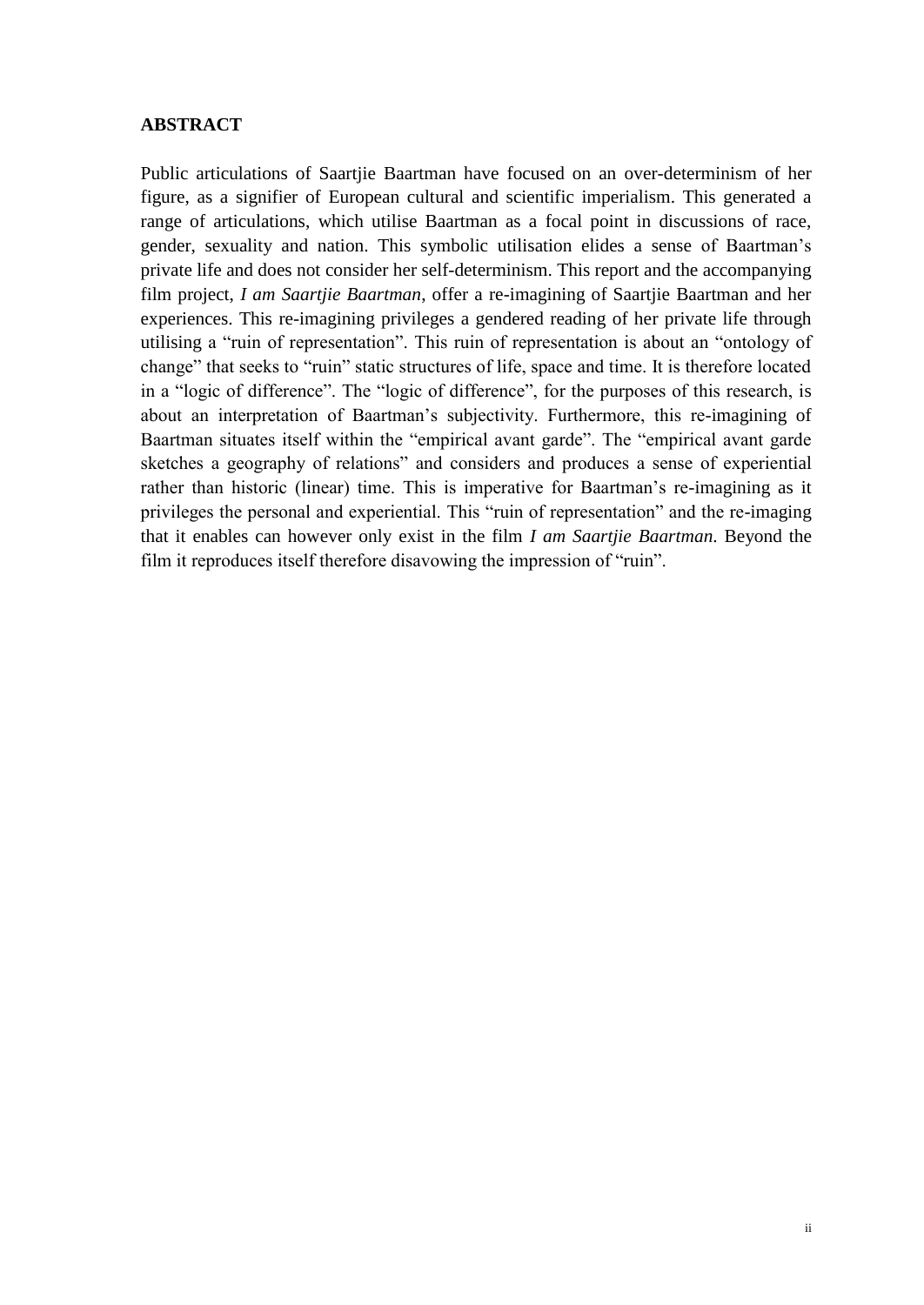# <span id="page-2-0"></span>**DECLARATION**

I declare that this is my own unaided work, save insofar as indicated in the acknowledgments and references. It is being submitted in partial fulfilment for the degree of Master of Arts in Film and Television, in the University of the Witswatersrand, Johannesburg. It has not been submitted before for any other degree or examination in any other university.

Nobunye N. Levin

22<sup>nd</sup> day of JULY, 2009

\_\_\_\_\_\_\_\_\_\_\_\_\_\_\_\_\_\_\_\_\_\_\_\_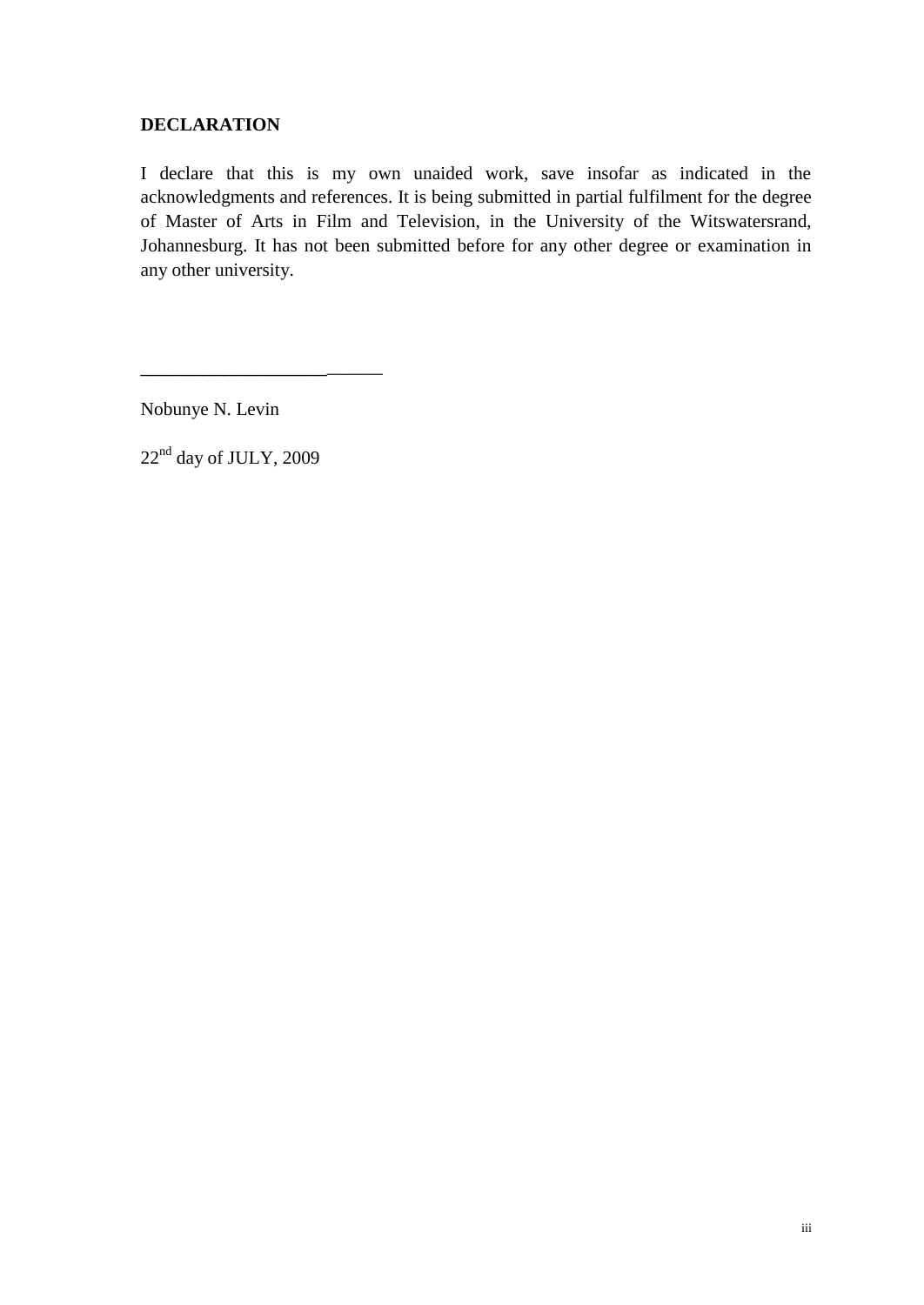# <span id="page-3-0"></span>**ACKNOWLEDGEMENTS**

I would like to thank the following people for their time, support and love.

I would like to thank Prof. Jyoti Mistry for her support, encouragement, mentorship and unfailing belief in me. You have been an inspiration.

I would like to thank all the actors, who gave their time and energy towards the realisation of the film project, particularly my friend and intellectual sparing partner Palesa Shongwe, who made a beautiful Saartjie Baartman.

I would like to thank Simon Chambert for always being there.

I would thank all those who gave technical support specifically my friends Kim Munsammy and Michael Matsie.

Finally I would like to thank my family who have always supported, encouraged and loved me. I love you all.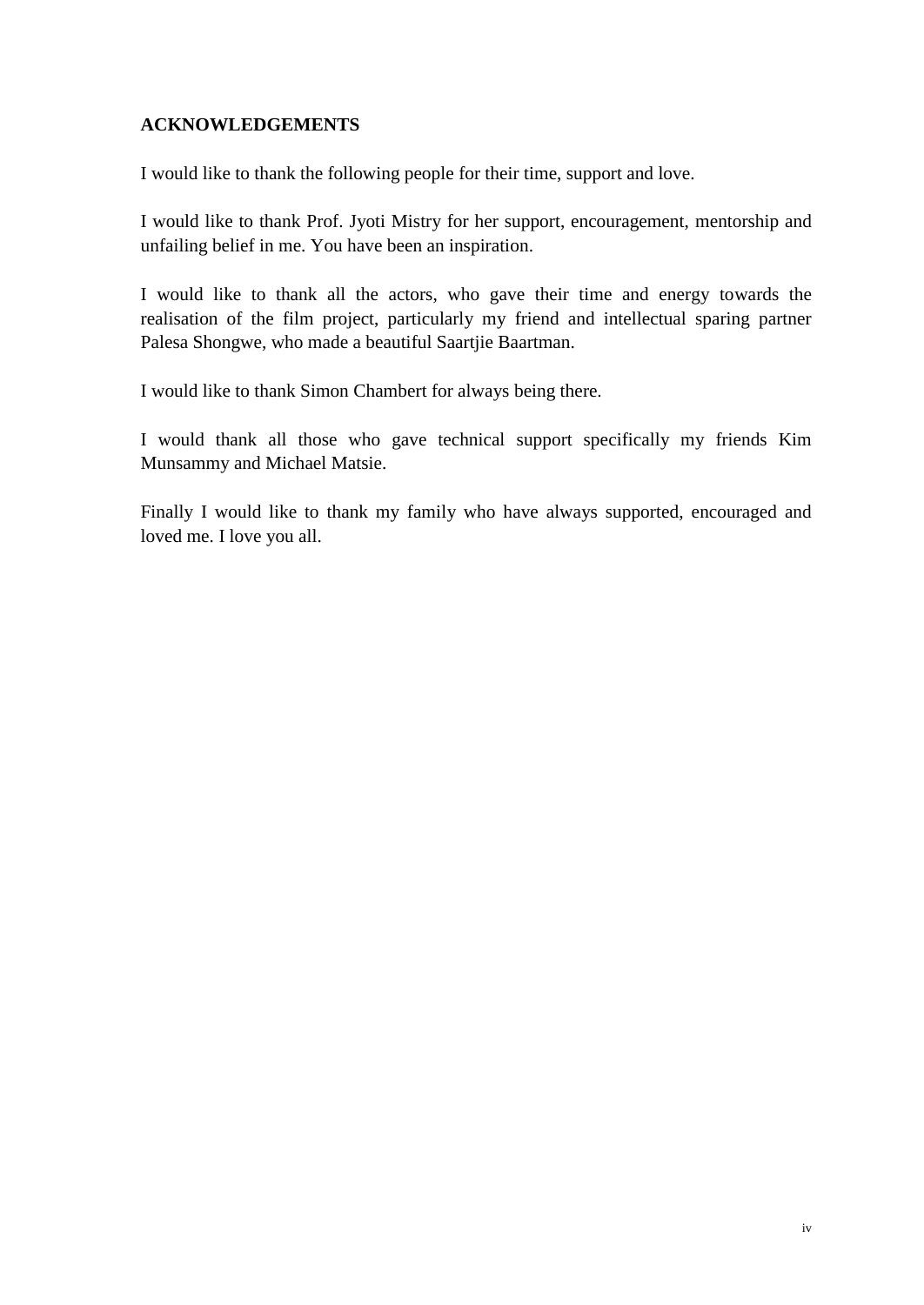# **TABLE OF CONTENTS**

| Zola Maseko: The Life and Times of Sara Baartman (1998) and The Return of Sara |  |
|--------------------------------------------------------------------------------|--|
|                                                                                |  |
| RE-IMAGINING BAARTMAN: I AM SAARTJIE BAARTMAN 34                               |  |
|                                                                                |  |
|                                                                                |  |
|                                                                                |  |
|                                                                                |  |
|                                                                                |  |
|                                                                                |  |
|                                                                                |  |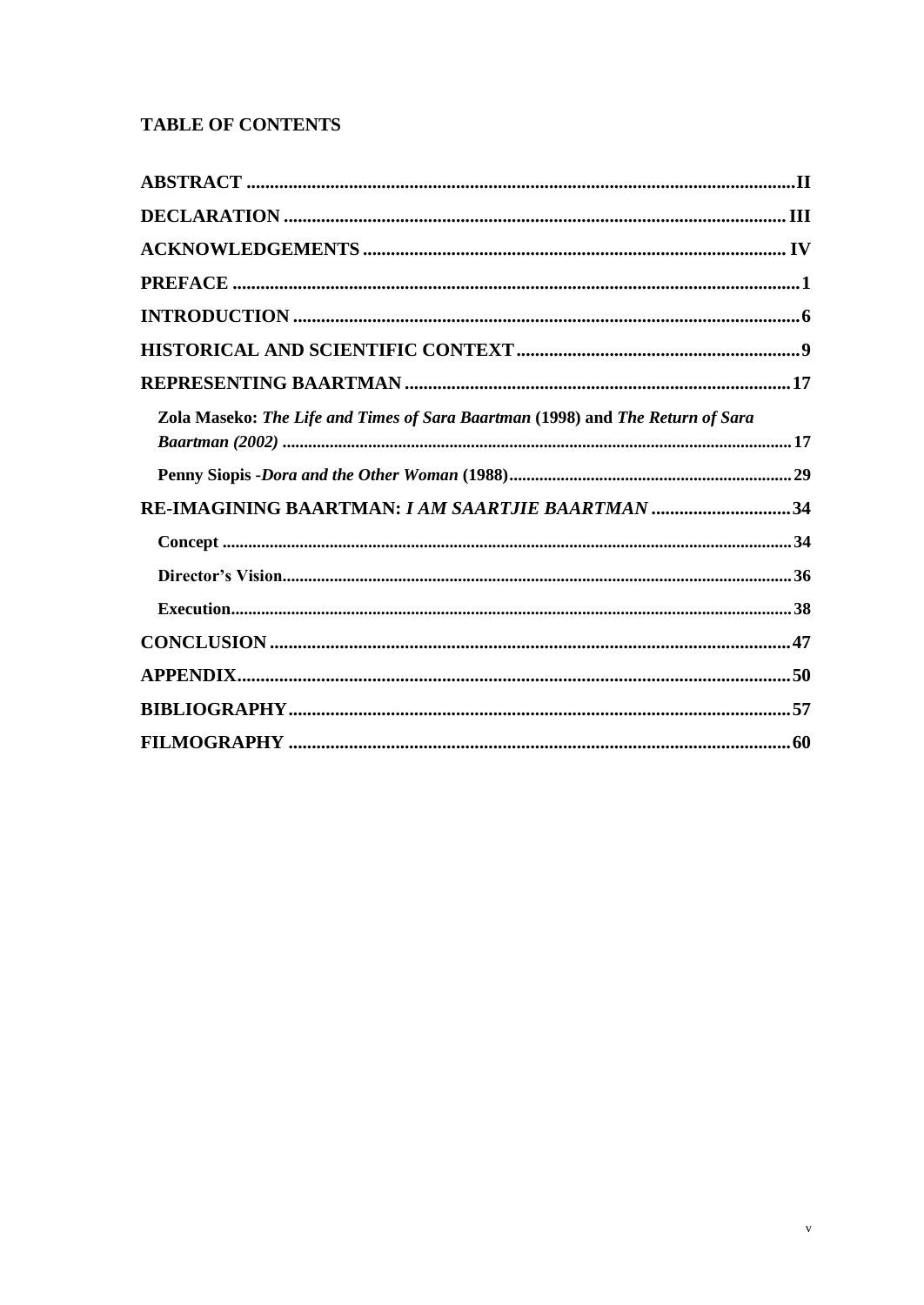### <span id="page-5-0"></span>**PREFACE**

The desire to embark on a project of re-imagining Saartjie Baartman began with a book by Rachel Holmes entitled, *The Hottentot Venus: The Life and Death of Saartjie Baartman, born 1789-buried 2002* (2007). Holmes' book offered a re-imagining of Baartman that privileged a feminist historiography. This historiography largely situated itself in Baartman"s private life rather than as part of a larger empirical historical project. The book offered details of Baartman"s life, which had previously been ignored or gone unrecorded in the public domain. Additionally, Holmes" exploration seemed to consider Baartman as a person first. This was significant in destabilising other public articulations of Baartman.

Public articulations of Baartman include works by artists, writers, scientists, historians and filmmakers. These articulations can be located across Europe, Africa and America. They include Zola Maseko"s nation building projects on Baartman; *The life and times of Sara Baartman* (1998) and *The Return of Sara Baartman* (2002) and the pseudoscientific offerings made by esteemed anatomist and naturalist Georges Cuvier. Cuvier's infamous and racist report on Baartman, written after her death and entitled *"Report on observations made on the body of a woman known in Paris and London as the Hottentot Venus*" (1817) racialised Baartman's genitalia and buttocks and attributed animalistic traits and features to them.

Cuvier"s writings became famous across America and Europe. They became foundational texts, "in comparative and evolutionary anatomy and biology, anthropology, as well as racial science and sexology" (Crais and Scully, 2009: 135). Importantly Baartman"s appearance in medical texts (namely Cuvier's) was often used "to frame her not only as central but as essential for any discussion regarding medical debates on Khoi-San anatomy in the nineteenth century" (Qureshi, 2004:244). Cuvier"s writings were also the precursor to all other writings on Baartman.

Notable among the subsequent writing on Baartman is Sander Gilman"s essay; *Black bodies, white bodies/ toward an iconography of female sexuality in Late nineteenth century Art, Medicine and Literature* (1985). Gilman"s article explicitly links Baartman"s exhibition to her sexuality (Qureshi, 2004:234). He draws links between Baartman"s supposedly primitive unbridled sexuality and the perception of prostitutes in the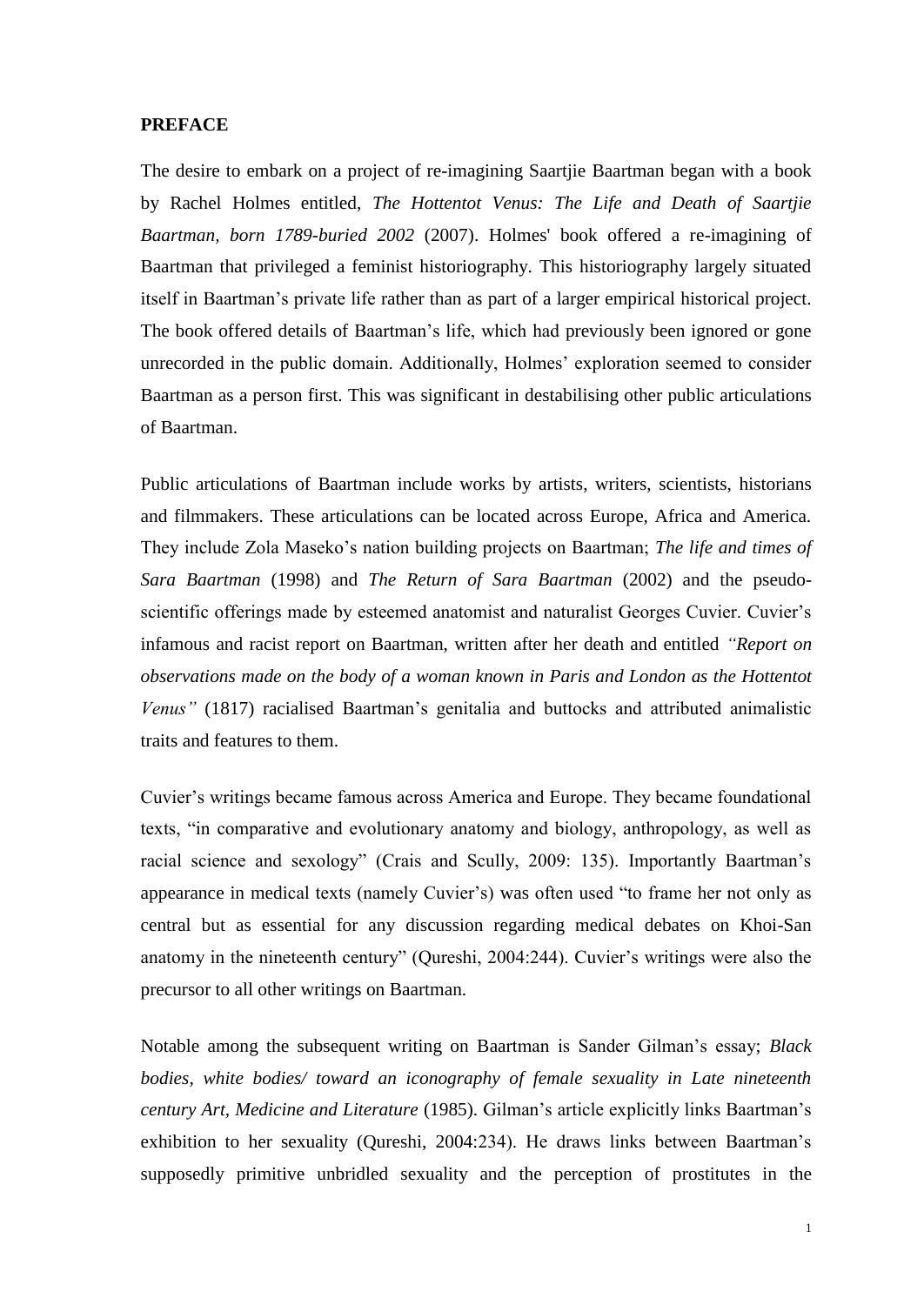nineteenth century; "the primitive is the black and the qualities of blackness, or at least of the black female, are those of the prostitute"(Gilman,1985:229). Gilman has been credited with reigniting the debate on Baartman in the eighties and has been frequently cited.

In visual arts there have been contributions made by Penny Siopis in South Africa and by black artists in the Diaspora, such as American Lyle Ashton Harris. Penny Siopis has featured Baartman extensively in her work. Siopis has utilised Baartman to draw parallels between black and white women"s oppression; in criticisms of Apartheid censorship and oppression and to comment on the exploitation of European imperialism in general. This has been illustrated in pieces such as *Dora and the Other Woman* (1988), *Foreign affairs*  (1994*)* and *Exhibit Ex-Africa* (1990)*.* Harris, on the other hand, has utilised Baartman to comment on the representation of black sexuality and on a culture "that is by and large narcissistically mired in the debasement and objectification of blackness" (Harris as cited in Qureshi, 2004:250). His photograph *Venus Hottentot 2000* evokes Baartman"s famous breasts and buttocks through the use of metallic prostheses worn by a model (Qureshi, 2004:249).

Other notable contributions include those made by Richard Atlick and Bernth Lindfors<sup>1</sup>, "who discuss Baartman with reference to the entertainment scene of the nineteenth century" (Qureshi, 2004:233). Additionally Anne Fausto-Sterling and Londa Schiebinger<sup>2</sup> discuss nineteenth century writings on the Khoi-San and Khoi-San women in particular. They reveal "how the group achieved such fame and excited the interests of travelers and naturalists" (Qureshi, 2004:234).

The central issue with these public articulations and the dominant position they assume, is that they see Baartman as a symbol of her times and the inhumanity that she suffered

-

<sup>&</sup>lt;sup>1</sup> See LINDFORS, B.1983. The Hottentot Venus and other African attractions in nineteenth century England. *Australasian Drama studies*. 1:83-104. And ATLICK, R. 1978*. The shows of London*. Cambridge: Harvard University Press

<sup>2</sup> See FAUSTO- STERLING, A. 1995. Gender, race and Nation: The comparative anatomy of "Hottentot" women in Europe 1815-1817.IN: Terry, J & Urla, J (Eds.) *Deviant Bodies: Critical perspectives on difference in science and popular culture*. Bloomington: Indiana University Press. And SCHIEBINGER, L. 1993. *Nature"s body: Gender in the making of modern science*. Boston: Beacon Press.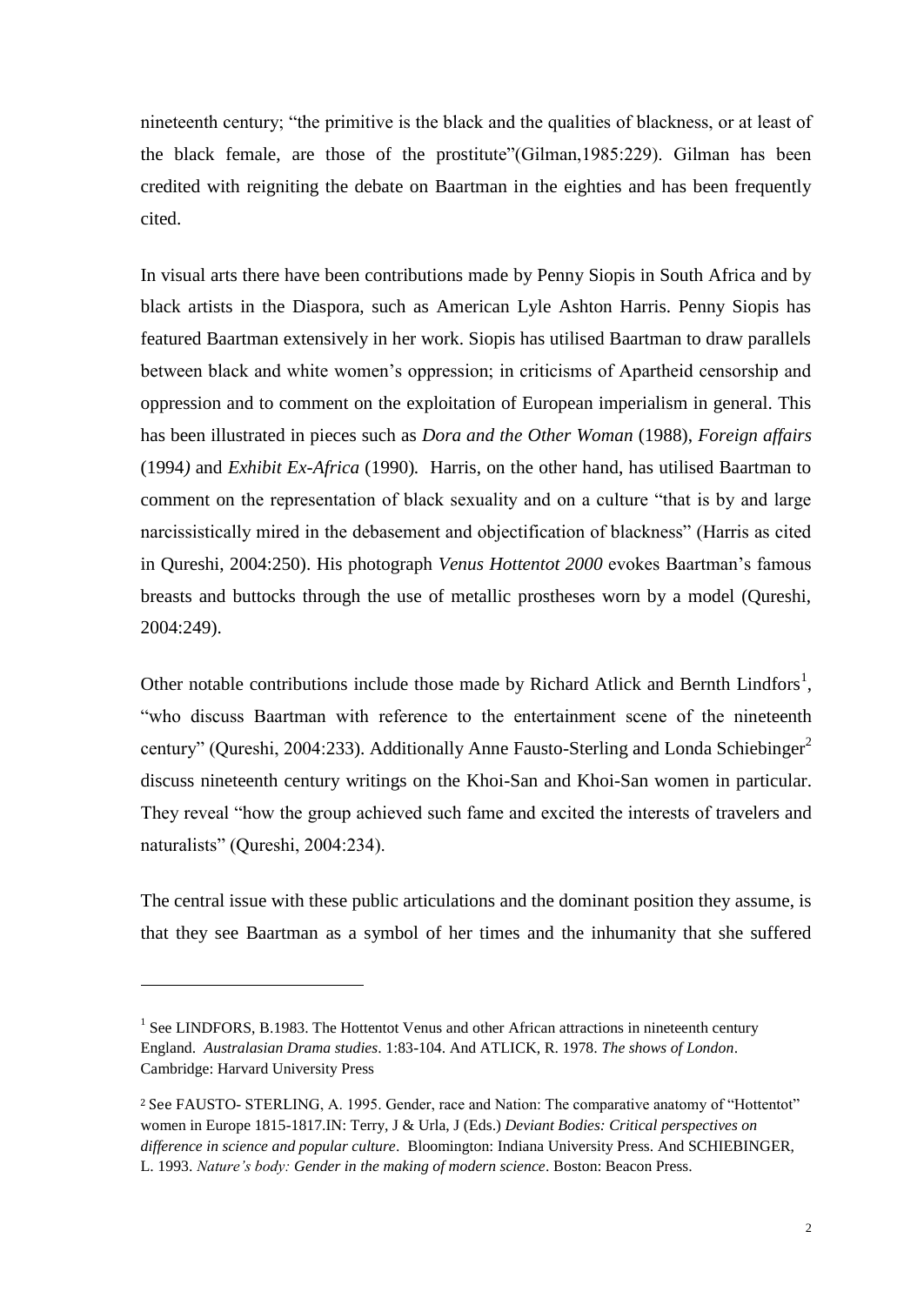(Qureshi, 2004:251) as a woman and a black person. These dominant articulations also largely focus on Baartman's time in Europe and give a cursory glance to her life in South Africa. This reduces her life and experiences to her period of public display in Europe. This disavows a sense of Baartman"s private life. Furthermore, "the dominant position currently implies that not only was there one image of the black, but that Baartman was representative of this image" (Qureshi, 2004:234). Baartman is therefore utilised as a tool and object of discourse in political projects concerning race, gender, sexuality and nation. These projects rely on seeing Baartman as a victim and symbol. They consequently engulf "her humanity and individuality" (Holmes, 2007: 187). Furthermore, these articulations elide any sense of personal will that she may have had.

Rachel Holmes' book represents a departure from this dominant position. She recaptures Baartman"s humanity by carefully contextualising Baartman and her story in a feminist historiography. By doing this she defies and deconstructs the mythology surrounding Baartman. This mythology constructs her as a symbol and victim. Significantly Holmes' articulations consider Baartman as a person first rather than as a historical figure or icon. So, although she situates Baartman in history, she privileges how Baartman acted upon and within history rather than how history constructed Baartman. Furthermore, when giving historical accounts of Baartman, Holmes attempts to contextualise these accounts in Baartman"s voice and experiences. This includes first person accounts of events, which are given by Baartman herself. Such as the detailed story of the death of her father in a European led commando raid that she relayed to a Dutch speaking French Journalist in 1815 (Holmes, 2007:18). Although this passage was probably embellished to a certain extent, the account resonates with the political realities of Baartman"s upbringing (Holmes, 2007:18).

There have, however been other attempts to restore Baartman"s humanity in writing. These include contributions by Meg Samuelson, Clifton Crais and Pamela Scully. Samuleson"s book, *Remembering the Nation, Dismembering women? Stories of the South African Transition* (2007), explores the ways in which the imaginative reconstruction of post-apartheid South Africa as a "rainbow nation" has been produced from images of iconic women. These reconstructions dismember women"s bodies and disregard their historical presence. Saartjie Baartman is one of the women reviewed, alongside women such as Winnie Mandela.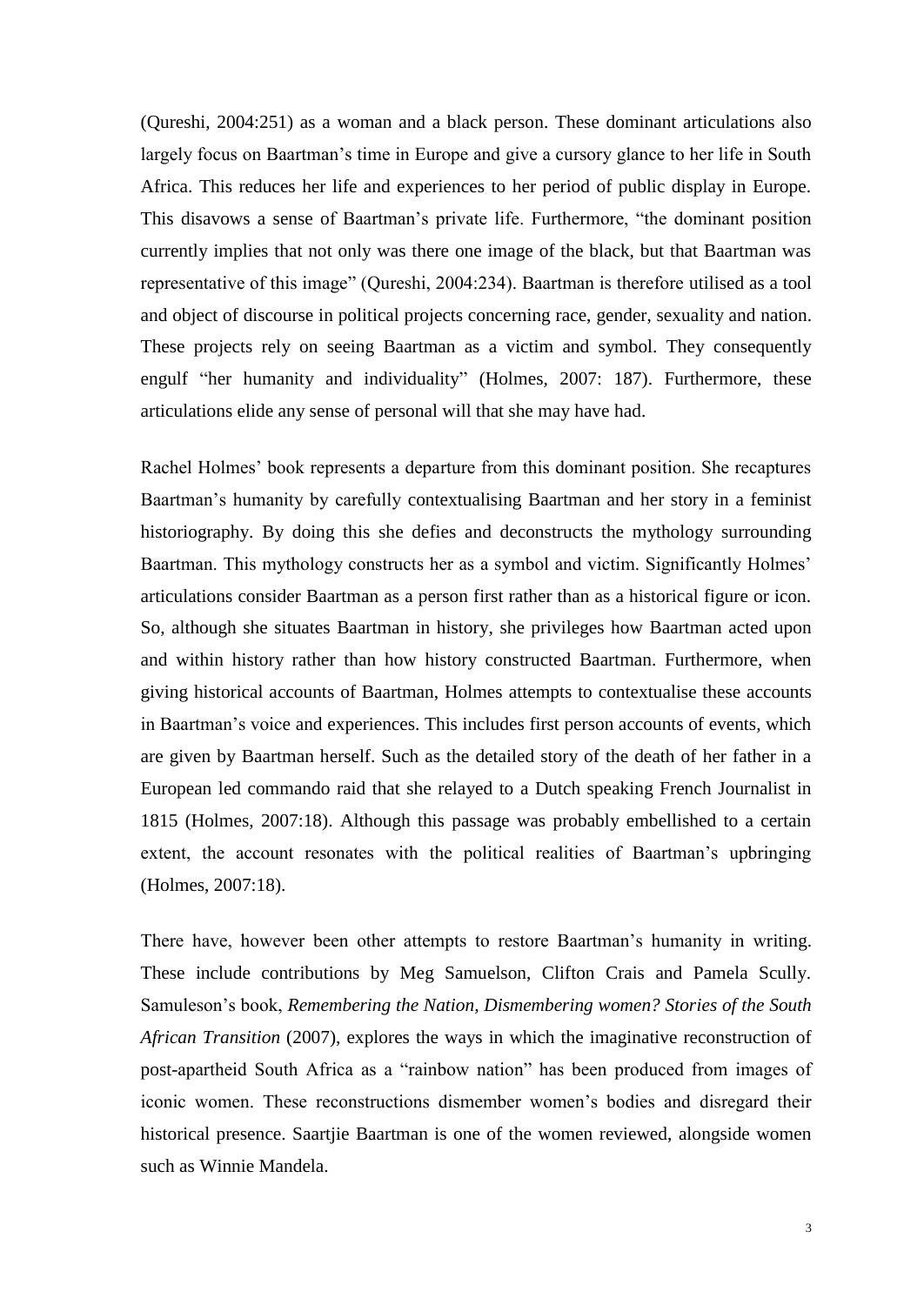Clifton Crais and Pamela Scully"s contribution; *Sara Baartman and the Hottentot Venus: A ghost Story and a biography* (2009), offers a biography of Baartman that debunks what they argue are common misconceptions about Baartman and her history. This includes facts relating to her place of birth. Crais and Scully claim that Baartman was not born in the Gamtoos valley as is commonly assumed. Rather they assert that she was in fact born 80km to the north of the Gamtoos Valley, in a place called the Camdeboo (the "Green Valley" in the Khoekhoe language Baartman spoke as a child) (2009:7). Furthermore, they argue that Baartman was not born in 1789, but rather a decade earlier in the 1770"s (Crais and Scully, 2009:7). This makes her older than originally assumed, both at the time of her death and during her time in London. Furthermore, Crais and Scully attempt to reinstate Baartman"s humanity by carefully highlighting the "distinction between Saartjie Baartman the woman and the iconic Hottentot Venus" (Wicomb as cited in Crais and Scully, 2009).

Samuelson and Crais and Scully"s books are important in terms of recouping Baartman"s humanity and a sense of her private life. Furthermore, both these books disavow the range of causes Baartman has stood for, including those of South Africa"s nation building objectives, women"s rights and African rights. These books recognise that to construct Baartman solely as a symbol of these causes, simplifies her past and allows her to be mythologized as a victim.

It was however Holmes" book that first ignited my interest in Baartman. Her book invited me into Baartman"s private life and allowed me to hear her speak. Holmes" book became the foundational text in which to situate my re-imagining of Baartman and parts of her life. This was long before the discovery of Samuelson and Crais and Scully"s texts. Holmes" text seemed to truly privilege Baartman herself, as a person and as a woman. This was imperative for my film project. My film project is about attempting to capture Baartman's subjectivity through an interpretation of her personal experiences. I therefore have decided to distill much of Baartman"s personal history and historical context from Holmes' book. The sections in this research report that discuss Baartman's personal history and historical context (namely, but not limited to, the sections: Historical and Scientific context and Re-imagining Baartman: *I am Saartjie Baartman*) will therefore largely be informed by Holmes' book, unless otherwise indicated. I will therefore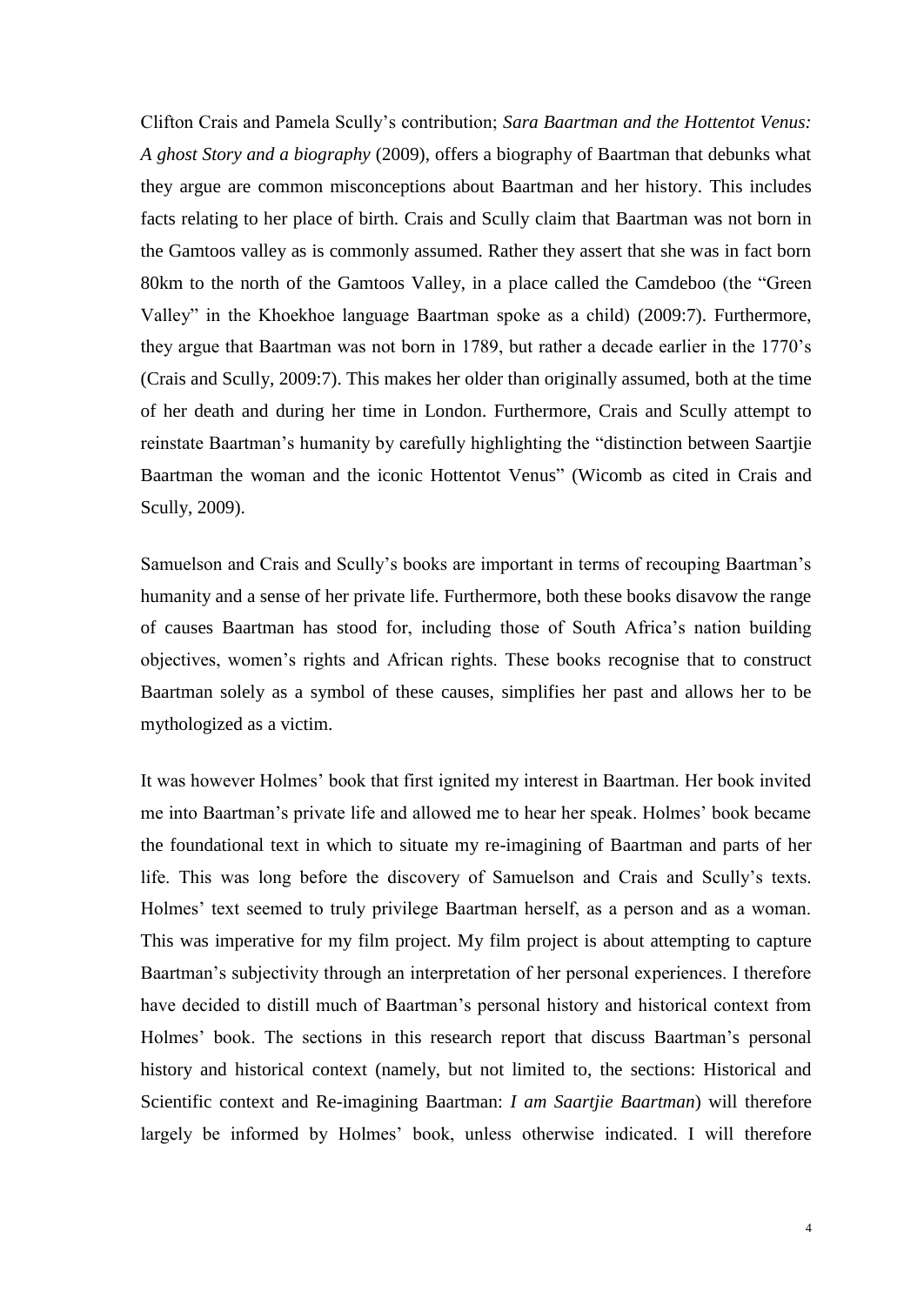paraphrase sections of Holmes" book and reference only when direct quotations from Holmes' book are used.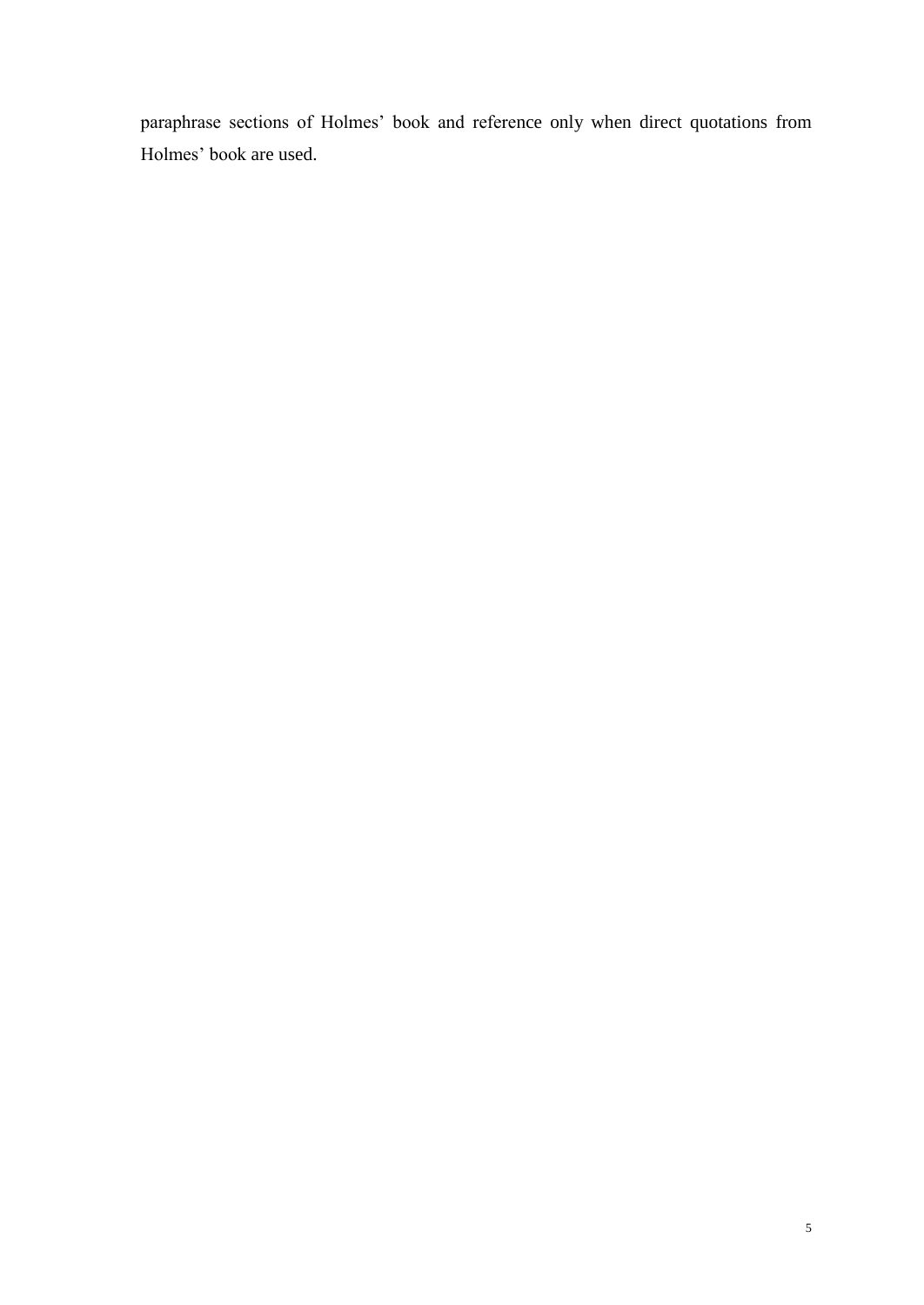## <span id="page-10-0"></span>**INTRODUCTION**

Saartjie Baartman is an iconic figure who became a signifier of European cultural and scientific imperialism. Scientific racism constructed racialised notions of her body and genitalia, such as notions of the primitive, the savage, the animalistic and the uncontrolled. The racialising of her body and genitalia and the ideas espoused by this racialising process produced images and notions of nation. These were useful to her European exploiters and colonisers under the rubric of science. Later South Africa as a (democratic) nation, cast themselves in the role of saviour and restorer of dignity by returning her to her native soil. Through a process of re-imagining the experiences of Baartman I hope to show how these processes created her as a symbol of both revulsion and adoration. This agenda produced by separate peoples denied her a sense of a private life. In my undertaking I hope to offer a gendered reading that privileges her private life and produces a sense of experiential time rather than historic time.

The assumptions of Saartjie Baartman"s life, which rely on seeing her as a victim, have furnished the imaginary reconstructive project of the post-apartheid nation. This nation building agenda has been staged on Baartman"s body and relies on her perceived lack of personal will. The myths of Baartman"s life have allowed the post-apartheid South African national imaginary and its institutions of nation building to overlook the sense of self determinism that Baartman demonstrated within the social milieu of her lifetime. Baartman"s historic context did not contain social and political structures, which allowed someone of her race and gender to make her agency public. She did however continuously demonstrate acts of self determination. This is exemplified by Baartman"s showgirl performances in the taverns and shebeens of Cape Town (Holmes, 2007:18). These performances defied her strictly defined traditional roles as both nurturer and servant. It is these acts of self determination that the institutions and proponents of the nation building agenda choose to disregard. They rather utilise Baartman and the inhumanity that she suffered as a symbol of the inhumanity the South African nation suffered under colonialism and apartheid. These processes of consecration which have created Baartman as a symbol of her times and therefore as an icon merely re-establish Saartjie Baartman as a cultural curiosity.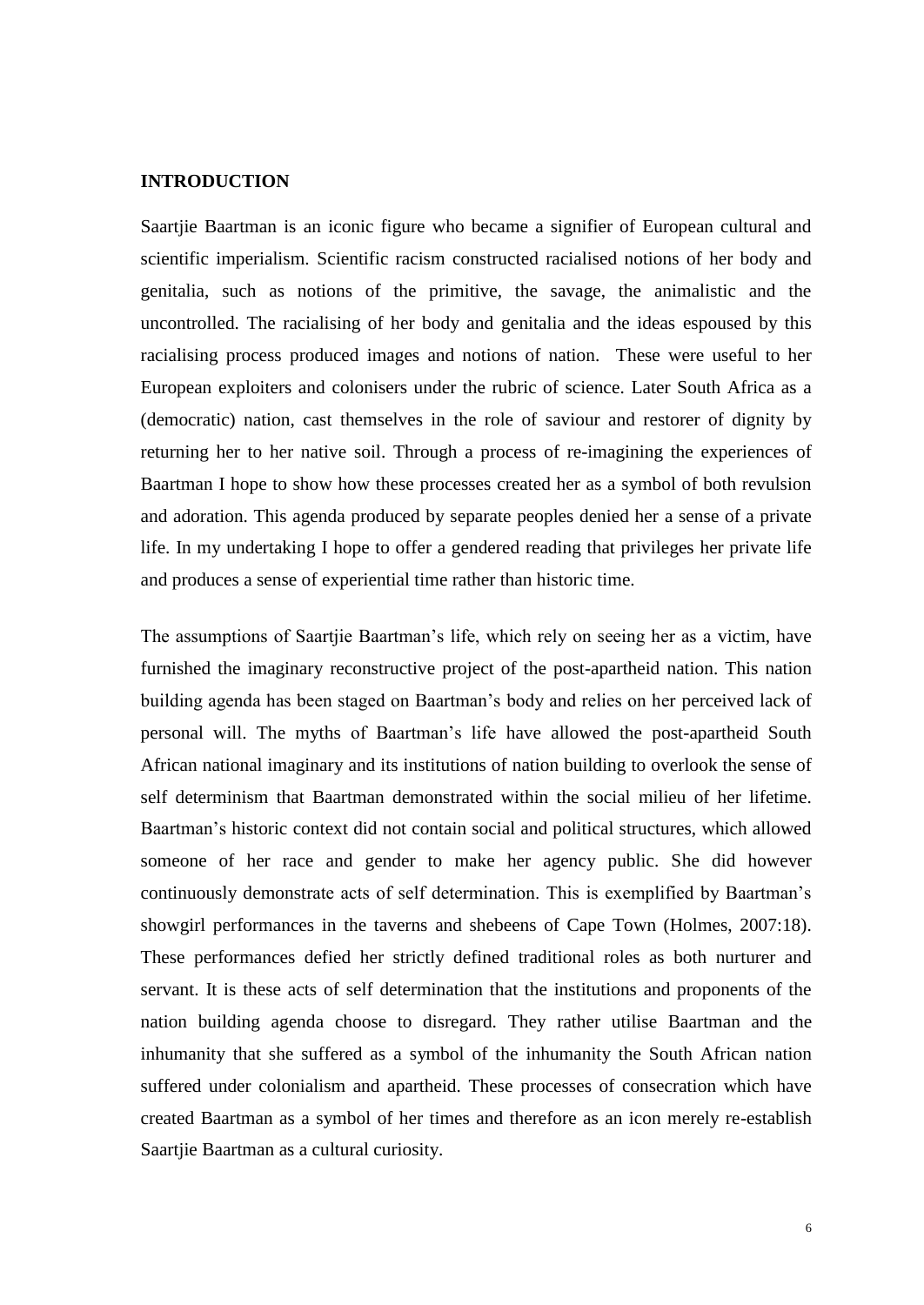I hope to cast aside Baartman"s cloak of both cultural icon and cultural revulsion. These incarnations rendered her as "the archetype of the silenced victim" (Holmes, 2007:187). This shrouded both her individuality and humanity (Holmes, 2007:187). Within this process of disrobing I hope to normalise the figure of Saartjie Baartman and show her as being both resistant to and complicit in whatever experiences she may have been a part of. I hope to interrogate some of the assumptions made about her life and body, which arguably, cast her as an icon of her race, gender and nation. Rachel Holmes has asserted that this kept "history"s foot firmly on her neck" (2007:188). History, therefore, disavows the role that she played within the creation of her own path in life. Her perceived lack of personal will and politicisation, within her iconic cloak, merely cast her as a cultural "curiosity re-named as cultural icon" (Qureshi, 2004:251).

There were many Khoi-San women who, like Baartman, were exhibited and dissected and remain stored in our very own national museums (Qureshi, 2004:245). What differentiates Baartman from these women is that she had a name. She was not only Saartjie Baartman; she was the famous "Hottentot Venus", known for her impressive derrière and tablier/ sinus pudoris (supposed apron of skin, extended from the inner Labia or mythically, the abdomen, which covered the genitalia of Khoi- san women, also known as the curtain of shame).

Baartman was carried in a box back home as a commodity in post-apartheid South Africa"s economy of "rainbow" nation building and healing. The South African national discourse often fails to mention who Saartjie Baartman was; what she felt while being exhibited or what she did on "her days off". The discourse overlooks the life she led before her journey across Europe to become the "Hottentot Venus". Furthermore, who she was after the public lost interest in her, is often ignored. She was disregarded after she played out her last season on the Parisian stage and her fame "became the reflected light of a dying star" (Holmes, 2007:151). It is these private moments, which go unrecorded and ignored that need to be unveiled and re-captured. These moments reflect a life of selfdeterminism and experience. It is within these moments that she spoke. My film project*, I am Saartjie Baartman,* aims to re-capture these moments and in the process reveal Baartman as a person rather than as a cultural artifact.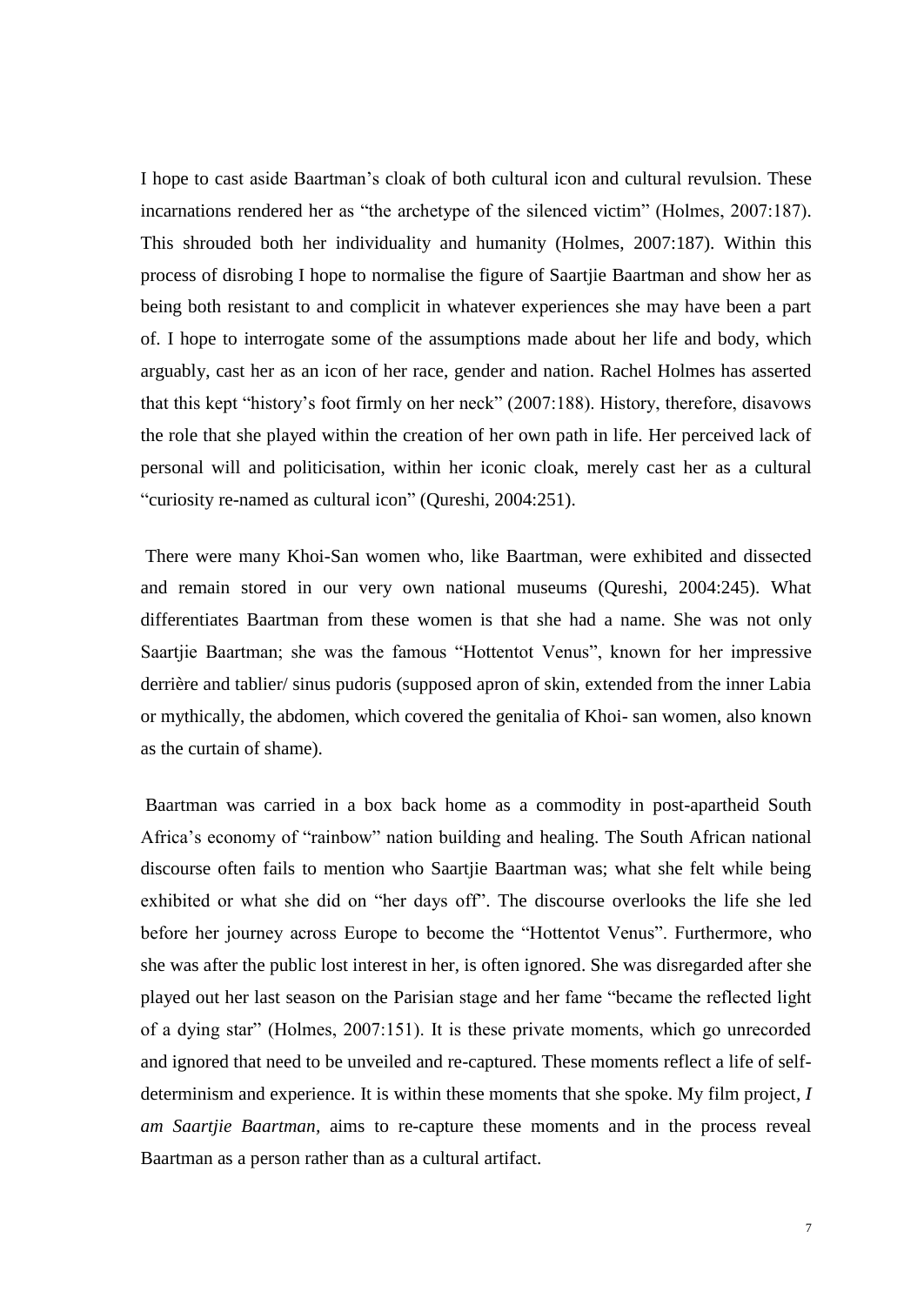Baartman"s embodiment as a cultural artifact relies on the employment of her body and her story as "focal points in discussions of race and gender" (Qureshi, 2004:251). An approach that adequately interrogates the processes, both upon her body and within material history, is often neglected. This disqualifies any sort of self determination that Saartjie Baartman may have had and places her once again in the role of cultural curiosity. In this way she becomes a representative of her race and nation just as exotic as the "camelopardalis" (giraffe skin) that accompanied her on her voyage to England and which she was bartered with on arrival (Holmes,2007:50).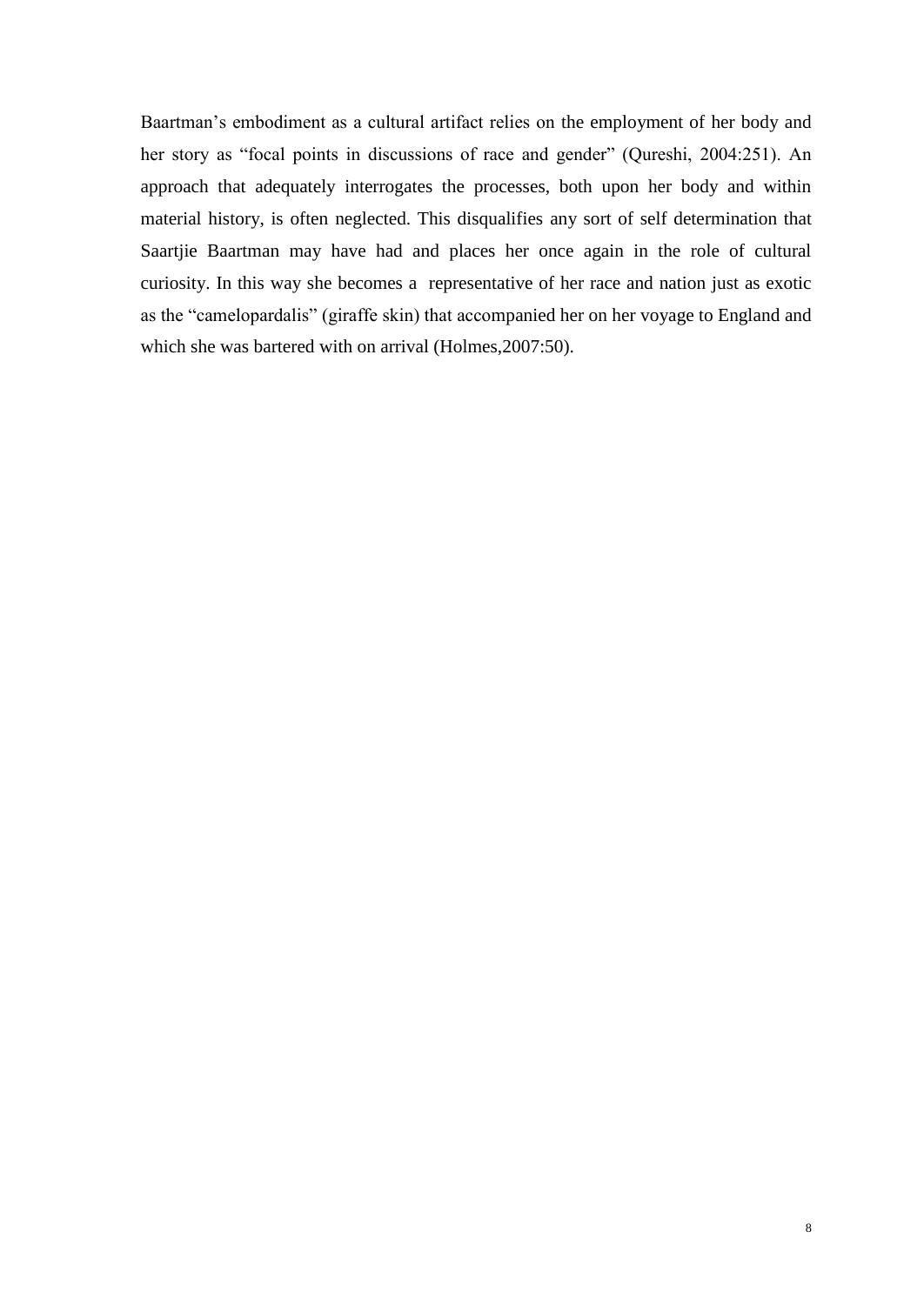#### <span id="page-13-0"></span>**HISTORICAL AND SCIENTIFIC CONTEXT**

According to Holmes, Saartjie Baartman was born on the banks of the Gamtoos river valley, in the Eastern frontier of the Cape colony, in 1789. She was the last born among seven siblings; four brothers and two sisters. Baartman"s parents were well respected in the community. Her father was the head of the hunters and a cattle drover and her mother was the woman who organised the celebrations. Baartman"s father was, however, the dominant influence in her life as her mother died before she reached her first birthday. On the night to celebrate Baartman"s forthcoming nuptials to a man named Skolar, her father was killed. He was killed by a European-led commando raid. Skolar, Baartman"s first love, died along with him. Baartman was captured and taken into "the custody of a hunter and trader named Pieter Willem Cesars, a free black man<sup>3</sup> from Cape Town" (Holmes, 2007:20). Baartman was taken to Cape Town by Cesars. She became a nursemaid for Pieter's brother Hendrik and his wife Anna Catharina Staal. When she was not serving as a nursemaid in Hendrick Cesars" household Baartman frequented the taverns and shebeens of Cape Town. She became popular there due to her ability to play (on her ramkie), sing and dance.

Baartman met a young British soldier in the shebeens of Cape Town. He was a regimental drummer attached to the Cape garrison. Baartman and the young soldier fell in love. Baartman moved into his barracks and shortly after they had a child. The child unfortunately died before its first or second birthday. Baartman and the soldier parted ways soon thereafter.

Hendrick Cesars was the manservant of a man named Alexander Dunlop. Dunlop was the military staff surgeon at the Army general hospital in Cape Town and "an exporter of museum specimens from the Cape" (Qureshi, 2004:235). Additionally he was given the civil role of chief surgeon at the slave lodge where he treated Khoi-San patients. Dunlop

-

<sup>3</sup> "Since all slaves were *ipso facto* black, free slaves were designated free blacks even if descended from a European parent. Blackness was therefore not so much a matter of skin colour as of non- European descent" (Holmes, 2007: 28-29). Legally, the term free black covered three categories. "All liberated slaves (described as manumitted) entered the free black community, but not all free blacks were descended from slaves. A significant portion came from the population of convicts (mostly Indo-Chinese, Indonesian and Sinhalese) and political exiles (predominantly Indonesian, many royal or high born) Transported to the Cape" (Holmes, 2007:29-30).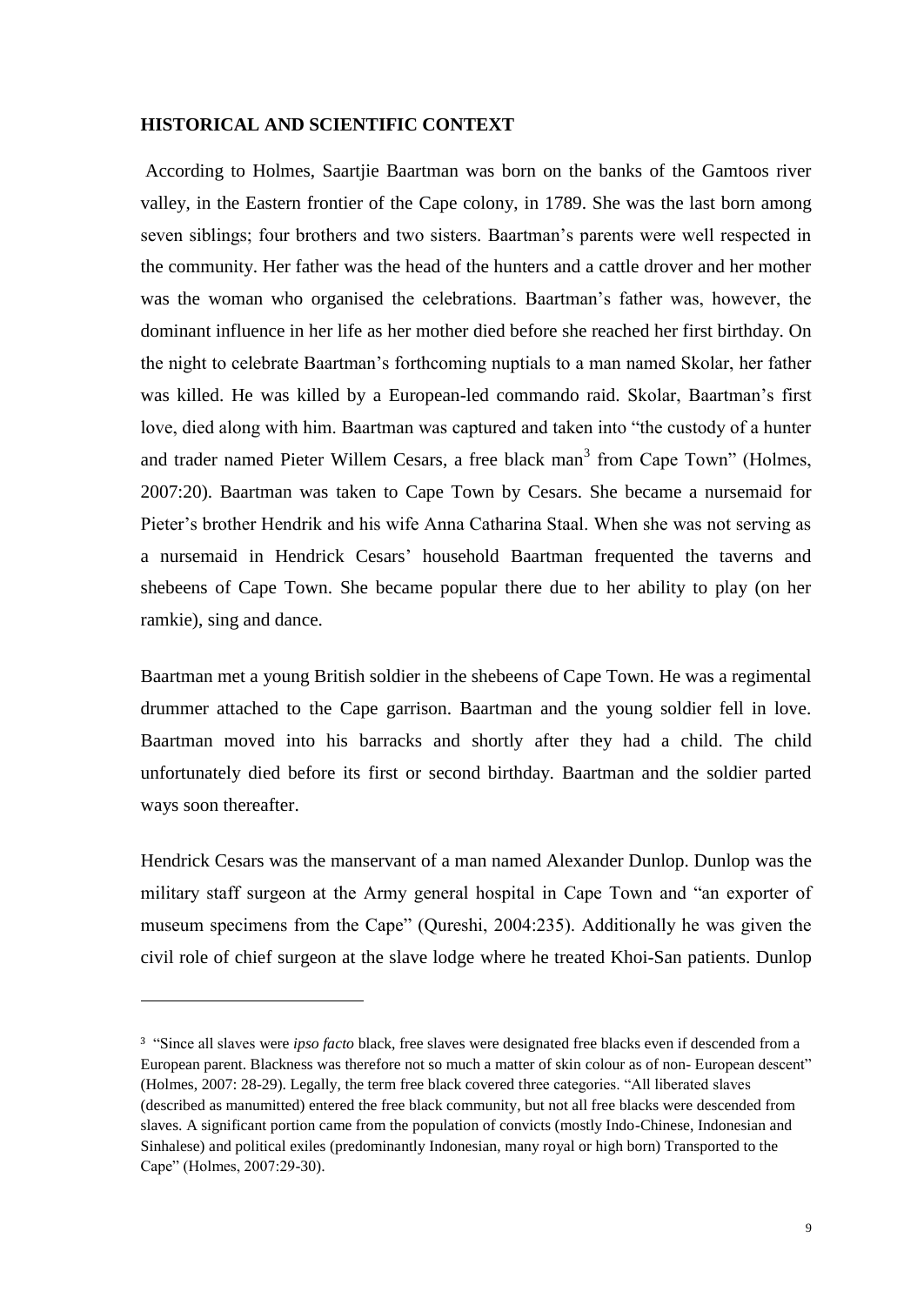became involved in a dispute with the government of Cape Town after they refused to provide funding to treat venereal disease among Khoi- San women at the slave lodge. Dunlop"s protestations irritated the administration who regarded themselves as merely temporary custodians "of the Cape on behalf of the exiled prince of Orange" (Holmes, 2007:44). The British government was therefore "unwilling to expend a penny more than necessary on the colony and refused to pay" (Holmes, 2007:44). Furthermore it ruled "any charge whatever with regard to Venereal Female Hottentots as altogether inadmissible" (Johnston as cited in Holmes, 2007:44-45).

Dunlop was enraged by this and continued to cause trouble for the administration. For all his efforts, Dunlop was placed on transfer back to England and a replacement was sought for his two posts in Cape Town.

Due to Dunlop"s dismissal Hendrick Cesars and his whole family, including Pieter and Baartman, faced an uncertain future. "Looking for a means to secure a new livelihood, Dunlop persuaded the Cesars brothers that Baartman had lucrative potential as a scientific curiosity in England" (Holmes, 1997:45). Baartman was a pretty young lady with prominent buttocks. Furthermore she was a member of "an almost mythical African tribe" (Holmes, 2007:47). Dunlop was certain that these attributes would make her a great success in London among the thriving entertainment trade in human and scientific curiosities. Dunlop and the Cesars brothers discussed the plan with Baartman and she agreed to leave with them. Baartman was no doubt lured by the promise of riches and adventure. Moreover her material circumstances in Cape Town further prompted her to leave. Baartman was economically dependent on Hendrick Cesars.

Baartman sailed across the sea and finally landed in England. Dunlop hoped to advantageously dispose of Baartman once they arrived in England. He offered her to a collector known as William Bullock. Bullock refused what he considered to be the distasteful offer of the "Hottentot" woman. He argued that "such an exhibition would not meet the countenance of the public<sup>"4</sup> (Holmes, 2007:59). Dunlop therefore decided that he and Hendrick Cesars would manage Baartman. Baartman became a huge success and a cultural phenomenon as the "Hottentot Venus".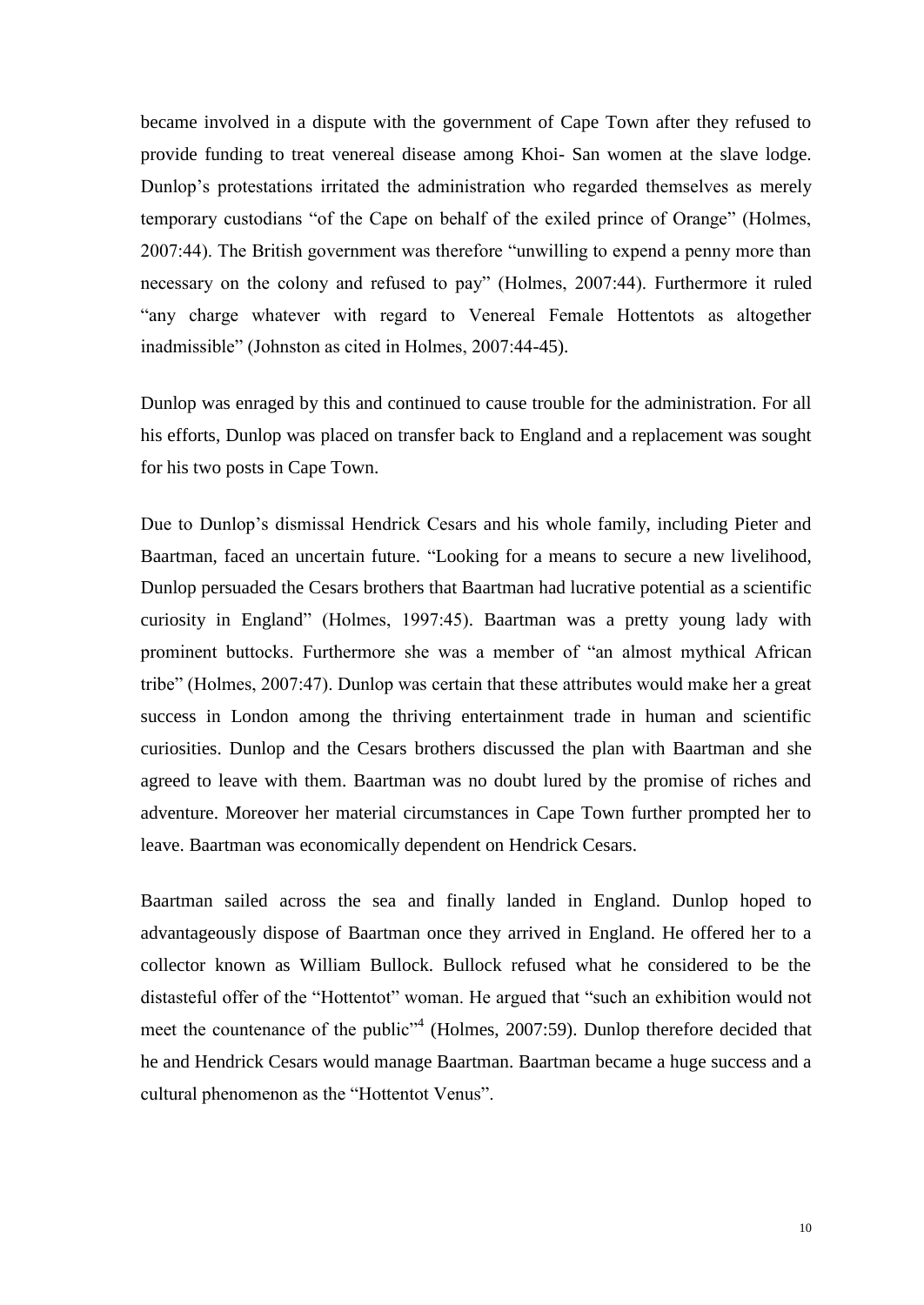People were invited to view Baartman for two shillings. She was advertised as possessing the kind of shape "which is most admired among her country men" (Strother as cited in Qureshi, 2004:236). She wore a "dress resembling her complexion" and so tight that "her shapes above and enormous size of her posterior parts are as visible as if the said female were naked, the dress is evidently intended to give the appearance of being undressed<sup>"5</sup> (Strother as cited in Qureshi, 2004:236).

People in London were captivated by Baartman"s posterior and many would prod and poke it to determine its authenticity. Mrs Mathews, wife of Charles Mathews the comedian wrote that her husband upon visiting Baartman:

 found her surrounded by many persons, some *females*! One pinched her; one gentleman poked her with his cane; one *lady* employed her parasol to ascertain that all was, as she called it *'nattral'*. This inhuman baiting the poor creature bore with sullen indifference, except upon some provocation, when she seemed inclined to resent brutality. On these occasions it took all the authority of the keeper to subdue her resentment (as cited in Qureshi, 2004:236)

After two weeks of exhibition Baartman caught flu. She struggled through her performances, as she grew progressively ill. Cesars continued to push her, even when challenged by an audience member about Baartman"s ill-health. Cesars retorted to the angry audience member that Baartman "was always sulky when company was there" (Holmes, 2007:76). Baartman protested and indicated that she was too ill to continue, but Cesars continued to prod her with his Bamboo walking stick, until he forced her into compliance. Baartman"s forceful display soon attracted the attention of the abolitionist movement in London.

"On Wednesday, 17 October 1810, Zachary Macaulay, Thomas Gisborne Babington and Peter Van Wageninge filed an affidavit in support of their application for *a writ of habeas corpus* to be issued on Baartman's 'Keepers' " (Holmes, 2007:91). Thus began the court case to "free" Baartman from Dunlop and Cesars. Macaulay and his peers tried to prove

1

<sup>4</sup> "Deposition to the court of the kings bench by William Bullock" (Holmes,2007:204)

<sup>5</sup> Official court records as re-printed in STROTHER, Z.1999. Display of the body Hottentot. IN: Lindfors, B (Ed.) *Africans on Stage: Studies in ethnological show business.* Bloomington and Indianapolis: Indiana University Press.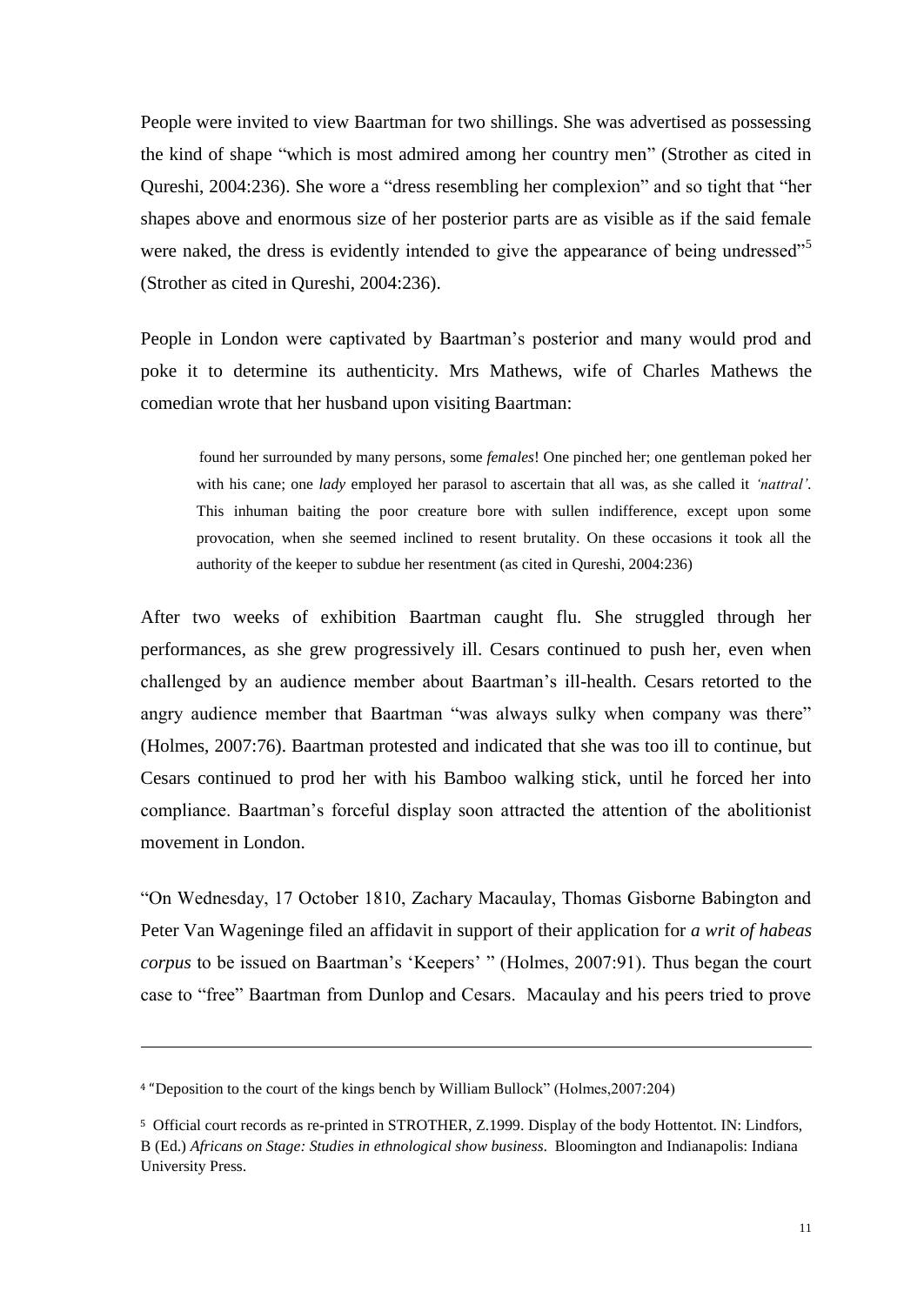that Baartman was being held against her own will and that she was exploitatively made to display herself.

Macaulay argued that her exhibitors:

would invite the spectators to feel her posterior parts …and would desire her to turn around, in order that everybody might see her extraordinary shape…she is exhibited to the public in the same manner that any animal of the brute creation would be exhibited (as cited in Holmes, 2007:92).

Baartman, in response to all of this, stated that she wanted to stay in England. Furthermore contrary to the remarks made by Macaulay, Baartman asserted that she was content in her situation and had come to England "by her own consent…and was promised half of the money for exhibiting her person" (as cited in Holmes, 2007:102). The statements allegedly made by Baartman and a myriad other causes resulted in the abolitionists losing their case. However the court case resulted in Baartman receiving a contract. This contract promised "written security of profit sharing, warmer clothes and passage home" (Holmes, 2007: 107). Whether Cesars and Dunlop kept to this contract is unlikely and uncertain.

The case increased Baartman"s popularity and she continued to be displayed in London and the provinces. Dunlop, however died soon after. Hendrick Cesars and Baartman travelled to Paris a short while later. There they mounted a show called *la Venus Hottentote*. It was a very successful show but Cesars had promised his wife that he would return to South Africa after five years. Additionally Cesars and Baartman were struggling to adjust to life in Paris. "They spoke little French and their contacts were poor" (Holmes, 2007:128). Cesars decided to strike a deal with a "predatory showman named Reaux" (Holmes, 2007:129). Baartman was sold to Reaux. Reaux was a "shady figure" (Holmes, 2007:130) who abused Baartman even further by subjecting her to a gruelling 12 hour a day schedule. He was an entertainer and animal trainer who had connections to the city's naturalists and scientists.

Reaux"s connections with the Natural History museum prompted him to draw up a scheme. He would sell Baartman to the museum for a performance; in return he would make a small fortune in money. In 1815 Baartman made her way to the "Jardin des Plantes on the Left Bank" (Holmes, 2007:133). Here she was "to pose for three days, as a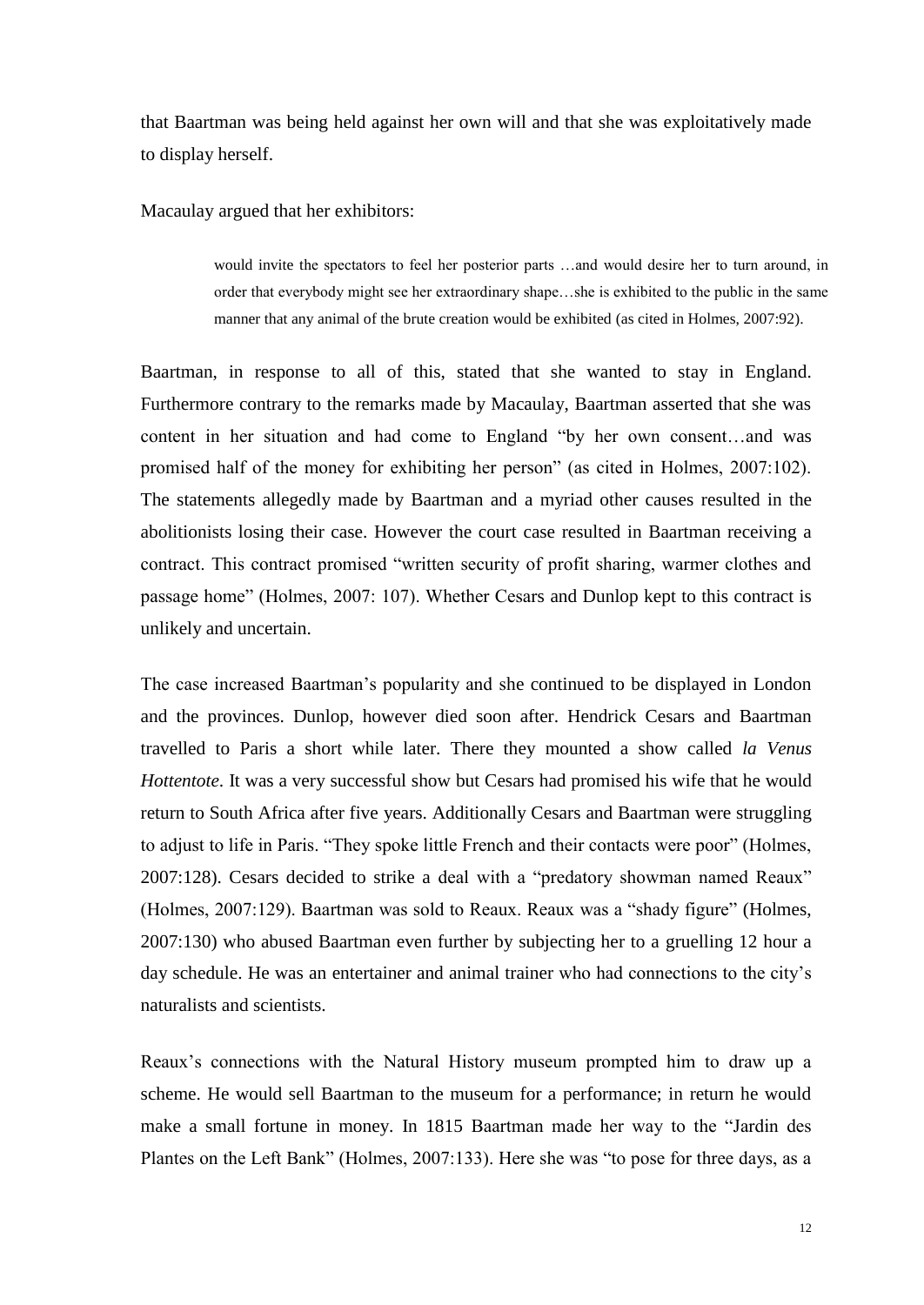life model for a panel of artists and scientists" (Holmes, 2007:133). Georges Cuvier, the famous anatomist and naturalist, was part of this panel.

Cuvier, who was also Napoleon"s Surgeon General, had first seen Baartman performing in *la Venus Hottentote*. Cuvier was enamoured with her. So much so that he asked Reaux to set up a meeting with her after the show. Cuvier continued to be fascinated with her, more so after her death.

The legend of Saartjie Baartman was propagated not only within the material circumstances of her exhibition in London and Paris. Her fame is additionally the result of the great mystery of her sexual organs and their link to a sort of animalistic sexuality. These claims circulated for a number of decades prior to Baaartman's exhibition. They were myths brought home by sailors who had visited South Africa<sup>6</sup>. They were however largely legitimised by Cuvier, through his anatomical dissections on Baartman after her death. Cuvier and his colleague Henri De Blainville had tried, unsuccessfully, to get Baartman to reveal her genitalia while she was still alive. They competed to get Baartman naked. The "prize was empirical evidence of the Hottentot's Apron" (Holmes, 2007:142). Baartman's body, therefore, became "the territory battled over, in their escalating struggle for eminence" (Holmes, 2007:142). Cuvier soon scored a minor victory over De Blainville. He managed to convince Baartman to remove her clothes and display herself naked. She however refused to show her genitalia to the panel of artists and scientists. In an act of defiance and self determination she covered herself with a handkerchief.

The results of Baartman's dissection, garnered by Cuvier after her death, are contained in the monograph: *Report on observations made on the body of a woman known in Paris and London as the Hottentot Venus* (1817). This monograph went towards confirming for many the myth of Khoi-San women's animalistic sexuality. Furthermore it set the precedent for how black female sexuality came to be defined. Cuvier's article

1

<sup>6</sup> The debate of the "Hottentot Apron" had existed for centuries. The debate centered on, whether the "Hottentot Apron" resulted from culture or nature. (Holmes, 2007:140). "Those favouring the natural explanation dubbed the supposed condition with a pseudo scientific description-hypertrophy of the labia minora- and seized on the apron as the clinching evidence that South Africa"s indigenous people were in fact fundamentally a different species to Europeans" (Holmes, 2007:140). Holmes has argued that "Others disagreed arguing for the notional Hottentot *tablier* as a form of cultural genital manipulation best understood as a fashion, designed(depending on the commentator )to stimulate or repel desire" (2007:141).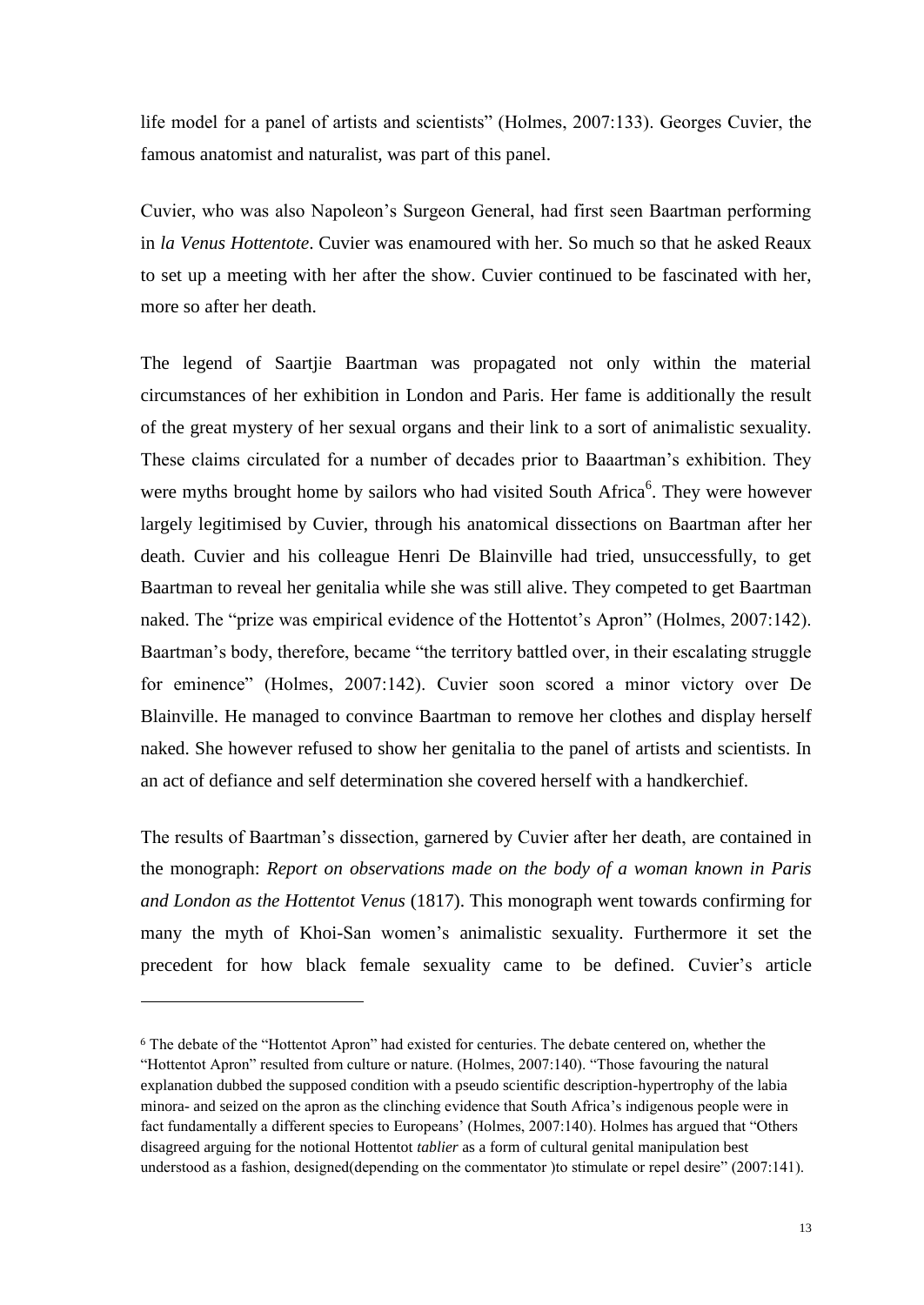additionally classified her as the missing link within the great chain of evolution (precursor to the orangutang).

In the monograph, Cuvier tries to prove that the Khoi- San were just one rung above apes and therefore had many simian characteristics; including a small compressed skull and a way of pouting their lips that was in the same manner as was observed in orangutangs (Cuvier,1817). Cuvier"s dissection of the "Hottentot Venus" was largely focused on her sexual organs. He sought to prove that Khoi-San women did indeed have the "Hottentot Apron" and that it was a result of nature rather than culture. This would prove that the Khoi-San were a different species from Europeans and were thus "essentially bestial in nature" (Holmes, 2007:141). Furthermore, the discovery of the "Hottentot Apron" would prove that "Khoi-San women were simultaneously uncontrollably libidinous and coyly modest" (Holmes, 2007:142). These notions around Khoi-San women and their sexuality, as defined by the myth of their genitalia, created a fantasy figure. This fantasy figure was of a woman who was modest yet uncontrolled, sexually promiscuous and exciting.

Cuvier"s dissection and report focused on the two things that she was exhibited for and which generated so much interest in her, these were her Steatopygia and "curtain of shame" (the supposed elongated labia minora of Khoi-San women).

Cuvier described Baartman"s buttocks as being a mass of fat that "has nothing muscular about it and is situated under her skin and which vibrates with all movements that she made" (1817). Furthermore Cuvier writes that Baartman"s *Tablier* (apron) was indeed as imagined:

the labia or inner lips of the ordinary female genitalia are greatly enlarged in Khoi-San women and may hang down three or four inches below the vagina when women stand, thus giving the impression of a separate and enveloping curtain of shame" (1817).

With these two pronouncements, pertaining to Baartman"s sexual organs, Cuvier attempted to prove that Baartman"s sexuality was animalistic in nature. Furthermore he sought to prove that the traits that defined her sexual organs were particular to the anatomical make up of Khoi- San women.

Cuvier"s claims about Baartman"s sexual organs were problematic. They assume that the traits that Baartman possessed, pertaining to her sexual organs, especially her genitalia,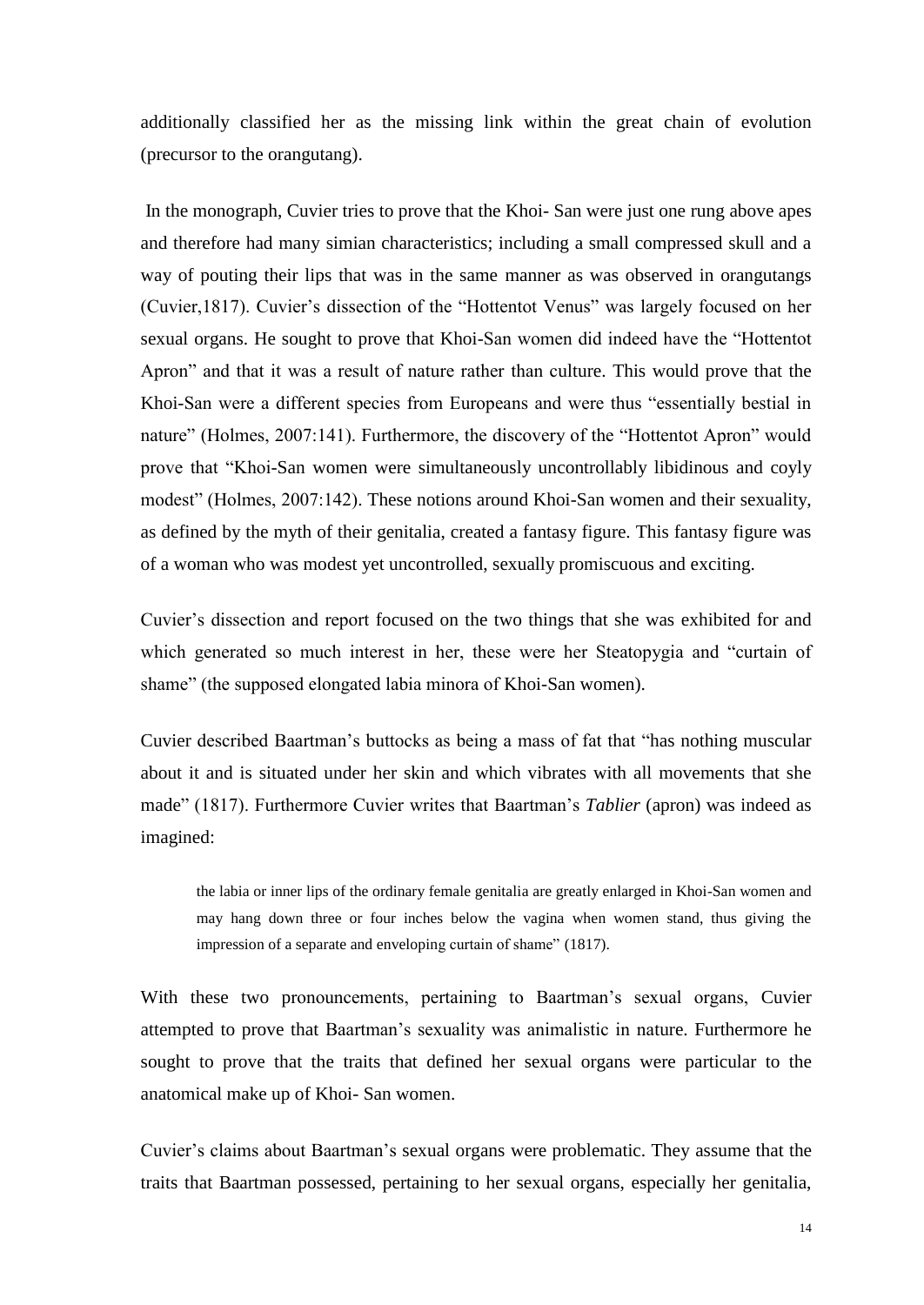which aroused the most fascination, are and were inherent to all Khoi- San women's physical make up. This view is imprecise. Baartman"s steatopygia was no different to French man Daniel Lambert"s extraordinary weight or the Sicilian Fairy"s diminutive proportions<sup>7</sup>. Rather they are analogues, all of them were displayed as human curiosities and not as exemplifiers of their race (Qureshi, 2004:239). It was therefore preposterous for Cuvier to postulate that Baartman"s steatopygia was emblematic of all Khoi-San women and furthermore black women. Cuvier racialised Baartman's buttocks in order to further his aim of scientific racism. In this process he linked the sexuality of Khoi-San women to that of animals.

Moreover Cuvier"s claim that Saartjie Baartman"s elongated labia was "an anatomical trait particular to Khoi- San women" (1817) is incorrect. This is evidenced by the number of cosmetic surgeries that occur in the Western world to "correct" or trim elongated Labia. Such operations are generally performed on women who have among other things, wide inner lips, colloquially termed "bat lips" (Turmen, 1998:1).

Dr Gary Alter in his article, *A New Technique for Aesthetic Labia Minora Reduction*, claims that due to the appearance of more nude women in cinema and other publications, such as magazines, there is now more of an awareness of an aesthetic requirement for the length and width of the Labia Minora (1998:287). Labia Minora protruding past the Labia Majora are considered unacceptable to these women. Alter quotes Frederich, who suggests that "…a normal Labia Minora is less than 5 cm as measured horizontally from the midline when placed in lateral traction with minimal tension" (1998:287). Alter then goes on to detail a number of case studies involving women who have requested this operation because they feel insecure about their elongated, wide or large labia, which measure more than what is deemed "normal". What this article therefore proves is that elongated labia are not particular to the anatomy of Khoi-San women. Rather this trait of the anatomy occurs in women in the western world as well. This article suggests that Cuvier merely racialised Baartman"s genitalia, specifically; he racialised what he saw as

1

<sup>7</sup> Daniel Lambert and the Sicilian fairy (her real name was Caroline Crachami) were human curiosities that were displayed in the same time period as Baartman (Holmes, 2007:62). Daniel Lambert was a 36 year old man who weighed above 312kg (Qureshi, 2004:236). The Sicilian fairy on the other hand was a diminutive woman, who stood 19,5 inches tall (approximately 50cm) (Holmes,2007:62)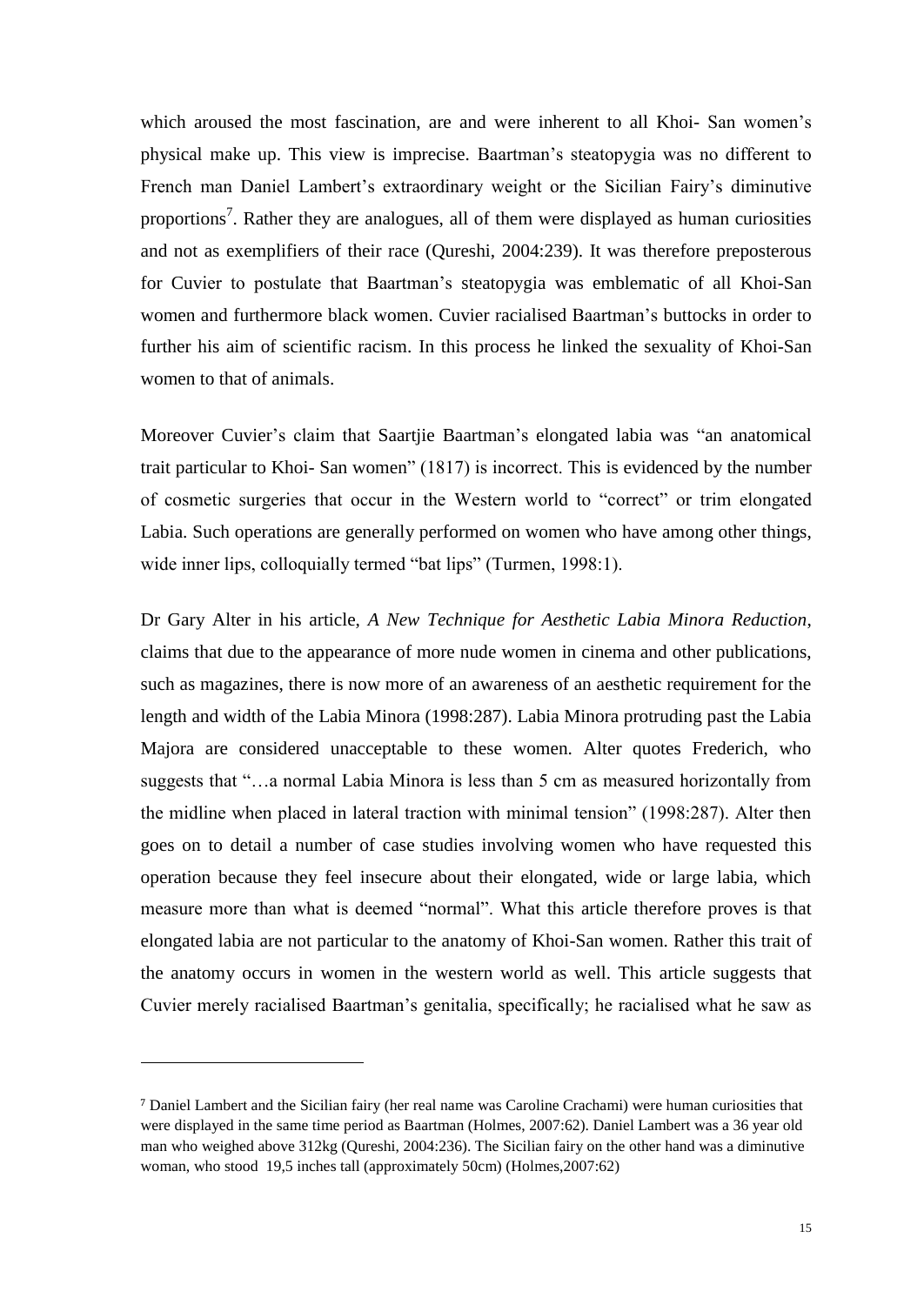the anatomic "anomaly" of her elongated labia, which he deemed specific to Khoi-San women.

It is these facts; Baartman"s fame, the racialising of her genitalia, the inhumanity that she has suffered, which allow nation building proponents to invest her body with cultural value and imagine her as an embodiment of the South African nation. This merely extends the colonial exercise that began with Alexander Dunlop, Hendrik Cesars and the "esteemed" French anatomist Georges Cuvier. The advocates of the reconstructive "rainbow nation" project, continue to sanctify Baartman and appropriate her degradation as that of the nation. This is so the nation may get closer to the re-birth that it has aspired to for so long. These acts, which create Baartman as an icon and symbol of the nation, deny her voice and sense of personal will.

A gendered reading that privileges memory, the experiential and the private, is imperative in offering a re-imagining of Baartman. Constructions of Saartjie Baartman, which have existed thus far within the public domain, have largely been offered by men. These include the racist constructions of her anatomy supplied by Cuvier in order to further his cause of scientific racism and later the nation building rhetoric seen in Zola Maseko"s documentaries concerning Baartman. This nation building rhetoric is exemplified by Thabo Mbeki's speech at her burial ceremony and is documented in Maseko"s film, *The Return of Sara Baartman*.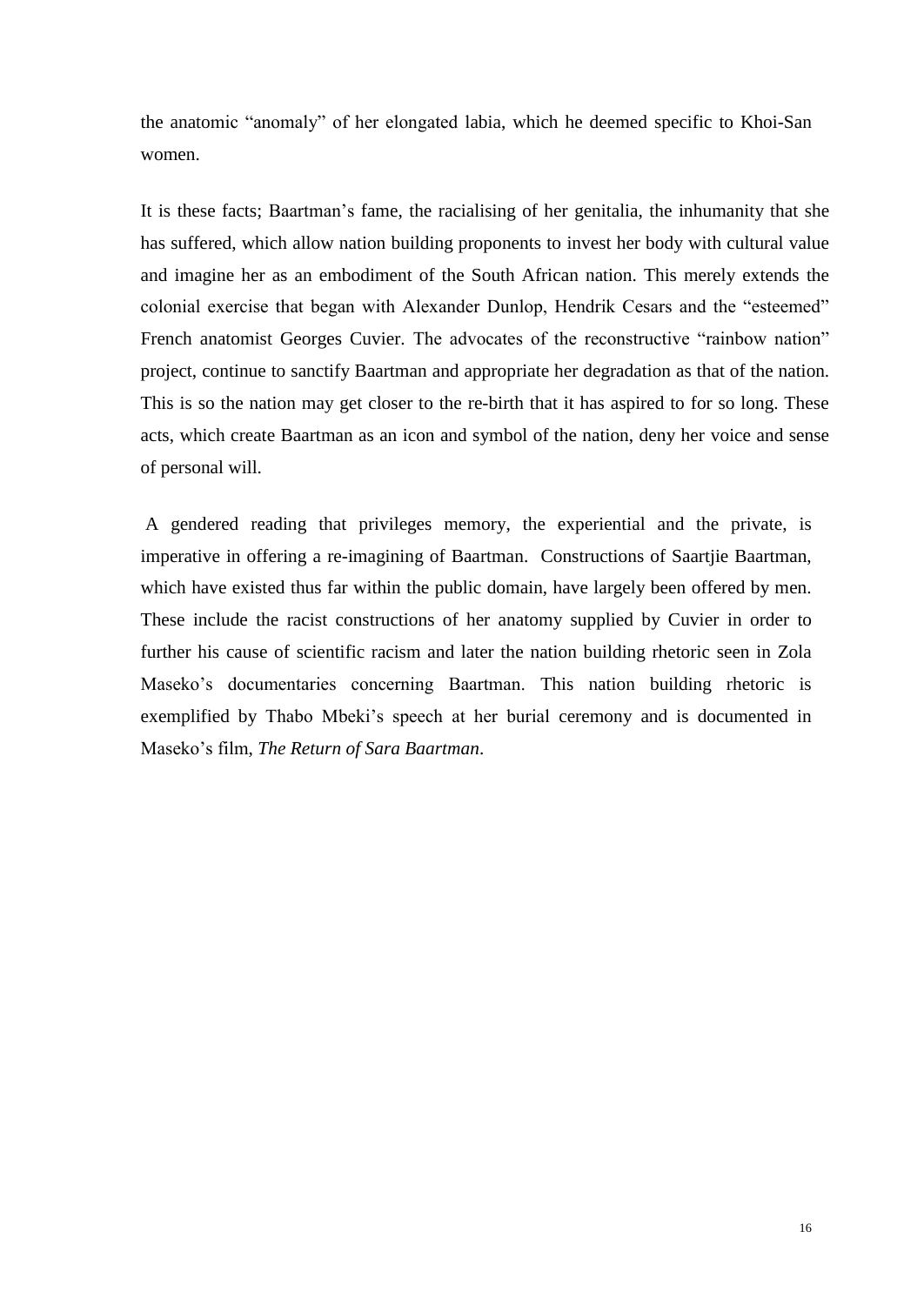#### <span id="page-21-0"></span>**REPRESENTING BAARTMAN**

# <span id="page-21-1"></span>**Zola Maseko:** *The Life and Times of Sara Baartman* **(1998) and** *The Return of Sara Baartman (2002)*

Okwui Enwezor discusses how art practices in South Africa are framed by a particular nationalistic post-apartheid project that desires to re-frame the black subject. He describes a nation seeking a new identity, new images and new geographies and boundaries, "with which to ballast its strategic and mythological unity as what has become known as the rainbow nation" (Enwezor, 1999:378). They therefore seek to re-make the nation in the illusionary image of black identity, in order to counter apartheid"s rendering of whiteness as a symbol of national identity and citizenship. He argues that in the aftermath of emancipation, it is the narratives of the past that are most fiercely contested and that the "struggle for meaning in post-apartheid South Africa hinges on who controls the representational intentionality of the body politic, especially its archive of images both symbolic and literal" (Enwezor,1999:383-384).

Enwezor"s observation about post- apartheid art practice is highly relevant for an analysis of Maseko"s films on Baartman. Enwezor points out how art within a contemporary South African setting concerns itself with the task of reclaiming both the image and identity of the black subject. This process of reclaiming reframes the black subject as an emancipated rather than oppressed being. This is through embarking on a broad political project that aims to reclaim the land, the body, the nation and ultimately the identity of the black subject. This is through, as Enwezor has noted, "accessing narratives and images of the past" (1999:383-384). The project of "reclaiming" as described by Enwezor is precisely the political work that Maseko as a filmmaker is involved with. Maseko seeks to reclaim the land, body, nation and consequently the identity of black people. He utilises the iconography, body and historical narrative of Saarjtie Baartman to do this.

An extract, reflected on the sleeve of the video recording of Zola Maseko"s film the *"The Life and Times of Sara Baartman* reads: "It was the beginning of the century; she was a young woman coming from far away. She has been both a servant and a great attraction. She's been both a Venus and a freak; she's been both a woman and an ape. How could the same person play so many roles? Her name was Sara Baartman and this is her story."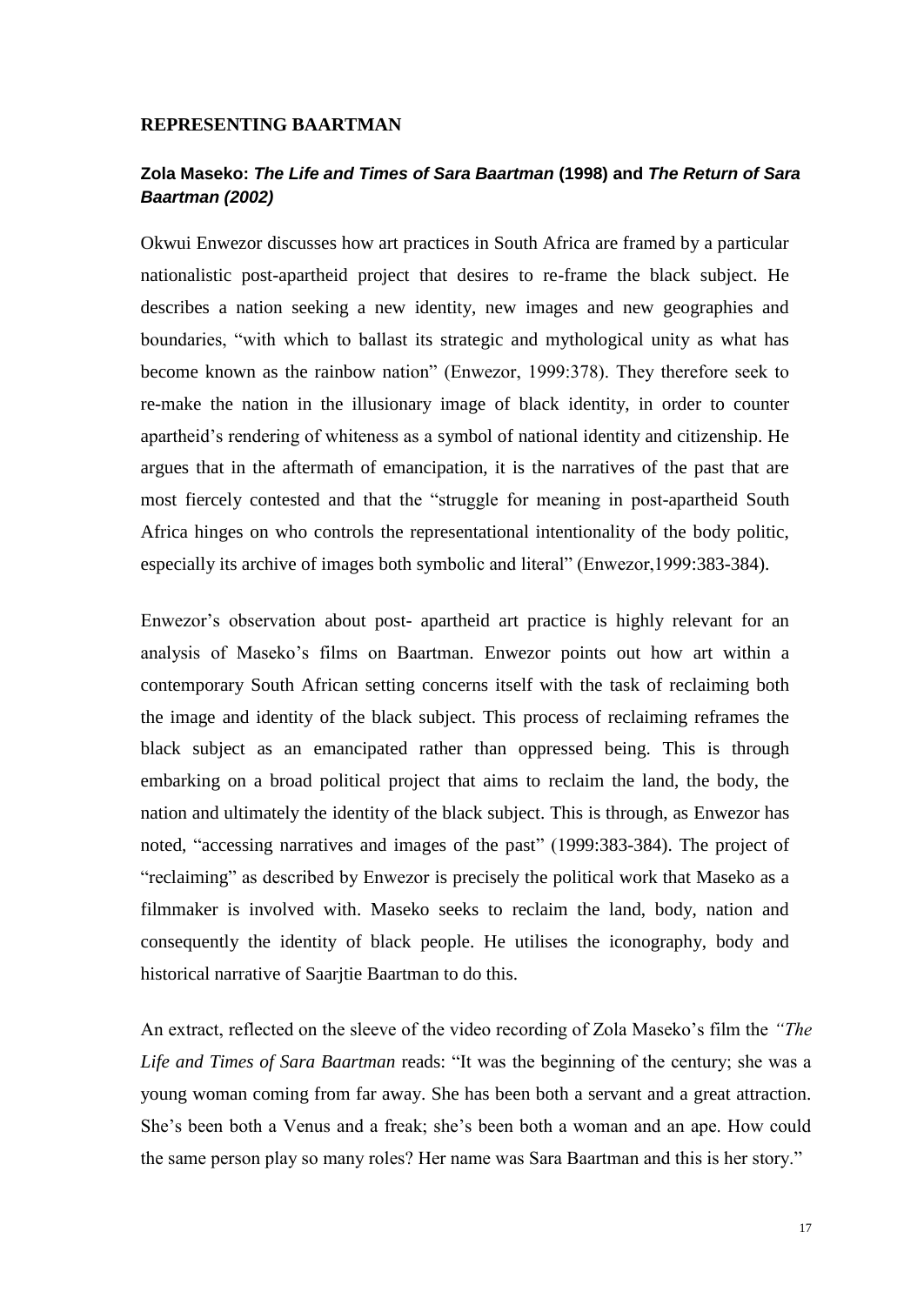*The Life and Times of Saartjie Baartman* gives a broad overview of the life of Saartjie Baartman. It offers a brief description of her beginnings in the Gamtoos valley and then details her voyage to Europe. Maseko however focuses on the period when she became known as the "Hottentot Venus" and by doing this he begins to create a passive victim with no real personal history. He therefore presents the perfect site for the narration of the suffering of a nation and its people.

My film project, which is an alternative to Maseko"s, offers an intervention which privileges the personal and a sense of experiential time. The focus is therefore on Baartman"s memories of her life. I aim to offer an interpretation of her subjectivity through these memories. In this way I hope to disavow Maseko"s project, which is not about capturing a sense of Baartman"s subjectivity at all. Rather it is about recouping her body, iconography and experiences for nation building purposes. Maseko's film therefore does not seem to offer a feminist or revisionist approach. He relies on the claim of a revisionist history project but never really attempts to capture a sense of Baartman"s interiority or personal experience. He situates her in linear history and re-inscribes dominant positions, which see her as a passive victim of history and its actors.

Maseko provides the voice over for the film (*The Life and Times of Sara Baartman)*. There is another unidentified, omnipotent British voice over that provides a voice for the various historical documents and extracts which comment on her time as the "Hottentot Venus". Maseko interviews a number of people who offer commentary and debate Baartman as a subject. These experts are principally men. Baartman"s body therefore largely becomes the scene of rival exchanges between men. The only woman among these male experts is academic Yvette Abrahams. Abrahams offers a reading of Baartman that elides her personal experience and self determinism. She continuously portrays Baartman as the eternal victim.

Abrahams comments on Baartman"s refusal to be repatriated back to South Africa when her case was brought forward by a group of abolitionists. Abrahams says: "She was a kid she didn"t know what she was doing". Abrahams assumes, as many have then and now, that Baartman had been coerced into refusing repatriation back to South Africa by her "handlers", Alexander Dunlop and Hendrick Cesars. This allegedly occurred during the court case initiated by the abolitionist movement in London on her behalf. But if one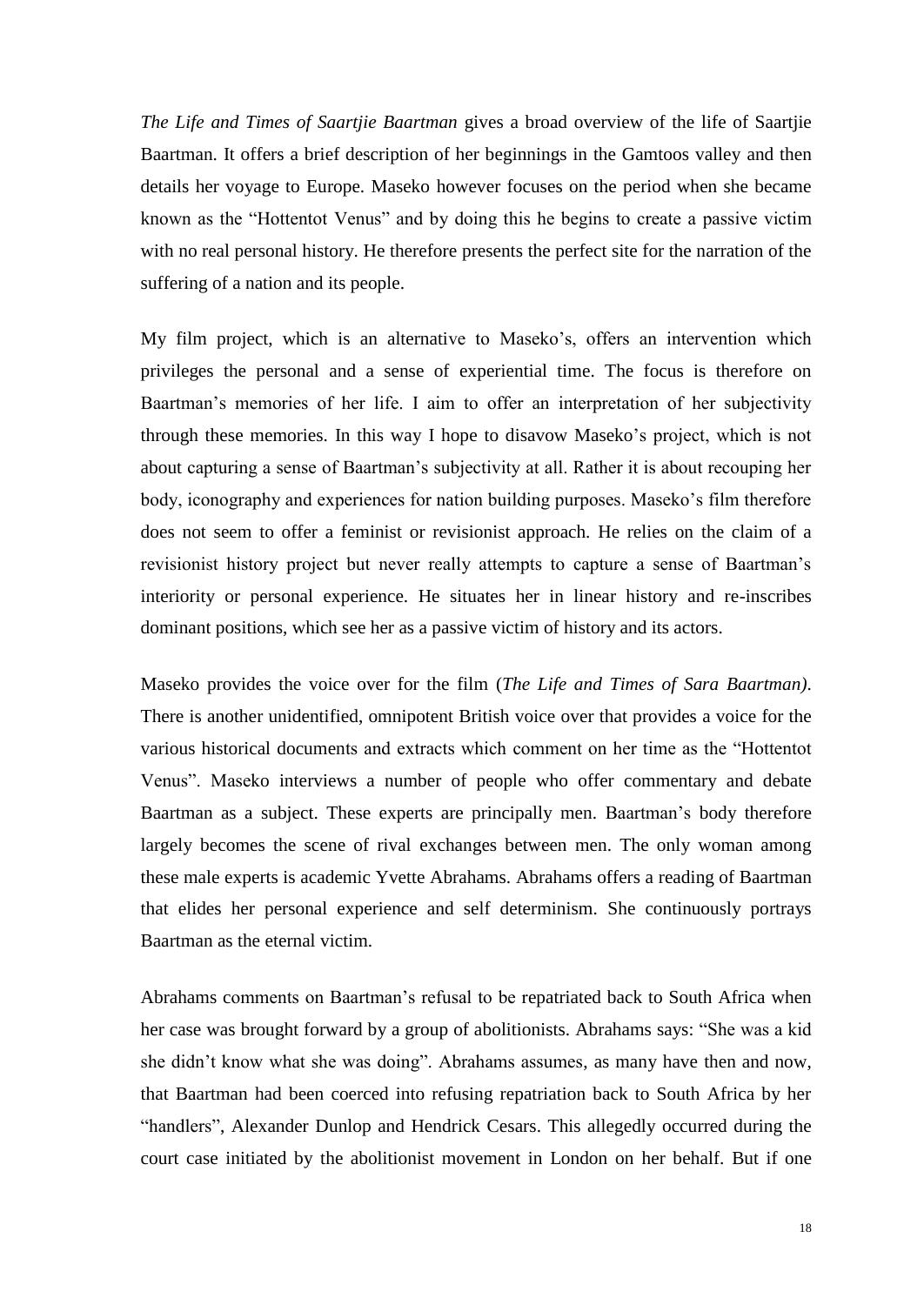examines her alternatives this assumption of coercion becomes less believable. If Baartman were to return to South Africa, she would most certainly be facing a life of uncertainty and hardship characterised by servitude and extreme economic insecurity. This is not to say that her situation, at the time (in Britain and France), was not horrendous. But at the very least she was fed and clothed and had a role as a performer. This role however, was more often than not, one characterised by oppression and abuse.

Abrahams and the men who offer commentary on Baartman play the role of "experts". They are historians, academics, paleontologists or custodians of the spaces she resided within, in Europe, both in her lifetime and death.

This collection of patriarchal voices elides any sense of the personal and experiential that Baartman might have had, by implicitly claiming the role of seer. Consequently the film claims all knowledge and power. The "experts" and academics illustrate this by constantly referring to her as a victim and by situating her within linear history as a cultural artifact who they feel privileged to comment on. She is therefore silenced on the level of the personal, so that her public function is amplified. My film aims to move away from this public and political function. This is how Baartman has functioned historically and scientifically. Later her public function was once again amplified for nation building/national unity purposes. This approach disavows the positionality of the personal.

Baartman"s voice is continuously disavowed throughout the film. This is besides a short passage that she allegedly relayed to a French journalist. Baartman is therefore presented as a silent victim who offered no resistance and was complicit with the experiences that shaped her life. This broad historical description of Baartman as the suffering, tragic silent victim offers no nuances of her life and no attempts at capturing who she may have been in the sense of a private life lived. Maseko therefore seems to represent every incarnation of her that is offered on the sleeve of his video recording, except that of a woman and more importantly, even beyond that, that of a person. Baartman"s presence in the film is in actual fact in the form of an absence, not only in her silence, but also because she is continually represented either as an illustrated image or within the form of a moulded plaster cast. She is often seen standing next to "experts" and being commented upon. This absence is a particular trait of the binaries of rationalist western patriarchal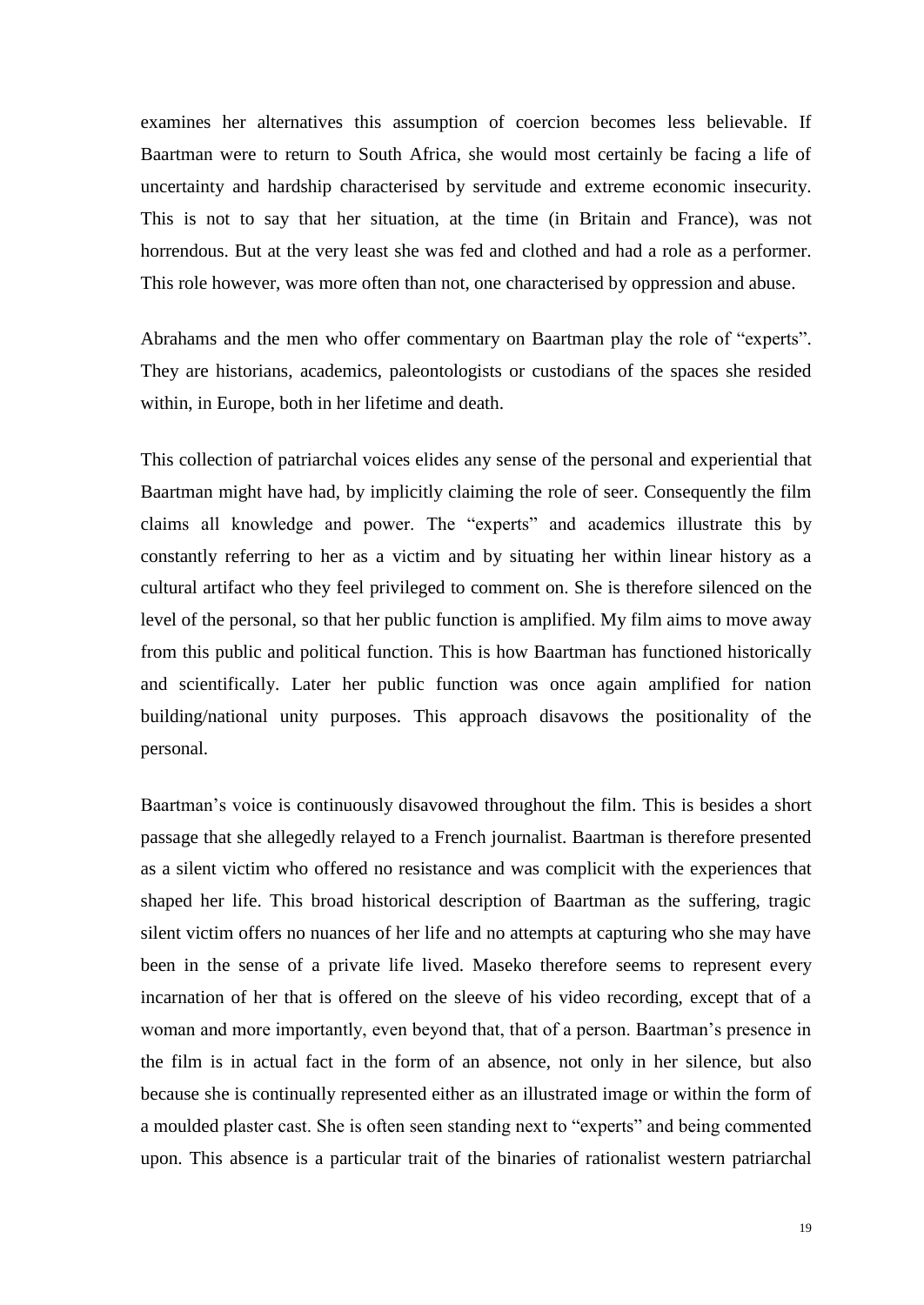discourse, which constructs woman as "other", as lack, the opposite of the presence of man.

Baartman"s absence in Maseko"s film renders her a symbol. A symbol of her times and of black experience in order to furnish a project that has broad political ends that had little to do with her (other than in her exploitative appropriation as a tool). Baartman"s function is an ideological one, towards building a new post-apartheid nation. Susan Hayward highlights how the female body is symbolically employed within nationalist discourse. She asserts that this employment is usually one where the female body represents ideas of nation that are linked to invasion, violation, occupation and rape, through the female body being representative of the violated "motherland" (Hayward,2000:98). Hayward reveals how this implicitly frames agency and power as being a trait of masculinity. She therefore describes how the female body, which is envisioned as "motherland", becomes a vehicle for the nation's "male driven narratives that have appropriated the female body" (Hayward, 2000: 98). Hayward further argues that "in these male driven narratives, the female body by extension becomes the site of the life and death of a nation, the rise and fall of the nation" (2000: 98).

Baartman is therefore utilised as a tool in recounting the horrors of subjugated people. Furthermore she is used as a tool in nation building and unity when her body is finally returned home in the second film, *The Return of Sara Baartman.*

This film continues the story told in *The Life and Times of Sara Baartman.* It chronicles the return of Baartman"s remains to South Africa by the French on April 29 2002. The film documents the official handover of Baartman"s remains and her plaster cast to the South African people at the country"s embassy in Paris. It then goes on to show her official burial, on women"s day, in Hankey in the Eastern Cape by her supposed "descendents". The film also chronicles the lobbying involved in Baartman"s repatriation by people such as poet Diana Ferrus, paleontologist Professor Philip Tobias and French senator Nicolas About. Diana Ferrus' poem functions as the other public articulation (other than Yvette Abrahams), offered by a woman in Maseko"s films on Baartman. Her poem played an instrumental part in the return of Baartman"s body.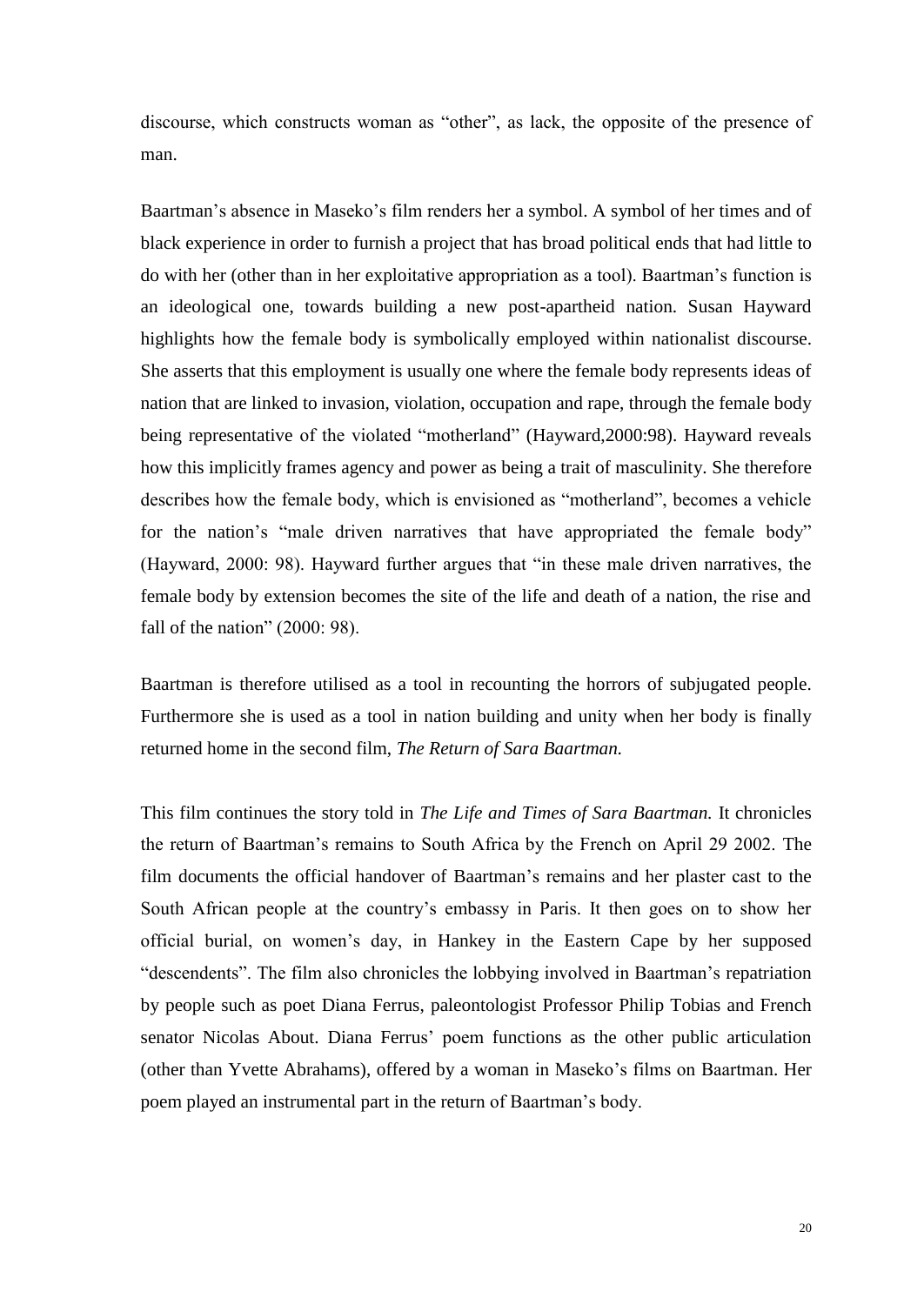Her poem however, largely constructs Baartman as a victim who needs to be saved; this is evidenced by this extract from the poem:

"I"ve come to take you home… I have come to wretch you away away from the poking eyes of the man-made monster who lives in the dark with his clutches of imperialism who dissects your body bit by bit who likens your soul to that of Satan and declares himself the ultimate god!" (1998).

Ferrus' poem re-instates Baartman's identity as a "passive victim subject entirely to the will of others" (Holmes, 2007:187). By doing this, Ferrus continues to operate within the narratives and identity formations that Baartman has been ascribed by men such as Maseko in South Africa, and Cuvier in Europe. Her poem fails to offer any of Baartman"s interiority or a sense of self determinism. She is therefore re-constituted as a tool or symbol. Ferrus' reading of Baartman therefore re-appropriates male driven articulations. She consequently fails to offer a real gendered reading of Baartman which privileges memory, the private and the experiential.

*The Return of Sara Baartman* therefore, seems to cement Baartman"s position as symbol of the nation. This is no more apparent than in the climax of the film, which takes place at the site of the funeral in Hankey. Thabo Mbeki reads a speech that reveals how Baartman "has come to represent the pain and suffering of all exploited black women and the psychic, cultural and emotional impact of racism and its legacy" (Holmes, 2007:187). In his speech, Mbeki says:

She was ferried to Europe as an example of the sexual depravity and the incapacity to think of the African woman in the first instance and the African in general. The legacy of those centuries remains with us, both in the way in which our society is structured and in the ideas that many in our country continue to carry in their heads, which inform their reaction on important matters (Mbeki as cited in Holmes, 2007:187).

Mbeki"s speech articulates how "women"s bodies are closely aligned with nationalist discourse" (Hayward, 2000:97) and consequently how the nation is imagined. Saartjie Baartman"s body came to represent all the "psychic, cultural and emotional impact of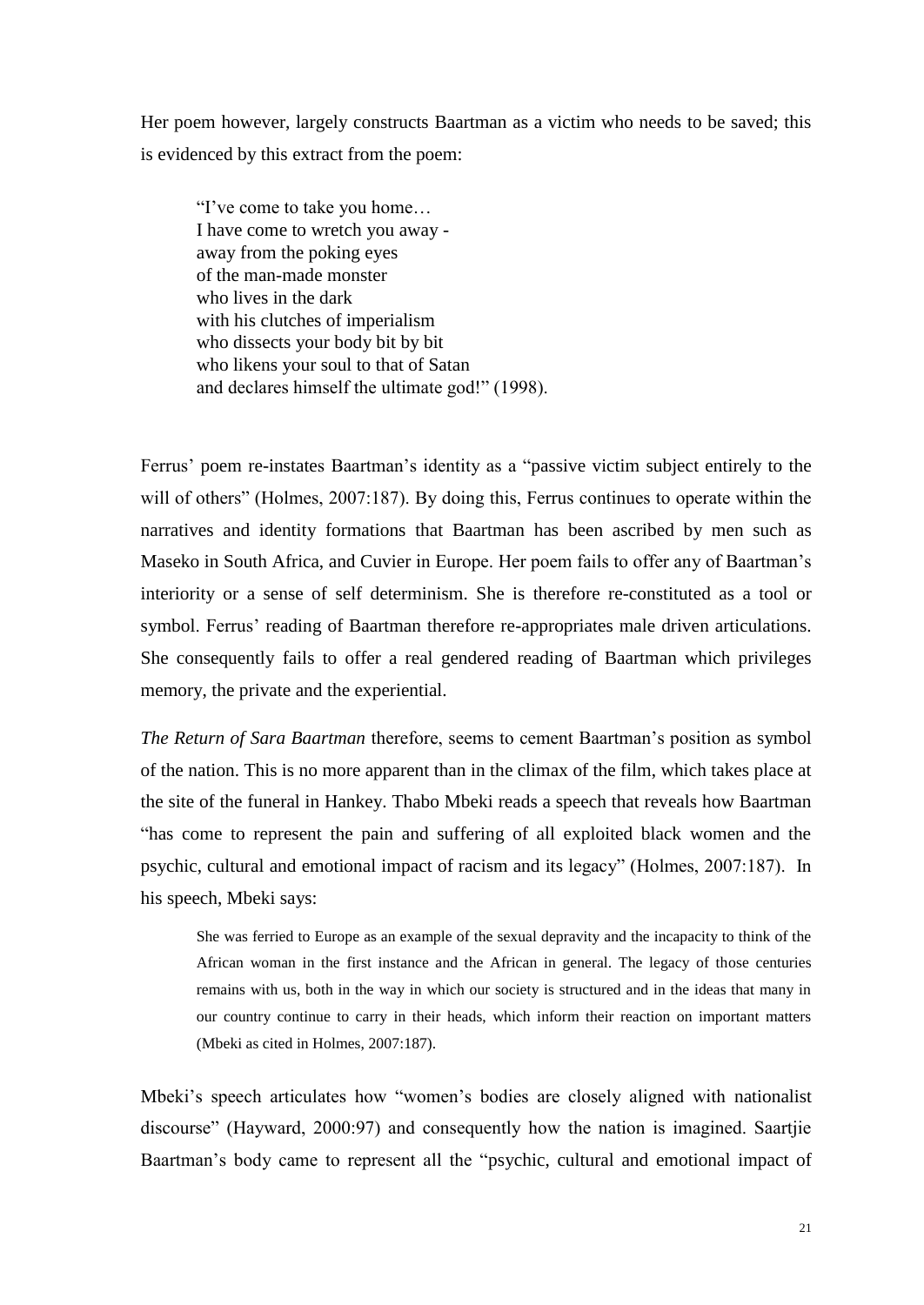racism and its legacy" (Holmes, 2007:187). It is therefore imperative that her body be buried. Her burial acts as a reclaiming of the nation"s ancestry and also one which buries the legacy of racism and all its consequences. The restoration of her body to the soil of the nation of her birth means that she will come to embody both the death of a racist imperial legacy and importantly, the rebirth of a nation.

This process illustrates Susan Hayward"s assertions of how the female body is used in male driven narratives, to become the site "of the life and death of a nation" or "the rise and fall of the nation "(2000: 98). This process is vividly exemplified by Gayatri Chakravorty Spivak"s re-telling of a story by Mahasweta Devi, "Douloti the Bountiful". She describes how Douloti, the daughter of an Indian tribal bonded worker, is sold into prostitution in order to pay his debts. Devastated by venereal disease Douloti dies while walking to the hospital. The piece of earth that she lies on, in death, has the map of India drawn on it by the school headmaster. He has drawn it in order to explain nationalism to his students on the eve of Independence Day (Spivak, 1989-1990:105).

This story is a metaphor for how women"s bodies are used in order to constitute the imagined community of the nation and how, in doing so, they suffer a symbolic death, as they are silenced and denied a sense of humanity in their symbolic utilisation. Furthermore this story is analogous to how Baartman"s body has been treated in postapartheid South Africa. My film project aims to address this challenge by disavowing Baartman"s role as a victim. This continual representation of Baartman as a victim enables her symbolic usage in projects of nation formation. Baartman"s position as a symbol disavows a sense of self determinism and negates her personal experiences.

Mbeki's speech reveals the sentiment expressed in Spivak's re-telling of Devi's story; the legacy of women"s burden as cultural and national signifiers. In addition to this it reveals the danger of the sanctified woman. One, whose individuality and humanity is under threat of being constructed as the archetype of "the silenced victim", who becomes a tool for narrativising the nation (Holmes, 2007:187-188). Rachel Holmes has articulated rather incisively the problem with this sort of sanctification, which produced a cultural icon out of Saartjie Baartman. She says, "Sanctification never set a woman free" (2007:188).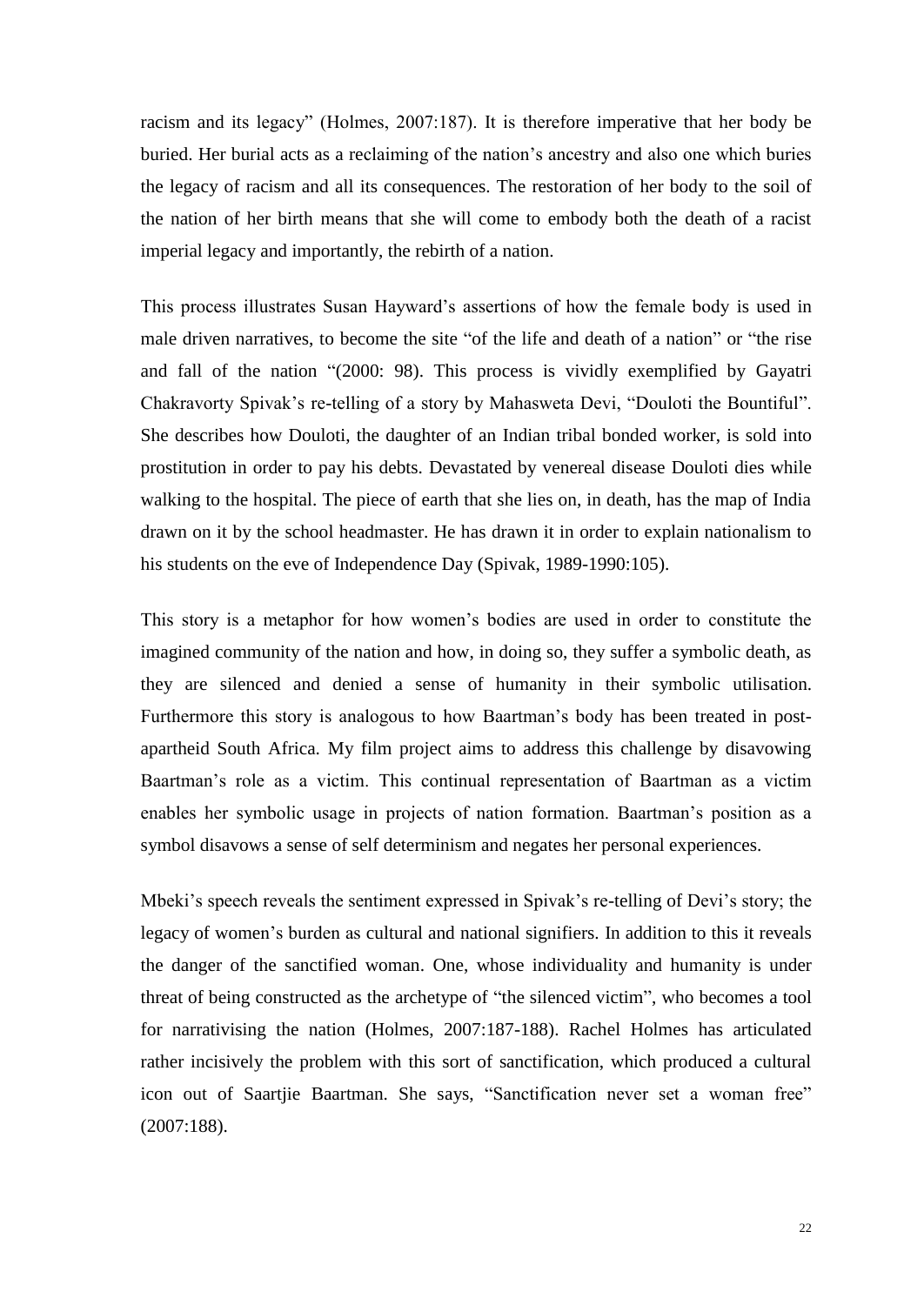The political project (of nation building and unity) which Maseko embarks on is extremely problematic. This project relies on Baartman's continual role as a passive victim and on the over-determinism of her body. This over-determinism, of Baartman, on a corporeal level and as a signifier for notions of racial science and the nation has created and continues to create Baartman as a spectacle and "monster". Furthermore it elides a sense of memory and desire that asks, what does the body do? Deleuze and Guattari (1999) explore this question in their radical re-conceptualising of the body. They wrest a perspective of the body from Spinoza which does not consider the body as either object or subject but interrogates what the body is capable of (1999:55). This is also the site at which my film offers an interventionist position. *I am Saartjie Baartman* considers how much "joy, affirmation, sadness and decomposition a body can endure within its various relations with other bodies" (Spinoza as cited in Olkowski, 1999:55).

Such a conception of the body foregrounds the passions and actions of the body, which replace the system of genus, species, and its differences and the hierarchy of the mindbody dualism (Spinoza as cited in Olkowski, 1999:55). This understanding of the body and the questions that arise from it lead to questions of desire (Olkowski, 1999:55).

Elizabeth Grosz points out that Deleuze and Guattari, following from Spinoza and Nietzsche, conceive of desire not as longing for something but as that which creates connections and relations (1999:55). This is an overturning of a Platonic conception of desire which envisions desire as lack (Grosz as cited in Olkowski, 1999:55). Deleuze and Guattari, following from Spinoza and Nietzsche, therefore re-conceptualise the body and desire and see them as productive and affirmative as opposed to old conceptions predicated on negation and lack. Importantly their recognition of the body is predicated on the recognition of multiplicities which are irreducible to one metaphysical unity (Grosz as cited in Olkowski, 1999:56).

All of these articulations concerning the body are imperative for the re-imagining of Saartjie Baartman because they disavow a system of "organic representation" (Deleuze as cited in Olkowski, 1999:15). Dorothea Olkowski, a feminist philosopher, uses the French philosopher, Deleuze, to critique both the structure and nature of representation and how it pertains to people of colour in general and women in particular. Olkowski argues that in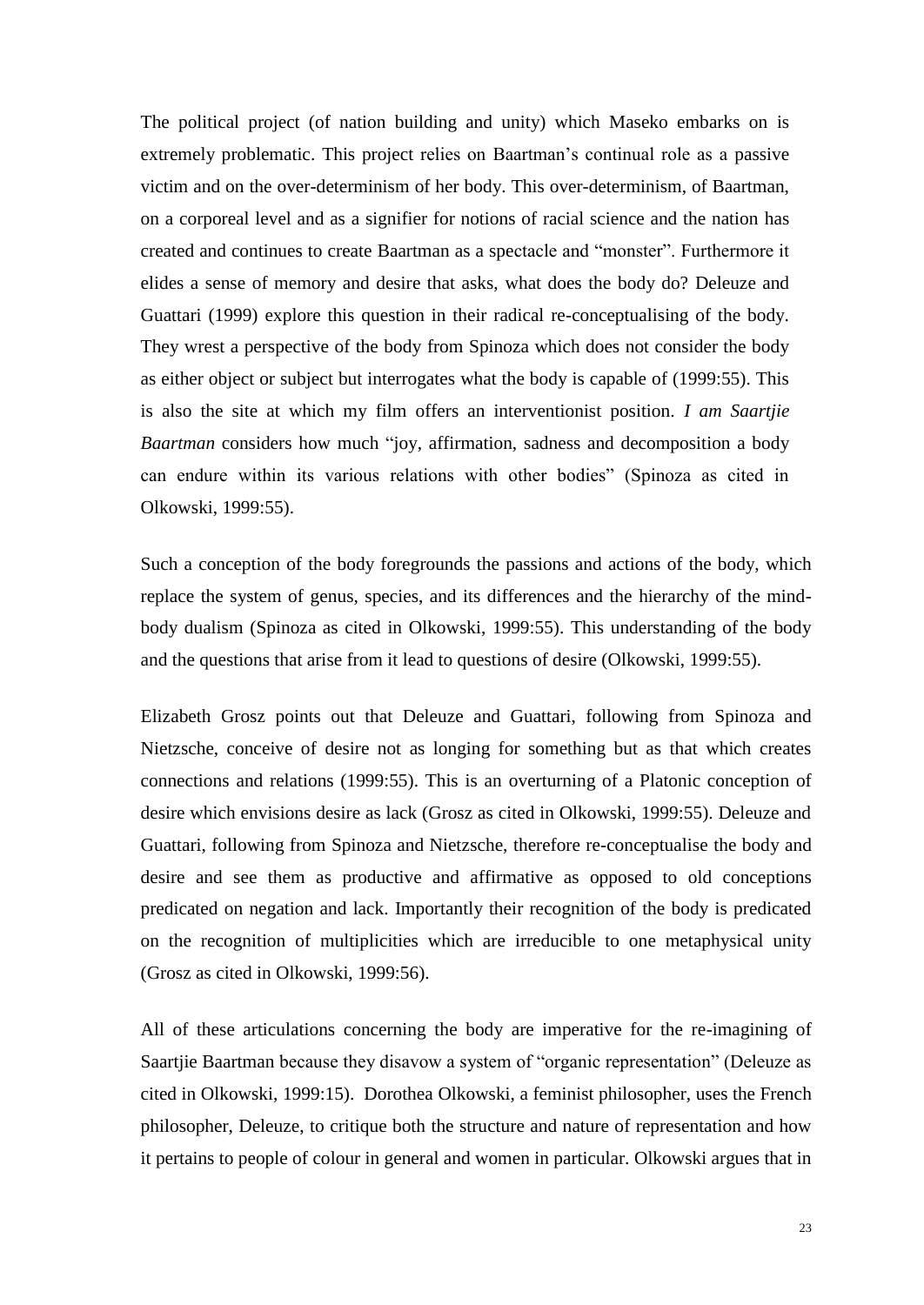order to bring about change there needs to be a "ruin of representation". A ruin of hierarchically ordered time and space based on traditional western concepts of reason postulated principally by Plato and Aristotle (1999:2-18). Olkowski further asserts that "With this ruin underway- with static structures of time and space, of life and thought, disassembled- a philosophy of change becomes viable" (1999:2).

Olkowski argues that efforts to challenge the representational norm, specifically by feminists have fallen short because rather than attempting to overthrow the system of representation itself, in other words going beyond representation, they have instead posited general statements, which do no more than register a complaint against the norms of images, language and social and political structures. She proposes an ontology of fluidity which "can make sense of difference by accounting for the reality of temporal and spatial change on a pragmatic level while providing appropriate theoretical constructs in whose terms change can be conceived" (Olkowski,1999:2).

In order to fulfill this desire she uses Deleuze's indictment of "organic representation". Deleuze states that, "organic representation" is distributed hierarchically around one sole and elusive perspective, one origin (as cited in Olkowski, 1999:18). Representation, therefore, mediates everything but mobilizes and moves nothing, thus there can be no real concept of difference within these structures (Deleuze as cited in Olkowski, 1999:20). Olkowski following these arguments by Deleuze rejects a "logic of identity" in favour of a "logic of difference" (1999:13).

This "logic of difference" is based on a Deconstructionist approach propogated by Jaques Derrida. It is, in the case of *I am Saartjie Baartman,* about the ability to argue for and justify differences in interpretation as a result of privileging different aspects of narrative history at various and disparate historical moments. This "logic of difference" is analogous to Derrida"s derision (and consequent deconstruction) of the notion of "presence" (Boyne, 1990:90).

Derrida derided the arrogance of western thought; in particular he focused on the principle of "presence" or "origin" (as Deleuze does). He argues that presence assumes that there is a universal language, which represents a perfectly attuned world (Derrida as cited in Boyne, 1990:90). Derrida further argues that this dream of "pure presence"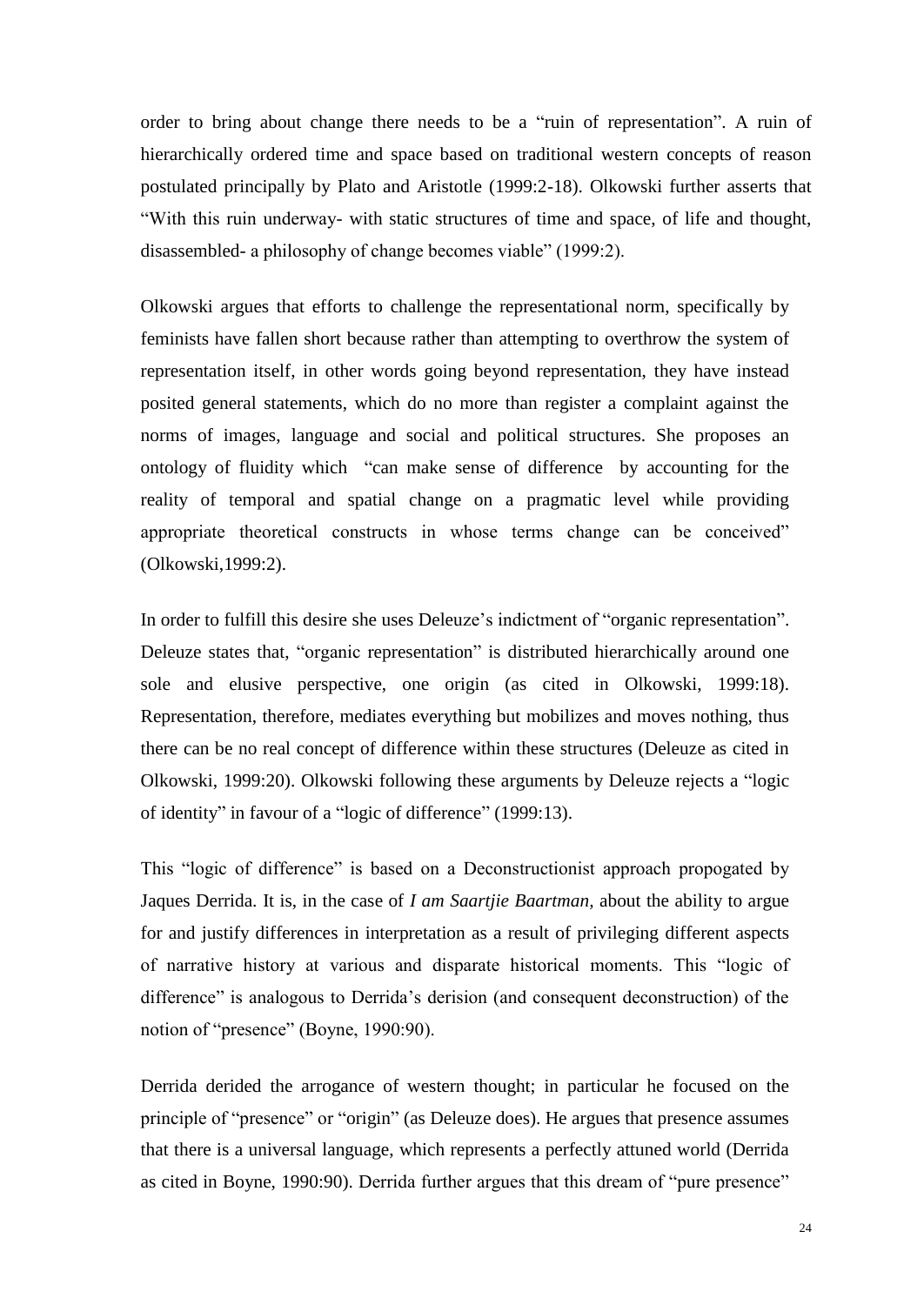held by Aristotle, Plato, Hegel and Rousseau "is a deeply complex but ultimately unacceptable fantasy" (Derrida as cited in Boyne, 1990:90). Derrida"s strategy would rather "be to celebrate those marginal texts, which express some recognition of the falseness of this philosophical desire for the unmediated truth of the world" (Boyne, 1990:90).

Derrida's conceptualisation around the notion of "presence" further enables the "logic of difference" in *I am Saartjie Baartman*. "The logic of difference" in the film is about an interpretation of Baartman"s subjectivity as it relates to history (personal and official) and her private life. Her personal history and private life and the interpretations of them in *I am Saartjie Baartman* represent marginal texts. They are marginal because they have been ignored and gone unrecorded. Furthermore they represent an alternative to dominant positions which do not consider Baartman"s subjectivity. Rather these dominant positions espouse a "truth" of Baartman which is contingent on constructing her as an object, a cultural artifact in linear history.

Olkowski further argues that the "logic of difference" begins with the fact of heterogeneity and the interrelation of groups (1999:13). She argues that this logic of difference is both abstract and particular and rather than considering general identities or even communities, it instead focuses "on specific practices, engaging the particular in the sense of "this" woman here and now, this situation of impoverishment, this sexuality, this particular site of creation and/or oppression and this so called 'I', the self that each of these situations produces" (Olkowski, 1999:2).

Olkowski"s articulations are important for Baartman"s story as they disavow representational categories, not in an oppositionist fashion but with a real intention for change, beginning with the recognition of difference. This "logic of difference" is both fluid and particular thus it proposes a completely new space, more about interpretation. It proposes a continual becoming, an interpretation of new realities that is particular to location and race and other intricacies of the self but also general enough to be political beyond it. This discourse is crucial to my film project, which aims to re-imagine Baartman, as it allows a space in which an interpretation of her subjectivity becomes possible.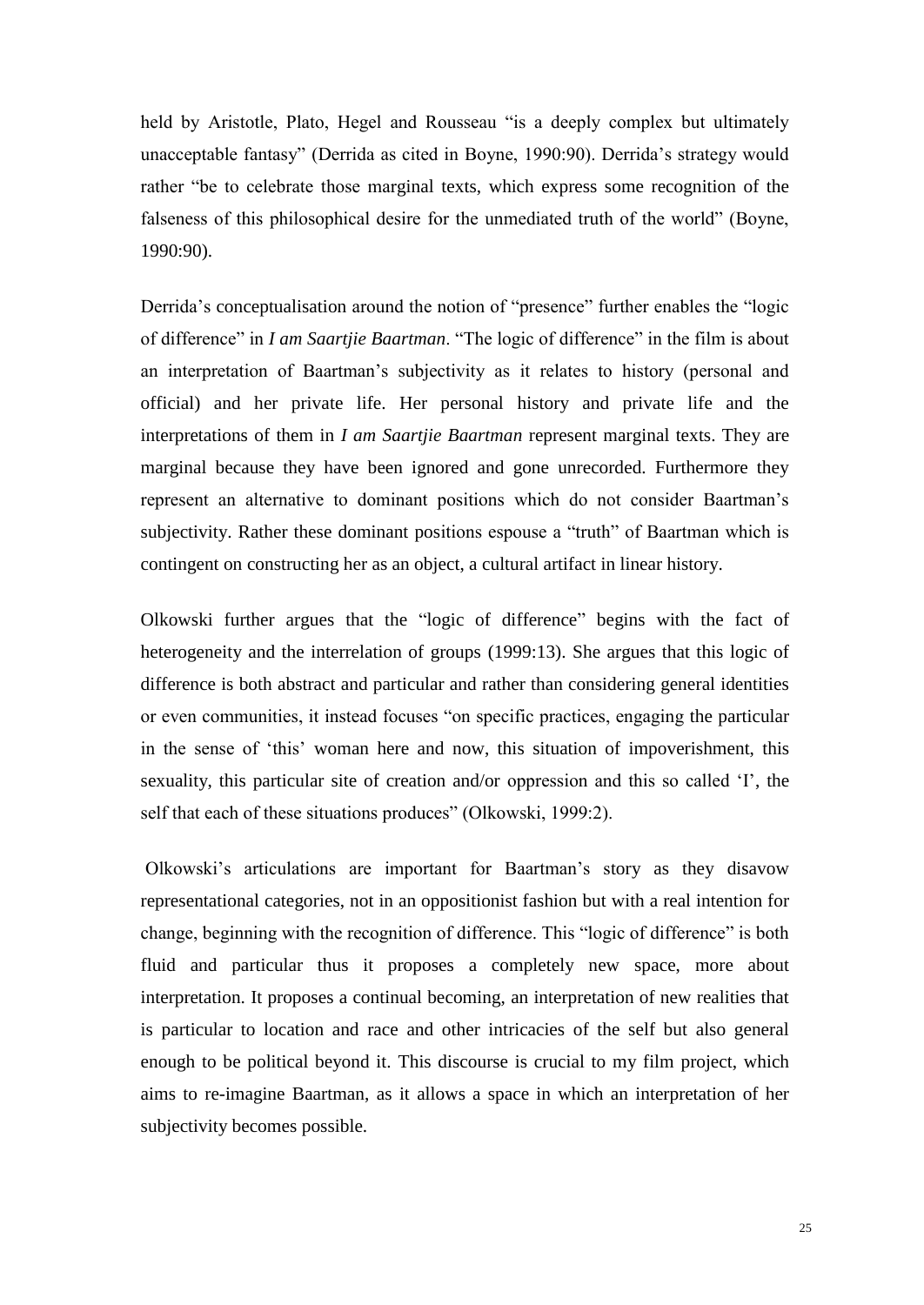It is important to note that I do not advocate a complete disavowal of Baartman"s position as a cultural icon. This would merely duplicate the structure which I seek to critique, relying as it does on the concept of "origin" or "presence", which is utterly unavailable to us (Derrida as cited in Boyne, 1990:97). Furthermore the disavowal of Baartman as a cultural icon would deny a nation of national icons at a time when it needs to constitute a nation building project.

Rather what I propose is a project that will bring about an ontology of change, which seeks to ruin representation and its static structures of life, time and space. This project will consider and begin with the incongruencies, the marks on the pristine white paper of representation, in other words it will begin with difference (Derrida as cited in Boyne, 1990:92). This difference is located in the interpretation of Baartman"s subjectivity. This is what my film project and research aims to do.

The notion of the "ruin of representation" is important for the deconstruction of representational categories, which have historically and scientifically constructed Baartman's body. These categories construct the body as inferior lack within the mindbody dualism. The body is therefore reduced to static materiality rather than fluid interaction, relation and creation. Furthermore, within this dichotomy, woman is seen as being inherently linked with the body, as a being that is inferior to the hierarchy of man and reason/mind. Additionally these binaries create blackness as a monstrous other. It is these conceptions of the body, woman and the racialised "other" that allow the extreme over-determinism that Baartman suffers. This over-determinism focuses on the material display and fixity of Saartjie Baartman"s body and does not consider how her body acts in multiple ways or how it creates desires and memories. Furthermore, it does not consider how desire and memory may be projected onto her body outside of a colonial or patriarchal project.

These conceptions create a dead body and thus the absence of a life lived. It is this perceived lack of self determination and her gendered identity as a woman which allows South Africans and Maseko, in his films, to produce Baartman as a symbolic tool of the nation. Through this construction they are able to invest her body with masculine narratives of invasion, violation and finally re-birth. This process of re-birth continually engages with the archive of her body and its memory.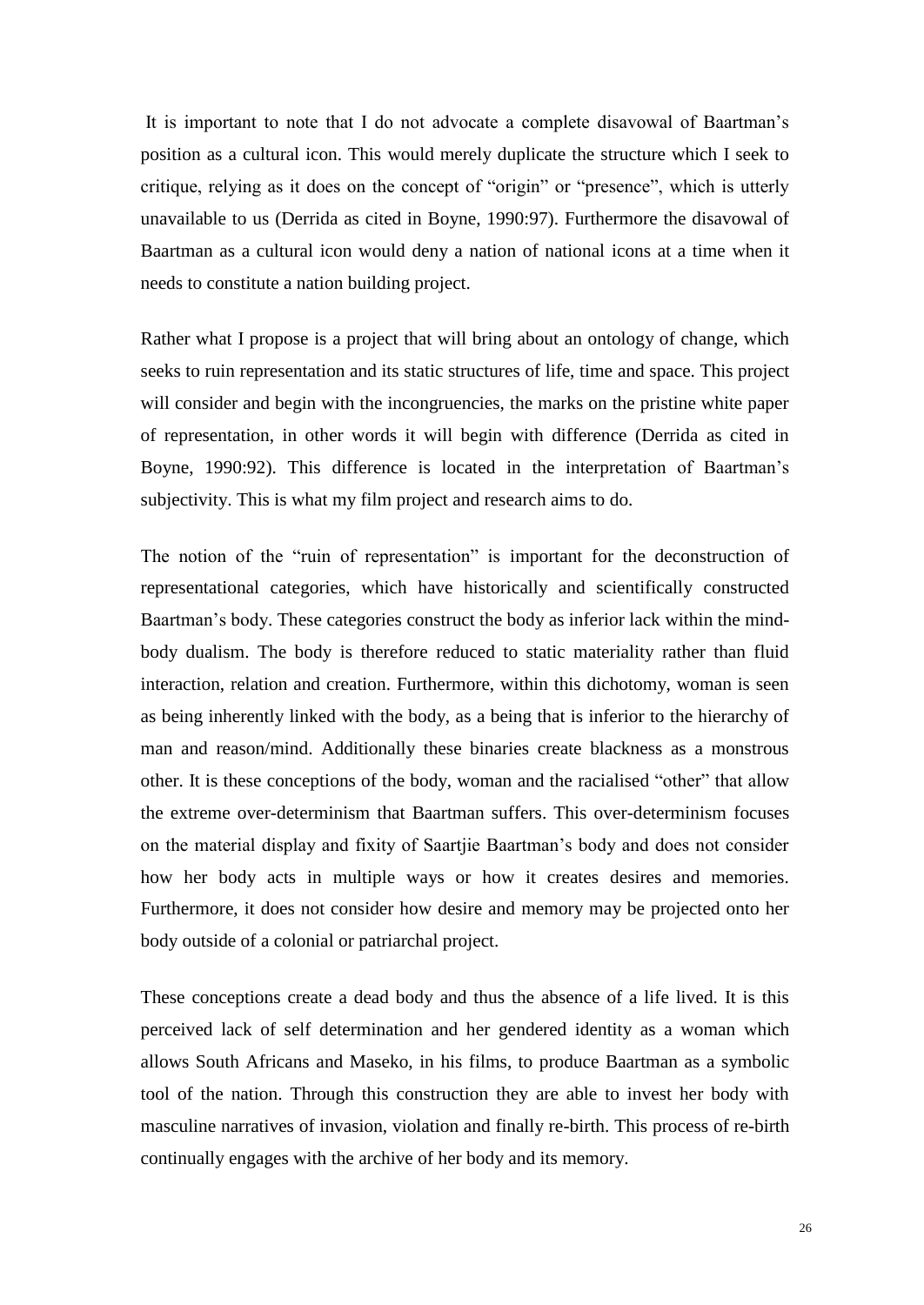Therefore, through the disavowal of the structure of representation and the generalisations that it postulates, Baartman will gradually be re-imagined through an interpretation which privileges a gendered reading of the private and experiential. This reading will challenge representation, which constantly places her and her body within linear history as a cultural artifact or fixed body that becomes utilised as "a focal point for the discussions of race and gender" (Qureshi, 2004:251).

*I am Saartjie Baartman* seeks to critique Maseko"s films by offering an alternative. This alternative de-emphasises linear history and the knowledge that it imparts on Baartman as she is constructed as a passive victim, cultural artifact and symbol. This experimental film works within a model of what, Patricia Mellencamp calls the "empirical avant garde" (1995:175). Mellencamp argues that "the empirical avantgarde destabilises history through the experimental, granting women the authority of the experiential which includes both knowledge and memory" (1995:175). Such a practice therefore privileges memory and experience rather than the generalisations of linear history. Deleuze says these works of memory "sketch a geography of relations" (as cited in Mellencamp, 1995:175). My film locates these relations in a discourse of desire, Baartman"s desire. As opposed to the desires projected onto her

This "geography of relations" can recall what has been ignored or gone unrecorded, fashioning what Deleuze calls "a logic of the non-pre-existent" (as cited in Mellencamp, 1995:175). Mellencamp"s articulations, based on a framework that utilises Deleuze highlight the radical shift that is needed both within the conceptualisation of feminist filmmaking and within the discourse of feminism itself, especially for women of colour. There is a need for a separate space in which the memories, desires and experiences of women can be articulated outside of "linear time (historical and political)", which inevitably situates itself within patriarchal and racist institutions of the nation state (Kristeva, 1986:187). Mellencamp's articulations offer a radical space in which to re-imagine articulations of Saartjie Baartman. This feminist reading of time subverts Baartman's singular construction as cultural text contingent on specific historical moments, "linear time" and nation. Rather it privileges a sense of "experiential time" which creates a third space; an "imaginary space" (Bhabha as cited in Mellencamp, 1995:176. Within this space, a sense of interiority is revealed.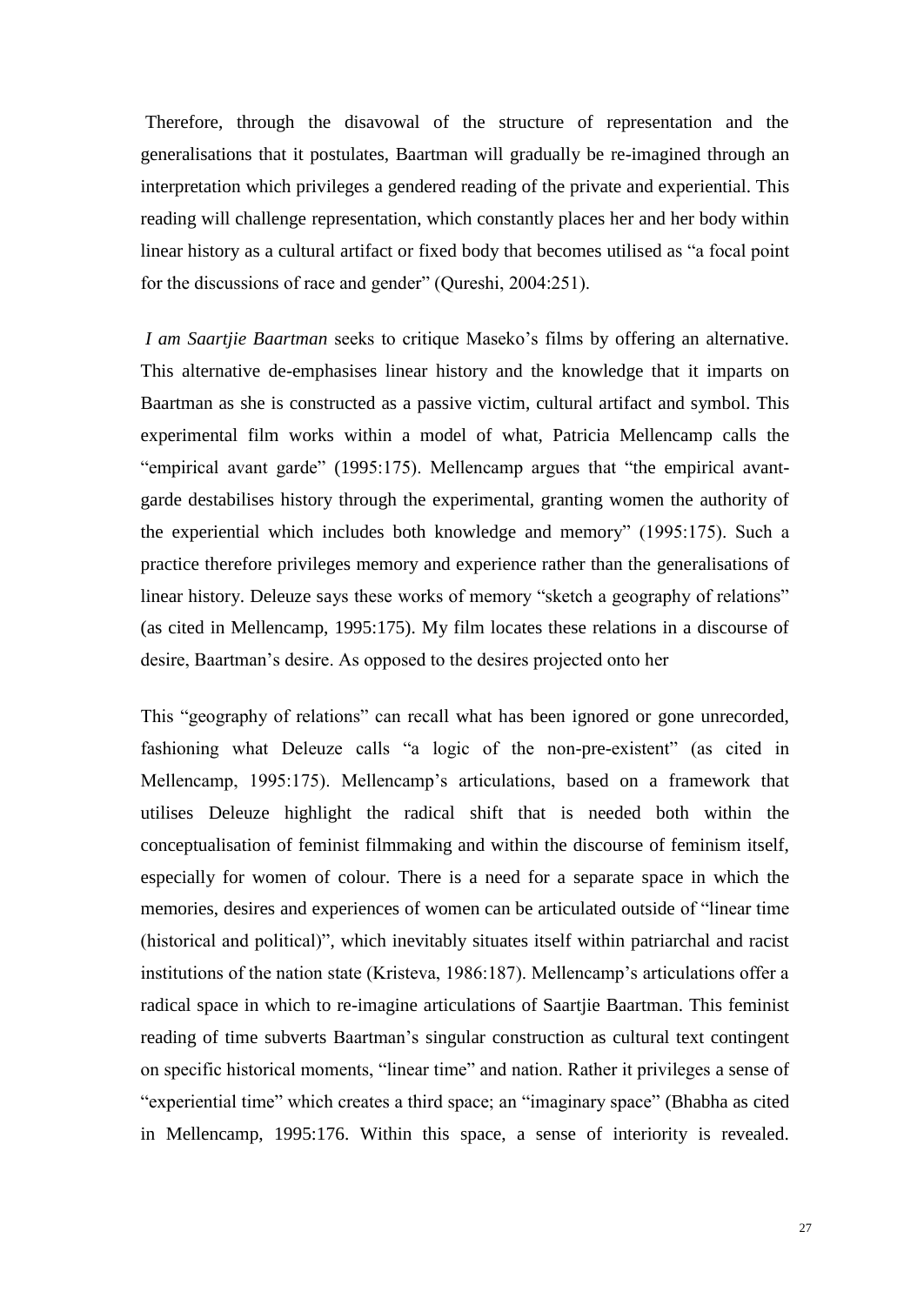Furthermore this third space allows a re-imagining of Baartman, which articulates itself outside of predetermined binaries.

Moreover this theorisation around time is significant towards describing a constant becoming*.* This constant becoming, which comes with the resistance of linearity and rationalist thought, opens up "hybrid sites and destroys those familiar polarities between knowledge and its objects" (Bhabha as cited in Mellencamp, 1995:176). Within this space of becoming, Baartman's personal narrative exists to rupture history.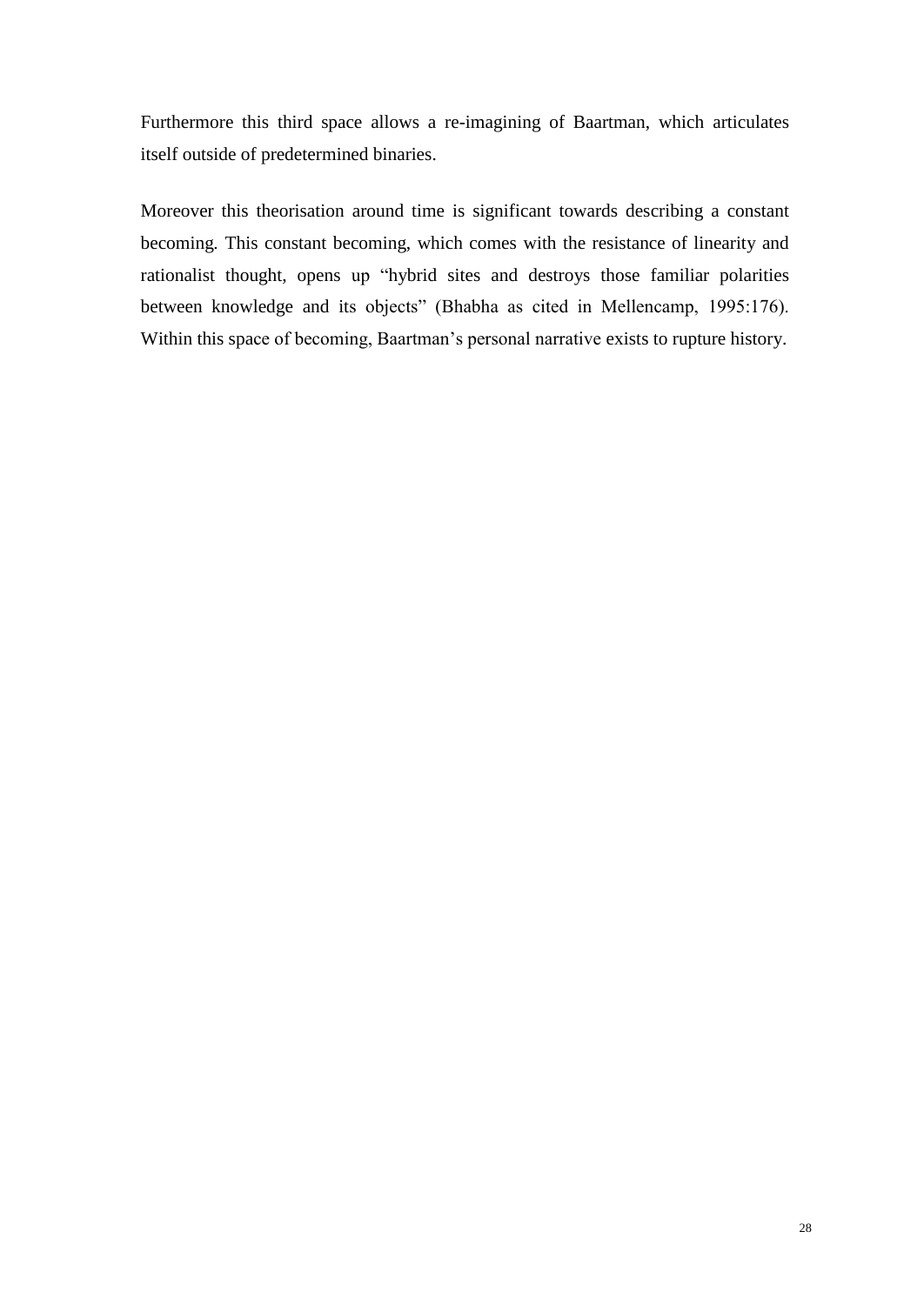### <span id="page-33-0"></span>**Penny Siopis -***Dora and the Other Woman* **(1988)**

Penny Siopis" work has often been concerned "with the lived and historical relations between black and white women in South Africa" (Coombes, 1997:110). Her work explores these relations through an engagement, which illustrates and interrogates how black women"s time, lives, labour and bodies have been appropriated. Furthermore, through this engagement, she interrogates how this appropriation has shaped her own history (Coombes, 1997:110). Saartjie Baartman is one of these black women. She has featured extensively in Siopis" work. For Siopis, Baartman's story and her representations raise huge issues in South Africa "around the conjunction of gender and race and sexuality and race" (Siopis as cited in Coombes, 1997:121). The use of Baartman's historical representation in Siopis' work, therefore, seems to function as a vehicle, which identifies and maintains the relationship between black and white women"s oppression on a sexual, political and structural level.

*Dora and the Other Woman* [\(Figure 1](#page-54-1) in Appendix) is a work that seeks to articulate the shared sexual objectification that black and white women experience. In *Dora and the Other Woman, Siopis looks at Saartjie Baartman in relation to Freud's "Dora". Siopis* makes a direct connection between "the way white women's sexuality is pathologized in psychoanalysis, primarily through Freud and the image of Saartjie Baartman" (as cited in Coombes, 1997:122). Siopis therefore connects these two women"s stories through ideas of objectification and scopophilia, which they were both subjected to (Siopis as cited Coombes, 1997:122).

The drawing depicts a woman, draped in a voluminous white dress or cloth. The white garment falls to one side, leaving her left breast exposed. The woman stands on a red stage. She is framed on her left side by opulent drapes. The drapes are swept back and held back by a scarlet sash. Her face rests on her right arm, turned away from what would seem like the gaze of an audience watching. This woman seems to represent Ida Bauer or "Dora", as she is commonly known (Schmahmann, 2004:8). Brenda Schmahmann has pointed out that the drawing of "Dora" seems to vaguely resemble Siopis herself (2004:9).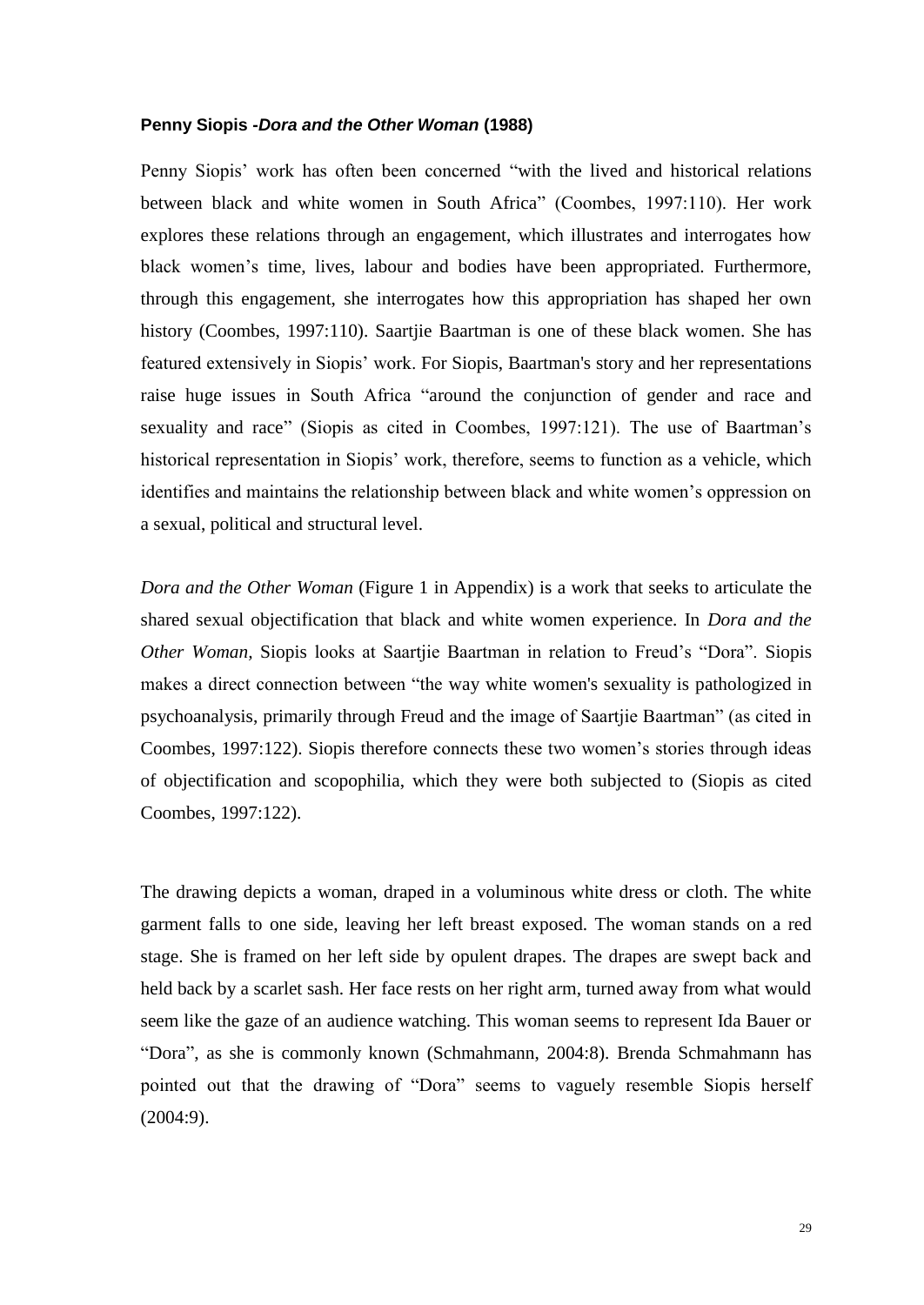"Dora" was a "hysteric" as analysed by Freud. Her father first brought her in for treatment when she was eighteen after she had experienced sexual trauma (Schmahmann, 2004:8-11). Siopis was particularly interested in "Dora"s" case because it offered a site for re-interpretation from a feminist perspective: "I am particularly interested in those rereadings which see "Dora" in (particular) and hysteria in (general) in terms of women"s resistance to patriarchal domination or her protest against the colonisation of her body (as cited in Schmahmann, 2004:8).

For much of the nineteenth century, psychiatric or psychological issues that afflicted women were attributed to their sexual difference and were consequently defined as Hysteria. Hysteria was defined as the affliction of women. In fact the word hysteria "is derived from the Greek word, *hysteros*, which means womb (Ragland-Sullivan as cited in Schmahmann, 2004:9). Freud conducted a number of important and prominent studies involving Hysteria, including his famous studies of "Dora". The studies conducted by Charcot were however significant in illustrating how hysteria became a condition of spectacle and display. "Charcot organized photographs of women patients at the hospital for nervous diseases at Salpêtrière that endeavoured to document the affliction" (Schmahmann, 2004:9). Siopis has pointed out how "his "presentations" of hysterical patients became famous "scientific" spectacles in which he displayed the afflicted patients before a select (male) audience" (as cited in Schmahmann, 2004:9).

On one level the "Other Woman" in the title of Siopis" drawing refers to the presentation of hysteria as a symptom of the "otherness" of women in studies of the disorder (Schmahmann, 2004:9).While, on another level the "Other Woman" refers to Saartjie Baartman and the construction of her "otherness" due to the racialising of her genitalia and buttocks.

In *Dora and the Other Woman* Baartman is depicted through the use of various caricatures. These caricatures are presented as pamphlets which are scattered on the floor and on "Dora"s" dress. The caricatures are nineteenth century representations of Baartman from the French and British press. Siopis has asserted that even though the idea of looking and objectification were the connecting theme in both those women's stories, the power relations are played out differently (as cited in Coombes, 1997:13). Siopis argues that this is why she saw it necessary to utilise caricatures (as cited in Coombes,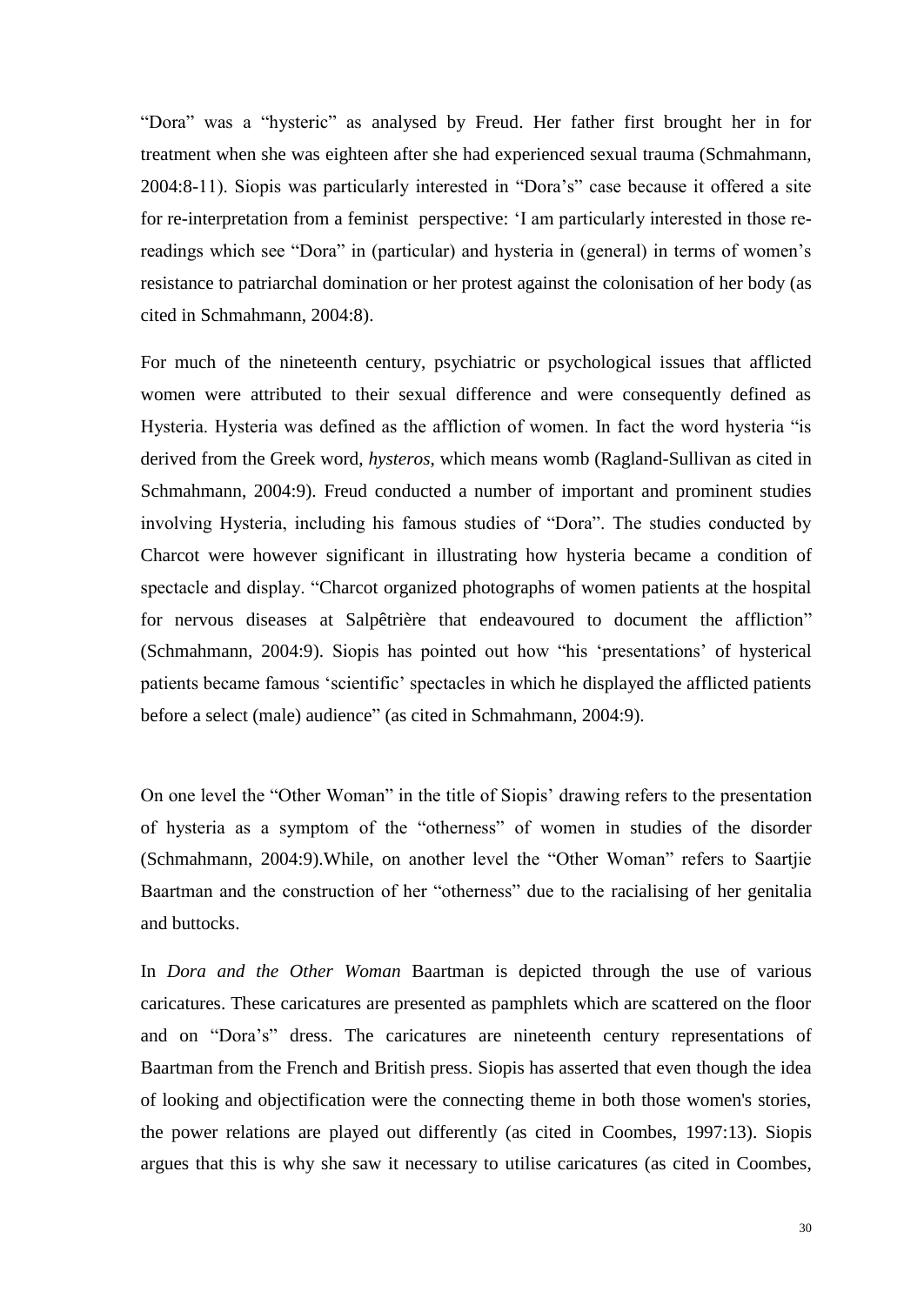1997:13). "They were obviously representations, I was simply re-representing them" (Siopis as cited in Coombes, 1997:13).

Siopis" acknowledgement of the difference in power relations between "Dora" and Baartman shows an attempt to illustrate how race played a part in Baartman's oppression. Siopis' usage of caricatures further illustrates how Baartman was denied a sense of humanity. Furthermore, in re-representing Baartman in this fashion Siopis" seeks to reveal the artifice of Baartman"s racially constructed sexuality. This is further evidenced by the use of framing devices, such as the two gold picture frames positioned on the stage.

One of the picture frames lies adjacent to the figure of "Dora" and is enclosed by a mirror (Schmahmann, 2004:11). The other is situated in the middle distance. It is surrounded by a specimen jar and one of the fragments of the caricatures of Baartman (Schmahmann, 2004:11). These two frames illustrate the constructed nature of "Dora" and Baartman"s sexual identity as women. Baartman was constructed as "other" on the grounds of her physiognomy, while "Dora" was marked as "other" on the grounds of her "hysterical" response to sexual trauma (Schmahmann, 2004:11).

Siopis therefore attempts to offer a critique of Baartman"s constructed identity as it relates to race and gender. Her critique however is problematic as it offers "an aesthetic that reveals a curious ambivalence towards its subject as a social being" (Enwezor, 1999). This is precisely due to her decision to use the pamphlets of Baartman"s caricature. These caricatures depict Baartman as an object caught in an historical moment. They fail to capture a sense of her humanity or a sense of experiential time. Furthermore, they position her as an emblem or a story rather than as a person. In this way she is made into a fetish.

The caricatures of Baartman constantly replay the colonial stereotype and thus elide Baartman"s position as a social being. Additionally they reproduce Baartman as the abject. Julia Kristeva defines the abject as that "which disturbs identity, system, order… does not respect borders positions, rules" (as cited in Enwezor, 1999:382). The caricatures depict Baartman as an object of fetishistic fascination. They illustrate Baartman's objectification due to her physiognomy, by showing various white men and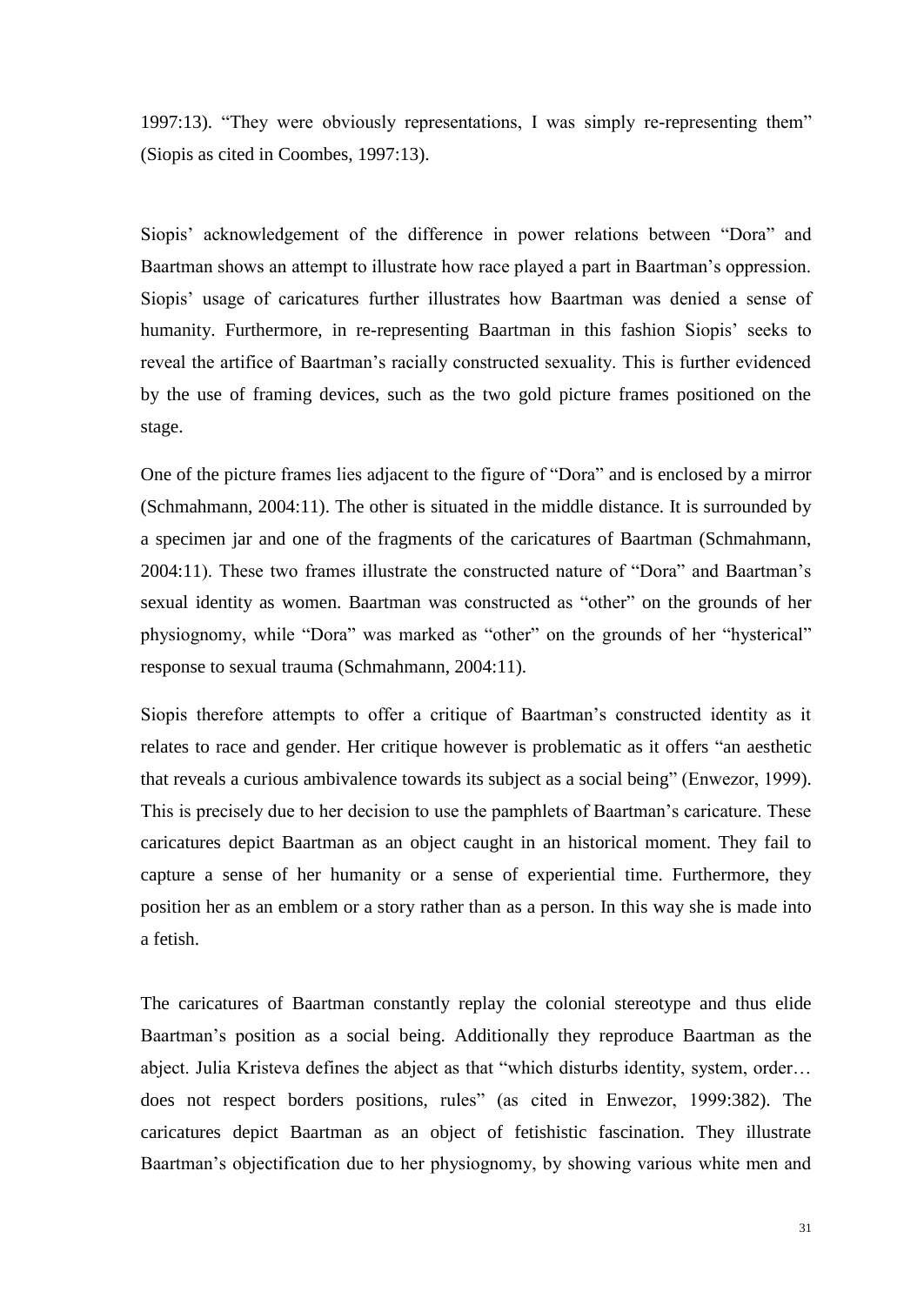women looking, probing and ridiculing Baartman"s buttocks. Baartman therefore functions as an object of "fetishistic fascination and disturbance to both the spatial and temporal order" (Enwezor, 1999:382). Siopis does not allow Baartman to challenge this position. Her image is rendered as the abject and is not allowed to assert its presence even within the confines of its liminality. "Dora," on the other hand, is drawn with her hand up, covering her face with her head turned away. She is given agency to reject the gaze that constructs her as other. Furthermore by staging "Dora" in her own image:

Siopis enacts the type of histrionic gestures that Charcot set out to visualize. Through this selfconscious role-playing, Siopis allies herself with feminists who re-read "Dora's" case, finding in her hysteria the visualisation of resistance and rebellion against patriarchy, and the expression of what she called "dis-ease" rather than "disease" (Schmahmann, 2004:9).

Baartman, however, remains static, an over embodied abject figure.

Siopis" drawing, therefore, positions Baartman as a "hollow presence" (Enwezor, 1999: 397) that is seen yet unseen. Okwui Enwezor argues that Edward Said has described;

an ontological and epistemological distinction between the settler population and the indigenous population. These distinctions, which lie at the root of the colonial project, worked on two inventions. One the ontological description of the native as devoid of history and two, the epistemological description of the native as devoid of knowledge and subjectivity (Said as cited in Enwezor, 1999).

Siopis" drawing positions Baartman in this manner. Baartman is seen in a series of caricatures, these images lie on "Dora"s" dress and on the floor. "Dora"s" subjectivity is therefore privileged. She is depicted as a whole person while Baartman"s identity is fragmented and ultimately disavowed through the use of the pamphlets. Furthermore by placing the caricatures of Baartman on "Dora"s" dress, Siopis forces the viewer to read Baartman through "Dora." This reinforces white women"s privilege. This privilege is further reinforced by the fact that "Dora" is named in the title of the work yet Baartman is not. Baartman"s identity, in *Dora and the Other Woman*, is premised on an image of her, which reveals her as an object and thus does not consider her subjectivity. Moreover the caricatures depict Baartman as devoid of history or a sense of experience. They position her as an emblem, a story that forms part of a meta- narrative within historical time. She is therefore seen but remains unseen as she is never located as a person within Siopis" drawing.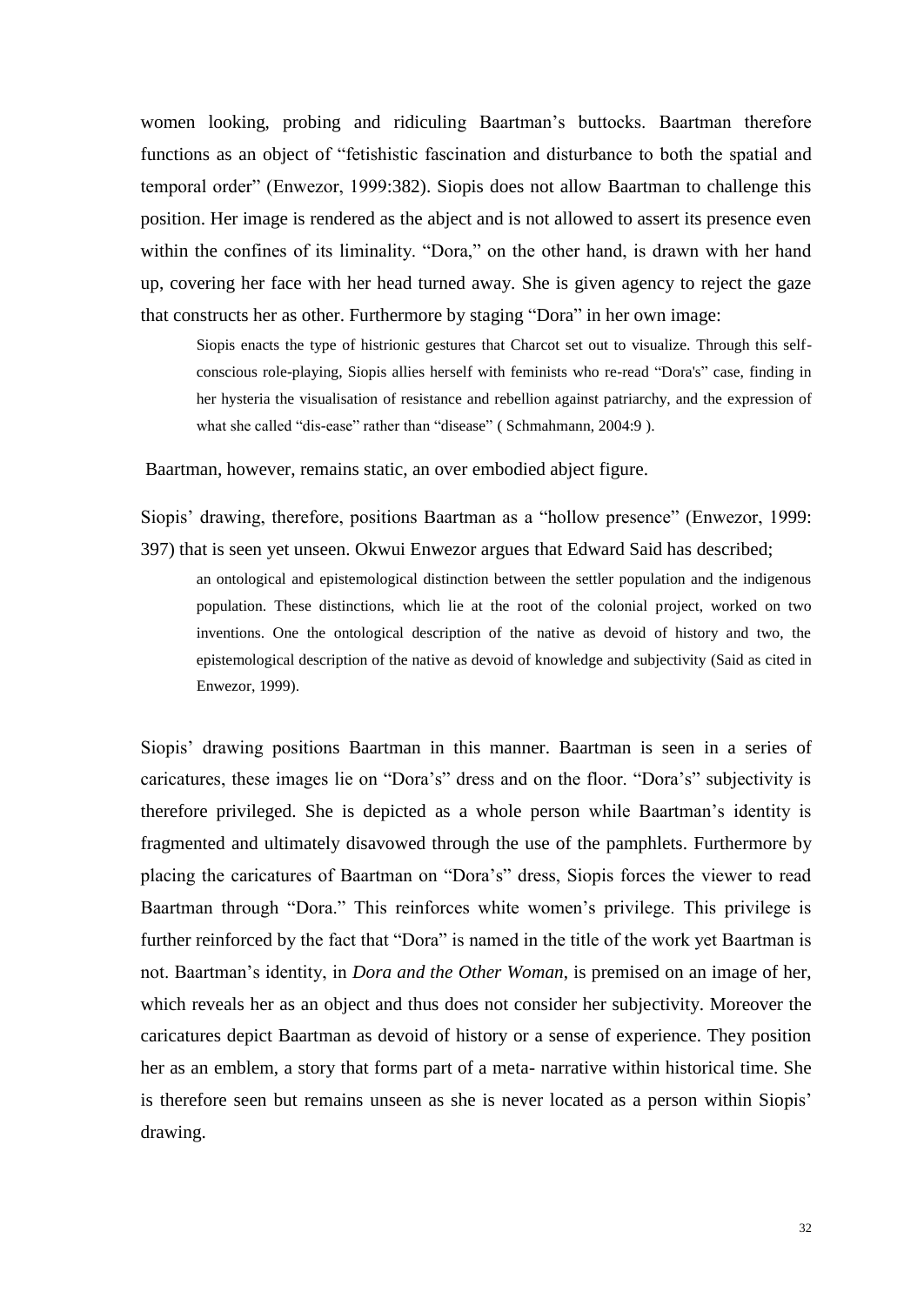In order to locate Baartman as a person it is necessary to claim a "location" (Shohat, 1997: 184). Ella Shohat argues that "post third- worldist" feminisms should articulate "a contextualised history for women in specific geographies of identity, such feminist projects…are often posited in relation to ethnic, racial, regional and national locations" (1997:184). Shohat"s assertions are important in terms of constructing feminisms as they disavow universal concepts of feminism. These universal concepts do not consider "specific forms of resistance in relation to diverse forms of oppression" (Shohat, 1997:184). Furthermore, they do not consider the relative privilege that white women have, even within post- apartheid South Africa.

Sioips" gender project is premised on universal concepts of feminism. She attempts to connect the way that white women"s sexuality was pathologized, through psychoanalysis, with black women's oppression, namely Saartjie Baartmans'. Siopis does not consider that these oppressive pathological constructions of Hysteria were in fact premised on a position of white middle class privilege. She therefore does not consider the vast historical, structural, social and economic chasms and contradictions that exist between white and black women. Siopis' fails to contextualise Baartman's experiences as a black woman and more importantly as a person.

The theoretical and practical project that I propose, seeks to correct this historical and cultural imbalance. I aim to locate the experiences of Baartman on the level of the personal rather than the public. This rejects notions which may disseminate "a curious ambivalence" (Enwezor, 1999) to Baartman"s position as a social being. This necessitates a project that considers Baartman within a feminist historiography that privileges the private but does not disavow the importance of the nation or concepts of race, as Siopis does. My project therefore aims to locate Baartman somewhere between gender and nation. In order to find the personal as it articulates itself between and within these concepts (gender and nation) but is not limited to them. Furthermore, this reading hopes to disavow projects that utilise Baartman as a vehicle for broad political projects that do not consider her first as a real person. Siopis" *Dora and the Other Woman* is one of these projects .The project I propose seeks to present a hybrid being who exists within a site of difference rather than in dichotomous polarities. She exists within a space of liminality where she is both subordinate and resistant, but always willful.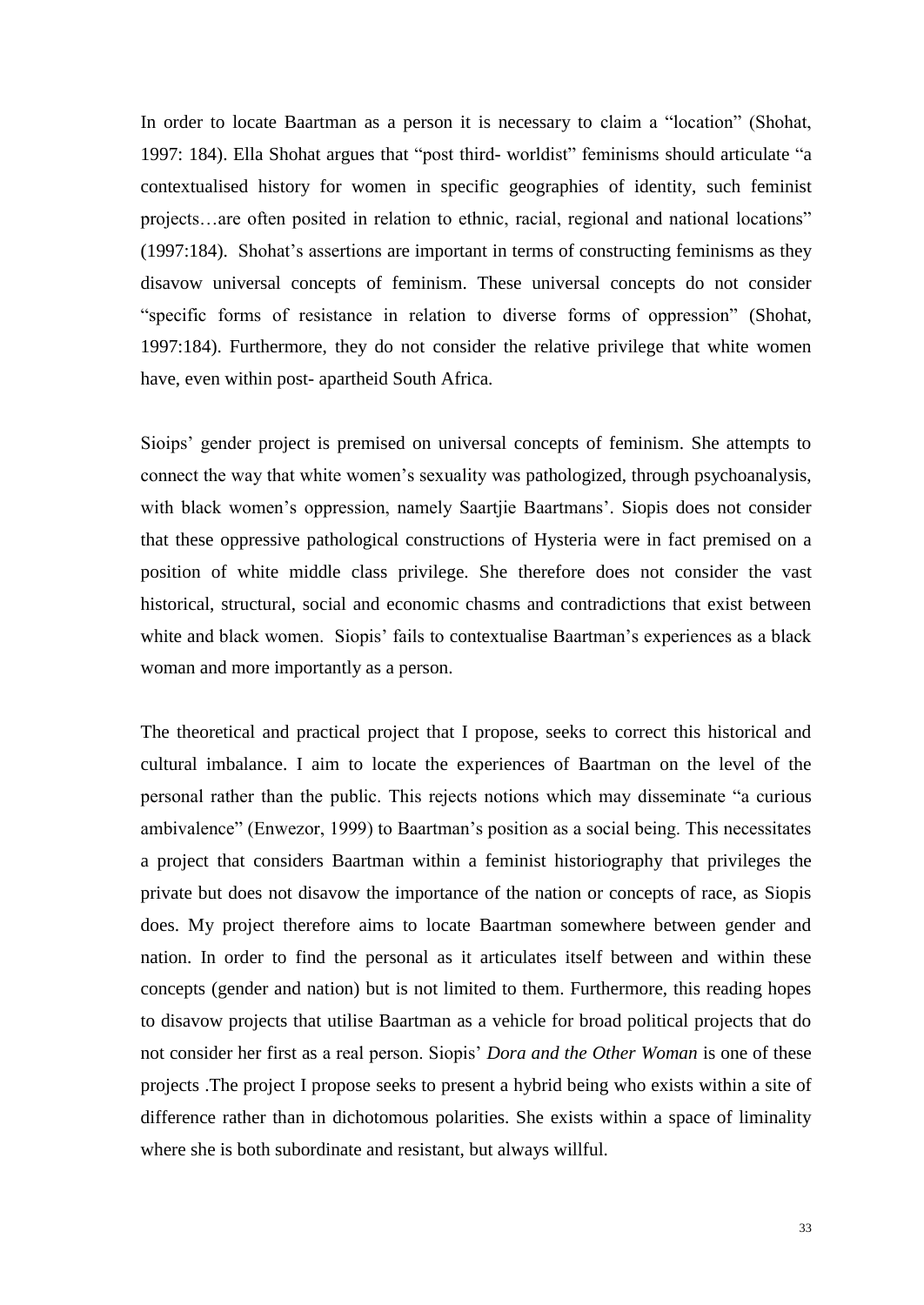## <span id="page-38-0"></span>**RE-IMAGINING BAARTMAN:** *I AM SAARTJIE BAARTMAN*

#### <span id="page-38-1"></span>**Concept**

Zola Maseko's films on Baartman appropriated the political agenda of hegemonic public articulations, such as those communicated by Sander Gilman and Georges Cuvier. These public articulations utilise Baartman as a tool in discourses concerning science, gender, race, sexuality and nation. The intervention staged by Maseko"s films situates Baartman in colonial linear history, as a symbol of her times and of black experience particularly scientific racism. She is exploitatively appropriated as a tool in recounting the horrors of subjugated people. In Maseko"s second film, *The Return* of *Sara Baartman,* her political exploitation continues. Baartman"s remains and her burial are utilised to stage a project of nation building that silences Baartman as a person.

My film *I am Saartjie Baartman* seeks to (among other responses) critique and create an alternative to Maseko's films. This re-imagining continues Holmes' project. It offers a feminist historiography that privileges the private and therefore reveals Baartman as a person. This is achieved through a disavowal of an articulation of Baartman that situates her within linear history.

This destabilisation of linear history disavows a system of "organic representation" (Deleuze as cited in Olkowski, 1999:15) and thus effects a "ruin of representation" (Deleuze as cited in Olkowski, 1999:18). Dorethea Olkowski argues (as I explore in part two) that "with this ruin underway-with static structures of time and space of life and thought; disassembled- a philosophy of change becomes viable" (1999:2).This "ruin of representation" (Deleuze as cited in Olkowski, 1999:18) is the meta-discourse under which my re-imagining of Baartman takes place.

This "ruin of representation" (Deleuze as cited in Olkowski, 1999:18) begins with difference. This "logic of difference" (Olkowski, 1999:13) is both fluid and particular thus it proposes a completely new space less about subjectivity and it emphasises and privileges interpretation.

The tension between subjectivity and interpretation is important for the conception of my film project. Maseko"s film treated Baartman as an object. His film relied on an over-determinism of Baartman"s body in relation to gender and nation. This over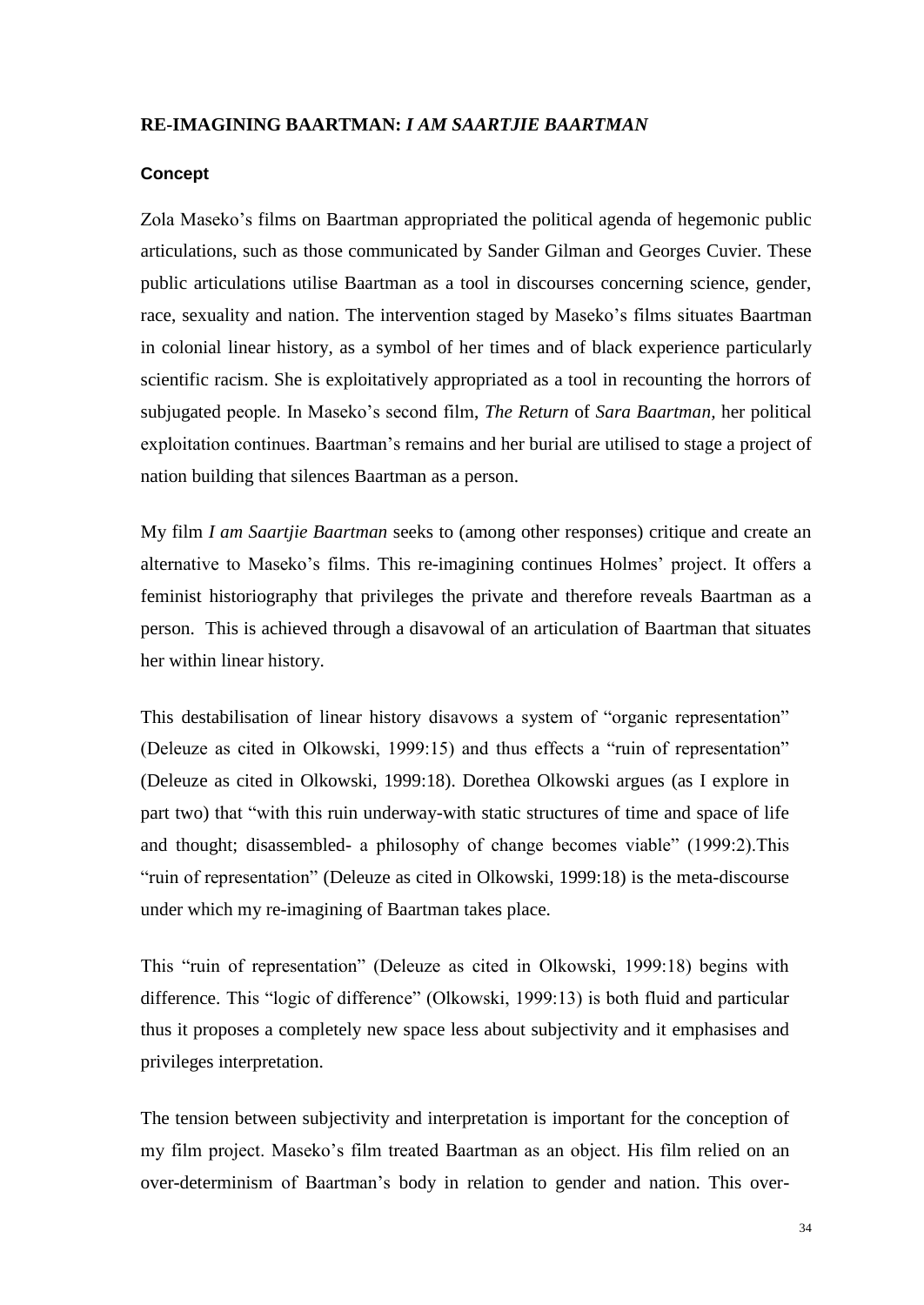determinism created a static body, which disavowed conceptions of experience and interiority. Maseko's film relied on Baartman's objectification because it sought to utilise her body as a vehicle for the construction of the nation.

Susan Hayward"s essay *Framing National Cinemas* (2000), frames nationalist discourse and cinema; wherein she describes the process of gendering the nation. She criticises initial ideas of the nation being gender neutral and points out that the "woman"s body is closely aligned with nationalist discourse" (Hayward, 2000:97) and how the nation is imagined (as mentioned earlier). She highlights how the female body is symbolically employed within nationalist discourse. By discussing how this employment is usually one where the female body represents ideas of nation that are linked to invasion, violation, occupation and rape, as the female body is representative of the violated "motherland" (as described earlier), Hayward reveals how this implicitly frames agency and power as being a trait of masculinity. She describes how the female body, envisioned as "motherland", becomes a vehicle for the nation"s "male driven narratives that have appropriated the female body" (Hayward, 2000: 98). Hayward further argues that "in these male driven narratives, the female body by extension becomes the site of the "life and death of a nation, the rise and fall of the nation" (as described earlier) (2000: 98). *I am Saartjie Baartman* seeks to challenge these notions of nation, which are constituted and staged on the site of women"s bodies, namely Baartman's body. In the process my film seeks to critique Maseko's films which utilise Baartman"s body to show a restitutional revisionist history.

Moreover, Hayward"s articulations are imperative to understanding how Baartman has become constructed as a cultural icon and representative of the nation. Baartman"s humiliation at the hands of her European colonisers form part of South Africa"s own narrative of oppression. Baartman"s body was occupied, violated, and raped. In this way she becomes the perfect tool in which to invest the narratives of the nation"s own violations, rape, occupation and invasion by European imperialism. Her body becomes the site in which to chronicle "the life and death of the nation" (2000:98) and more importantly in the case of South Africa, its rebirth.

This re-birth was staged with the return of Baartman"s remains in 2002 by the French government. This project of nation building, on Baartman"s remains, is a main feature of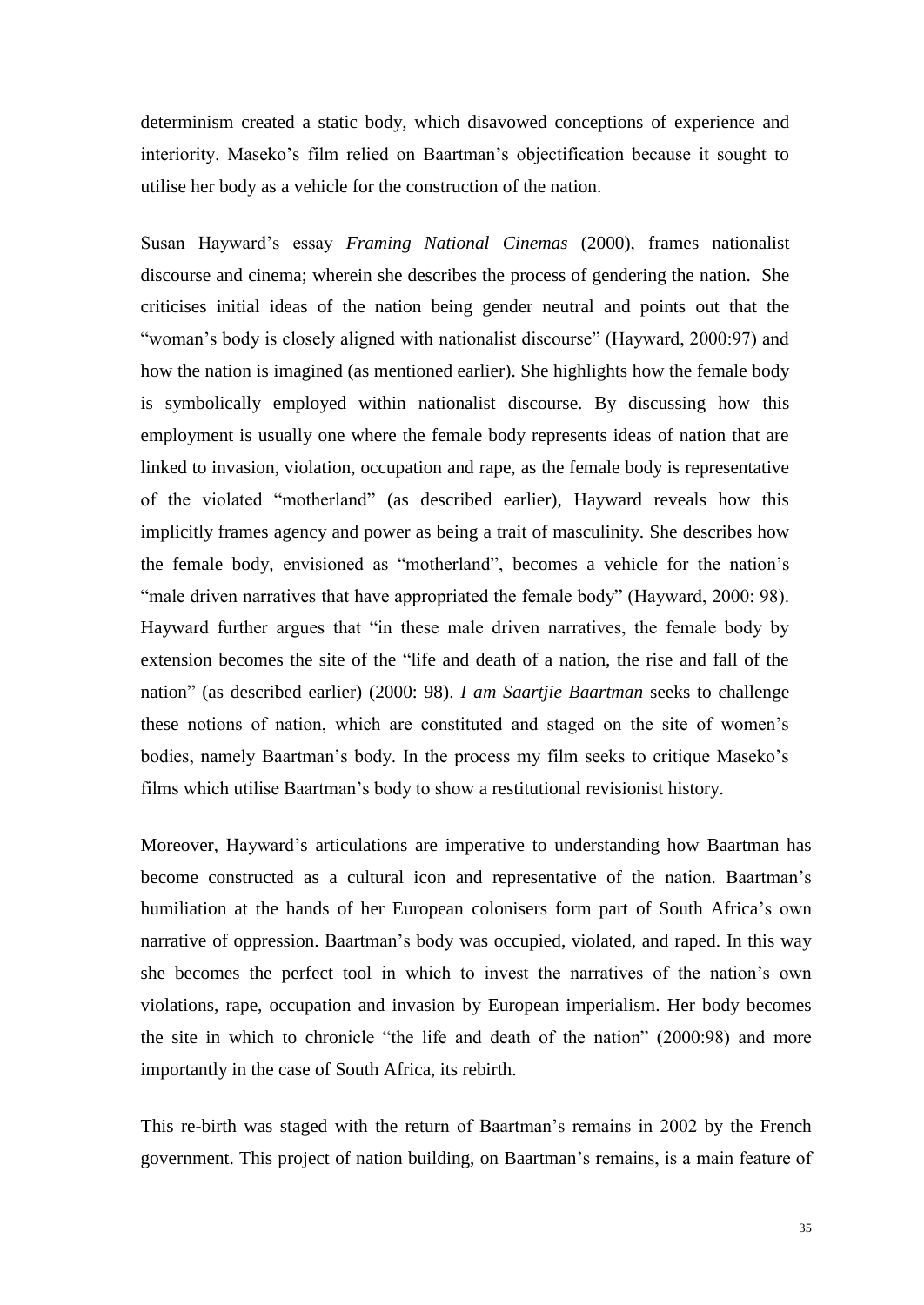Maseko"s second film*, The Return of Sara Baartman*. This re-birth, played out on the remains of a woman"s body is analogous to the re-telling of Mahasweta Devi"s story "Douloti the Bountiful", by Spivak (as described earlier). This story is a metaphor for how women"s bodies are used in order to constitute the imagined community of the nation and how, in doing so they suffer a symbolic death, as they are silenced and denied a sense of humanity in their symbolic utilisation.

*I am Saartjie Baartman,* is a short experimental film shot on digital video. It brings together archive footage with live action footage. It is a film that seeks to offer an interpretation of Baartman"s subjectivity. This interpretative stance proposes a continual becoming, which is contingent on experiential time. Furthermore, this interpretative stance is fluid and concerned with the relations between objects, spaces and people. The difference that I speak of is located within the tension between subjectivity and interpretation, as I have already mentioned.

## <span id="page-40-0"></span>**Director's Vision**

*I am Saartjie Baartman* privileges a sense of experiential time and memory. Patricia Mellencamp calls this type of filmmaking "the empirical avant garde" (as described above) (1995:174).The works of memory in *I am Saartjie Baartman,* are predicated on relations located in Baartman"s desire (as mentioned above).

The "connections and relations" (Grosz as cited in Olkowski, 1999:56) of Baartman"s desire, are represented (in *I am Saartjie Baartman*) through two love affairs. Her first love affair took place when she was about seventeen with a young Khoi-San man named Skolar. Skolar and Baartman fell deeply in love and they were to marry. On the night of the feast that was thrown for Baartman, in order to celebrate her forthcoming marriage, Skolar was killed. He was murdered by a commando raid, led by Europeans.

The second love affair was with a young soldier, whom she met while dancing and playing music in the taverns of Cape Town. His name is lost, yet what is known of him is that he was a regimental drummer attached to the Cape Town Garrison. Furthermore it is not known whether he was Irish, Nguni or Khoisan. In *I am Saartjie Baartman* he is imagined as Irish. I decided to do this because an interracial relationship, within the social and historical milieu that Baartman existed in would further demonstrate Baartman"s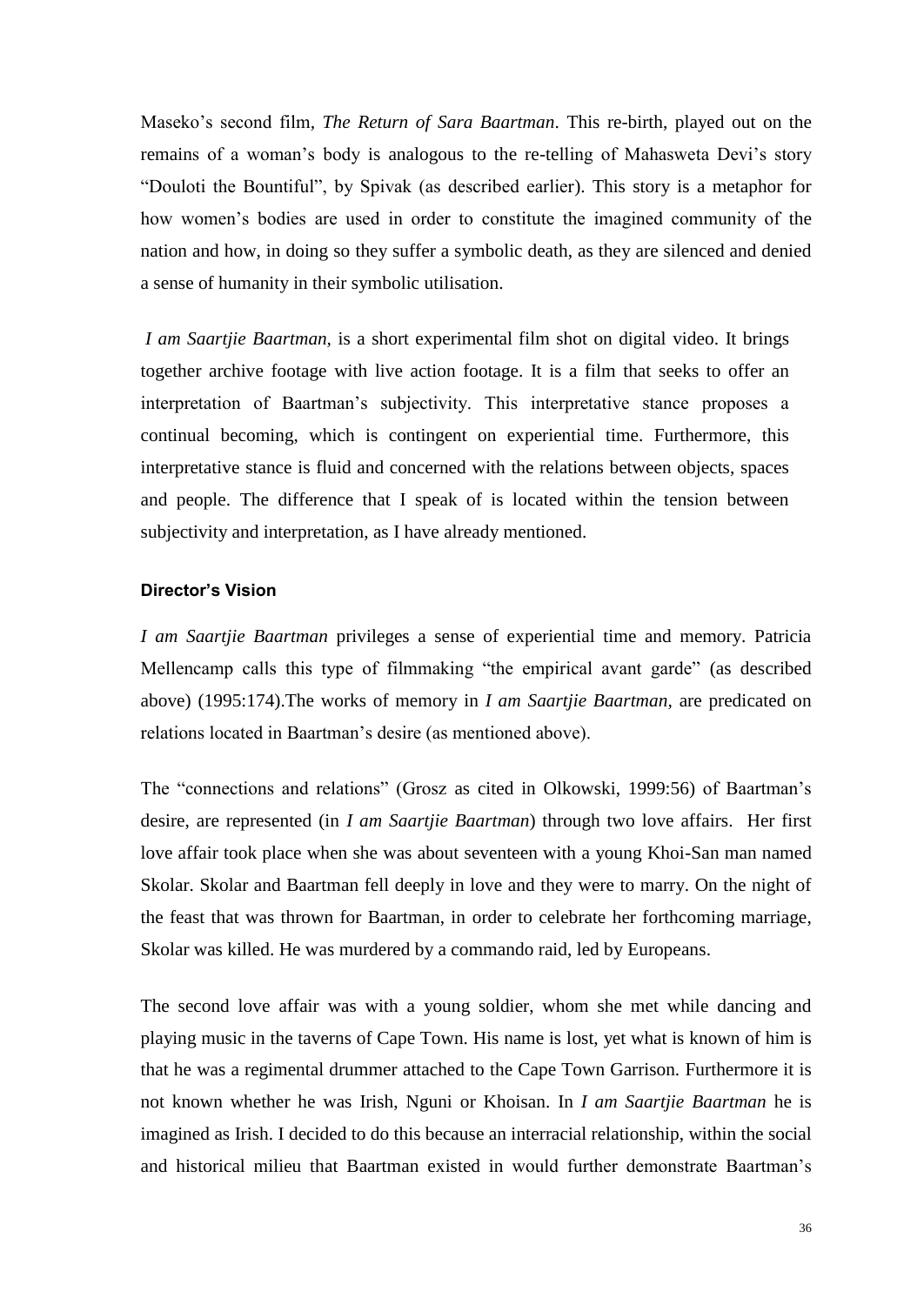sense of self determinism. Baartman was a black woman in an imperial historical moment. Her relationship with white people was framed by this. To most white people she was seen as a servant or an indentured labourer. It is almost certain that she was largely not seen as a legitimate person with whom to conduct a love affair except perhaps in forced violent encounters. The concept of an interracial relationship is therefore extremely radical. It illustrates a sense of self-determinism that destabilised pre-existing norms and social behaviour. In this way Baartman"s act becomes political and transgressive through her willful act of miscegenation.

Baartman and the soldier carried out a love affair, which saw her moving into his dormitory barracks. Before long Baartman discovered that she was pregnant. She gave birth to a child whom they raised together, until shortly before its second birthday. Just before its second birthday the child died, the causes of its death are unknown. Not long after this loss the drummer and Baartman broke up.

Rachel Holmes' book was imperative in providing the information of these two love affairs. In fact it was an indispensable tool in the creation of my film. It was instrumental in creating a skeleton for the content of my film: its locations and its chronology. I was able to garner enough information to create a sketch of Baartman"s life and the events that shaped it. This sketch was teased out and infused with my own interpretations and projected imaginary. Additionally I was able to retrieve a number of phrases, allegedly uttered by Baartman, from Holmes" book. This was important for the creation of an interpretation of her subjectivity.

Moreover I chose to use the name Saartjie rather than Sara or Sarah because of something that Holmes pointed out. The *-tje* in Afrikaaans has two different functions. It indicates the diminutive (and inferior) but is also a powerful way of expressing sentiment. "The key emotion expressed by the *-tjie* diminutive is endearment it is a verbal demonstration of affection and care" (Holmes, 2007: xiii). Holmes articulations are imperative to my film and motivate the decision to use the name Saartjie as opposed to Sara or Sarah (Sarah was the name she was given, when she was baptised in England). My film is about relations and revealing the personal. The name Saartjie enables this project because it is the name family and friends would have called her.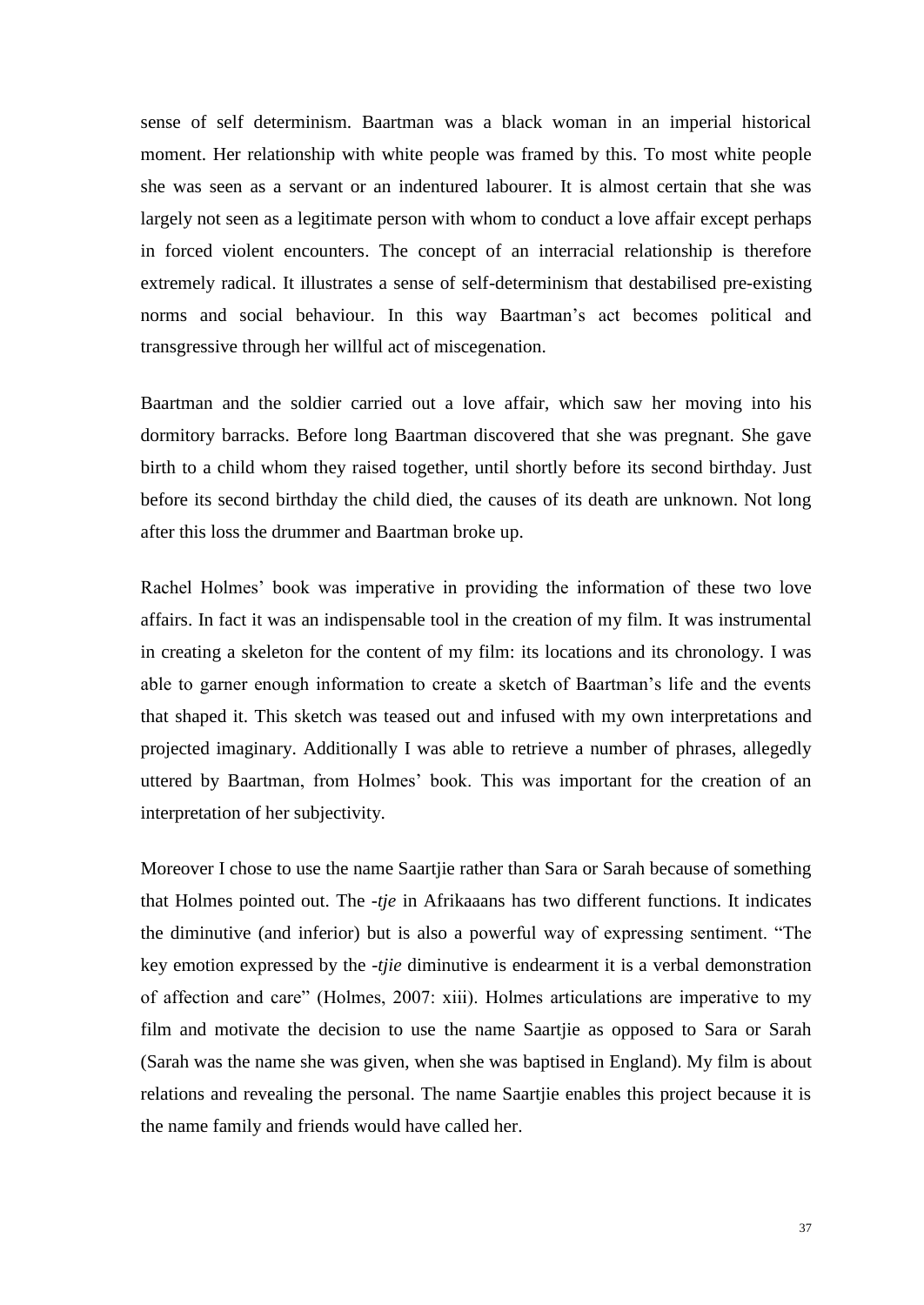The two love affairs explored in *I am Saartjie Baartman* are in the form of a series of impressions. These impressions focus on images, sounds and the relationship between bodies on a physical and psychic level. This requires a re-conceptualisation of Baartman"s body. Baartman"s representation has historically and scientifically relied on over-determinism of her figure. This is evident in Maseko"s film. This over-determinism finds it"s signifier in the iconography that exists of Baartman. This is illustrated in the images drawn and painted by artists in the nineteenth century. These images typically depict Baartman naked [\(Figure 2](#page-55-0) in Appendix). She is often depicted in profile, in order to highlight her buttocks.

These representations of Baartman were and are deeply problematic. They represent a fixed and static body, which does not act and therefore has no agency. Furthermore, this fixity continually re-inscribes the colonial stereotype. Homi Bhabha writes:

An important feature of colonial discourse is "fixity" in the ideological construction of otherness. Fixity as the sign of cultural/ historical/racial difference in the discourse of colonialism is a paradoxical mode of representation: it connotes rigidity and an unchanging order as well as disorder, degeneracy and demonic repetition. Likewise, the stereotype, which is its major discursive strategy, is a form of knowledge and identification that vacillates between what is always in "place", already known and something that must be anxiously repeated (as cited in Enwezor, 1999:388).

On one level *I am Saartjie Baartman* seeks to re-imagine this official image, which "is a text an argument, an idea, inscribed in line and colour, by means of representation" (Bal as cited in Moxey, 1994:29). In *I am Saartjie Baartman,* Baartman"s image is reimagined through a series of projections that seek to disrupt and in many ways implode the fixity of her representation. The image used in these projections is an image which has been commonly associated with Baartman's official public representation. [\(Figure 3](#page-56-0) in Appendix). It was painted by Nicolas Huet le Jeune in1815.

### <span id="page-42-0"></span>**Execution**

The projection of Baartman"s official image in the film begins as a referential site with which to identify the character of Baartman. This referential site also functions as a place in which to introduce Baartman"s pre-determined official articulations and then to work towards their deconstruction.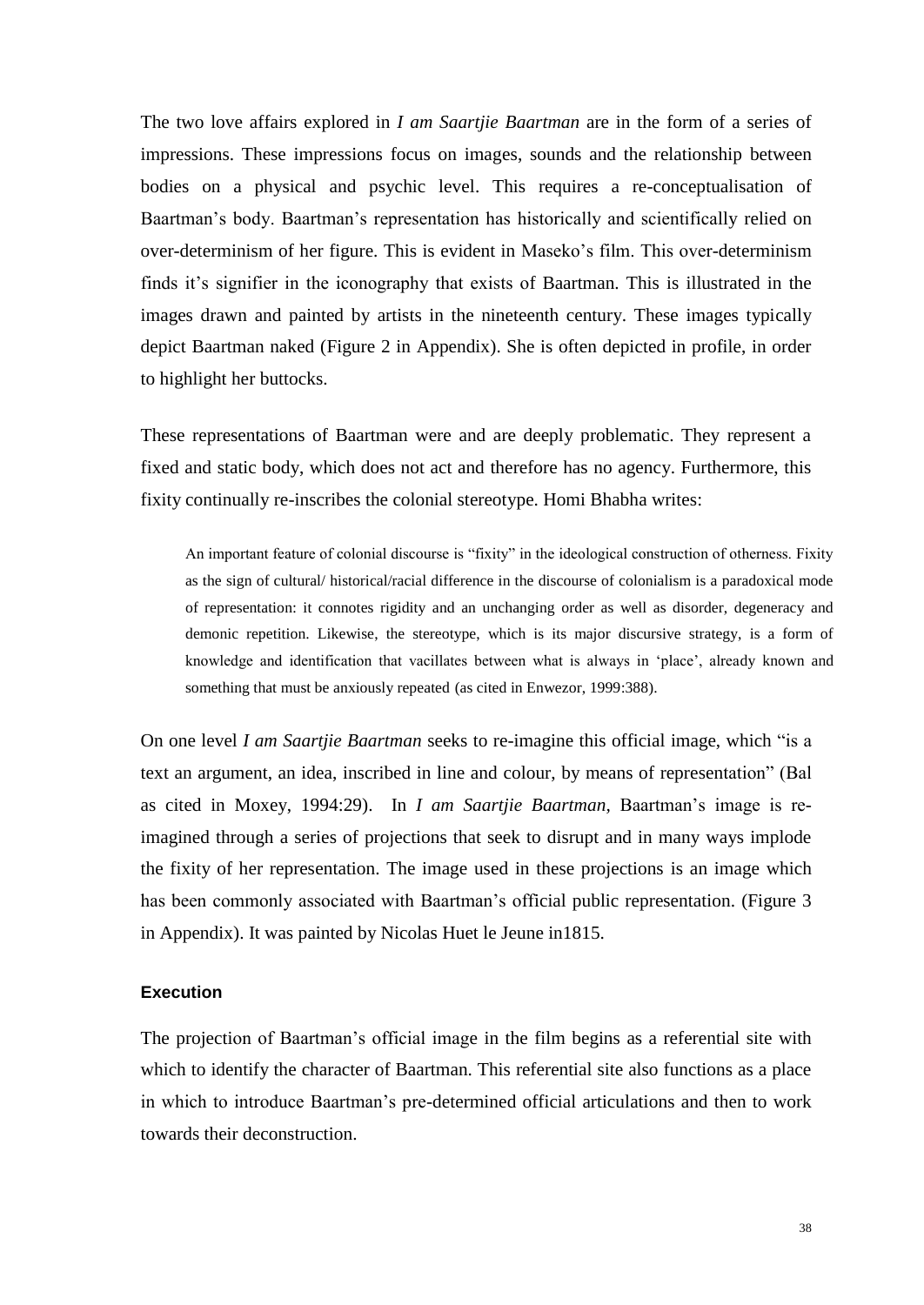In *I am Saartjie Baartman,* we first see the image of Baartman"s official representation [\(Figure 3](#page-56-0) in Appendix) in a sort of Eisensteinian intellectual montage<sup>8</sup>. This montage seeks to challenge the scopophilic gaze that Baartman has been victim to, in the past and present. The montage utilises archive footage from Sergei Eisenstein"s *Battleship Potemkin* (1925). The montage disavows the provenance of the archive, in this instance. Images from Eisenstein"s film are distilled in order to construct a montage that comments on and challenges Baartman"s objectification. The montage begins with an image of an eye looking through a lens [\(Figure 4](#page-57-0) in Appendix); taken from Dziga Vertov"s *Man with the Movie Camera* (1929). The eye dissolves into a pool of optical blue light and the first image of Baartman"s body appears. Its head is cut off and it slowly tracks in. The montage continues with a juxtaposition of a group of sailors [\(Figure 5](#page-58-0) in Appendix) handling a piece of meat infested with maggots. This is continually inter-cut with the image of Baartman"s buttocks and the image of an eye looking through an eye piece. Now and again the eye piece touches the maggot infested meat. Additionally we see a woman who is meant to be Baartman, standing in a darkened blue lit interior [\(Figure 6](#page-59-0) in Appendix). She is outside of the world of the projection. She stands looking back at the sailors, the image of herself and the audience. She looks on with a fixed challenging gaze on her face. Her image continually moves forward in tandem with the projection of her official representation.

The projection of Baartman"s image continues to move forward, the pace quickens. The sailors continue to violently prod and smell the maggot infested meat. Additionally, a man continually casts leering glances. Eventually Baartman"s image has been blown up to the point that we no longer recognise it. The montage ends with Baartman"s character staring back in a close up, victorious.

This treatment of Baartman"s official image (its blowing up and eventual destruction as it becomes unrecognisable) is similar to the way that the director David Cronenberg conceptualises the cinematic body. He foregrounds the monstrosity of the flesh "to refuse

1

<sup>8</sup> The technical innovation, which Eisenstein dubbed "intellectual montage" "resulted from his studies of Kuleshov's famous experiments (which demonstrated that the meaning of any shot is contextual) and of Japanese ideograms (where two separate symbols can be juxtaposed to create a third meaning, e.g. child + mouth = scream, white bird + mouth = sing)" (Cook as cited in Shaw, 2004).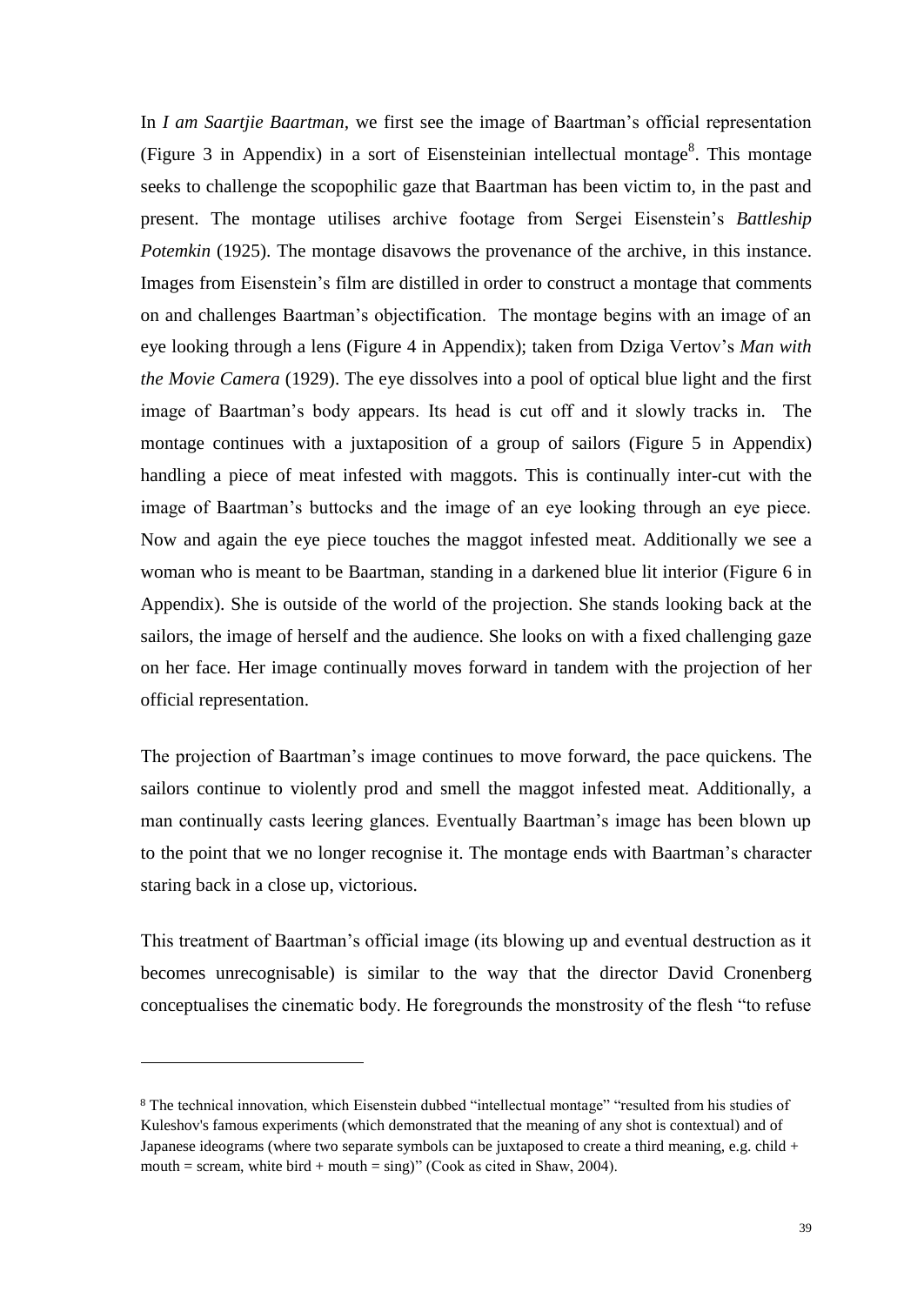the pacifying lores of specular idealisation. This new regime of the image abolishes the distance required either for disinterested aesthetic contemplation or for stupefied ascription in spectacle" (Shaviro, 1993: 133-134).

The physiological affects of the body are therefore privileged undermining the idea of representation and ideological content. The function of vision is no longer to show but to excite the nerves directly. This excess of the body, leads the body to ultimately destroy itself as in Cronenberg's *Videodrome* (1982). The official representation of Baartman's body erodes and gradually begins to feed on itself. It rots due to its continuous handling and the excess of its size. It wilts as Baartman"s gaze penetrates it and reveals its falsity and its function as a tool of objectification.

The second projection of Baartman"s official representation (in *I am Saartjie Baartman*) is found in a sequence which utilises archival footage from Dziga Vertov"s, *Man with the Movie Camera* (1929). In this instance the provenance of the archive is maintained. Vertov"s film is about the cinematic gaze. It is about a man who walks around the city of Moscow with a camera. The film continually comes back to an image of an eye looking through a camera lens. This is to highlight the idea of looking and how the cinematic gaze plays a part in this. Vertov documents various scenes and people, often the people are unaware of the eye of the camera on them. These anonymous people and scenes become the spectacle that the camera eye gazes on.

The second sequence in *I am Saartjie Baartman* involving Baartman"s official representation begins with the close up of the eye looking through the camera lens. This is followed by a sequence that depicts an auditorium being prepared for a screening and a projectionist preparing the film for projection. People begin to walk in and take their seats, awaiting the show. We are, once again shown the eye. Then the optical blue light appears to reveal Baartman"s official image. It is a naked body revealed in its entirety. Contrary to the previous representation of Baartman"s official image in *I am Saartjie Baartman,* it is static and at the mercy of the gaze. Here the film re-creates the distance required "for stupefied ascription in spectacle" (Shaviro, 1993: 133-134). This is to illustrate the imperial/colonial gaze that Baartman was subjected to. This sequence is meant to represent Baartman"s period of display in London and in Paris at the Jardin des Plantes. The inscription of the imperial gaze and its European context is reinforced by a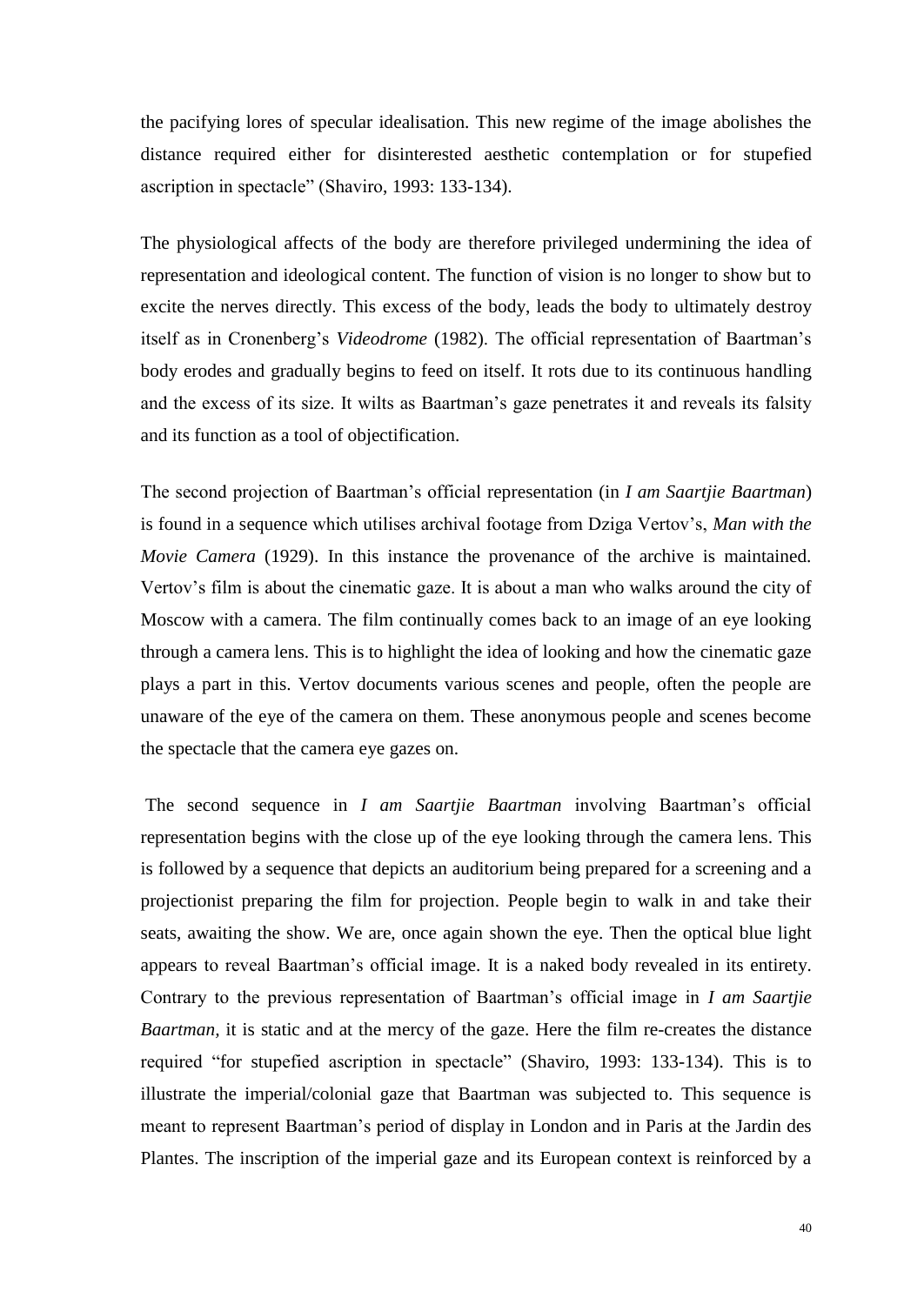voice over which runs concurrently with the images. This voice over is in French and is meant to represent Georges Cuvier. It authoritatively says:

We could verify that the protuberance of her buttocks had nothing muscular about it but arose from a fatty mass of a trembling and elastic consistency, situated immediately under skin. It vibrated with all the movements that the woman made (1817)

This sequence re-iterates Baartman"s scopophlic objectification by Europeans. This is to illustrate her experiences in the white worlds of Europe and Cape Town. Furthermore the re-iteration of this gaze after its initial moment of resistance by Baartman"s character, is to illustrate how "submissiveness to authority in one context is as frequent as defiance in another; it is these two elements that together constitute the subaltern mentality" (Bhadra, 1997:63). Baartman was a willful woman. The social and historic milleu that she existed in, however, determined and ensured that she was socially inferior. As a Khoi-San woman she was most likely part of the lowest social group of her time. Although she may have been a willful woman, her society did not permit Baartman the political agency that allowed defiance in all instances.

This initial use of projections in the film is interspersed with projections that become less concerned with scopophilia and Baartman"s official images. Rather these projections begin to represent Baartman"s memories. Some of these additional projections consist of archival still images from the Lloyd and Bleek archive of the San people, compiled by Pippa Skotnes<sup>9</sup> [\(Figure 7](#page-60-0) in Appendix).

The use of public photographs in *I am Saartjie Baartman* ignores the provenance of the archive. This is important as a consideration of the provenance of the archive would immediately create the "memory of an unknowable and total stranger" (Berger as cited in Wolfe, 1995:197). In many ways Baartman is an "unknowable and total stranger" (Berger as cited in Wolfe, 1995:197), as public articulations of Baartman have elided her representation as a person. Furthermore this "memory of an unknowable and total stranger" (Berger as cited in Wolfe, 1995:197) in turn creates a moment of "contemplative dissection" (Eisenstein as cited in Mellencamp, 1995:174).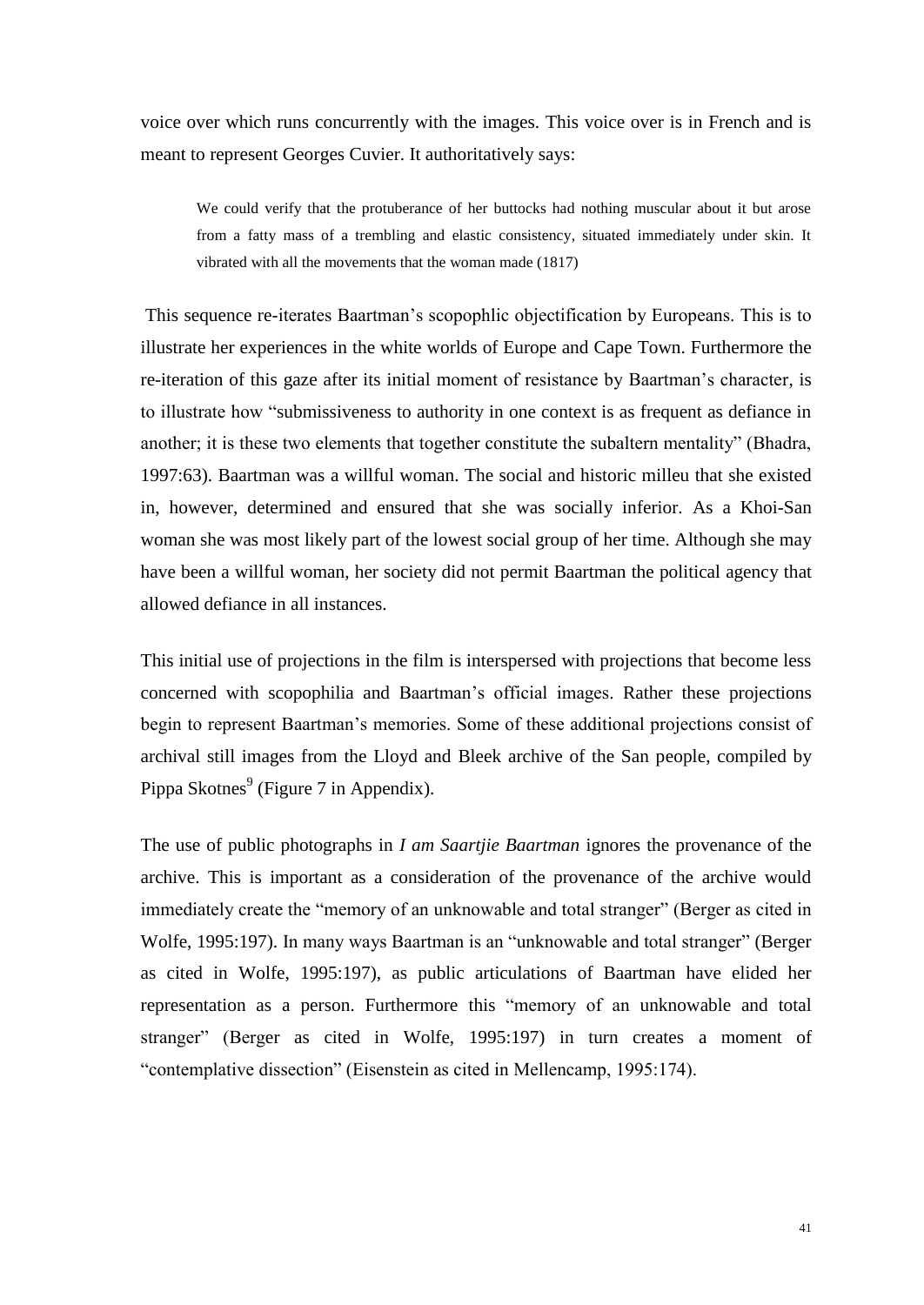This "contemplative dissection" ignores the relation between things and disavows Eisenstein"s valuation of affective rather than effective logic (Mellencamp, 1995:174- 179). Rather than focusing on the historicity of the public photographs and their original function as anthropological evidence, the photographs of the San people function as memories of Baartman"s family, suitors and compatriots. They become a part of her memories and thus sit firmly within the narrative world of the film as opposed to the claim of an ethnographic or historical provenance in the material world. Additionally, by treating the photographs in this manner, we begin to learn more of Baartman as a person. This diminishes her previous conceptions as an "unknowable and total stranger" (Berger as cited in Wolfe, 1995:197).

This is similar to the manner in which the archive of still images of anonymous men is treated. As Baartman dances in the taverns and on the stages of Europe and Cape Town, the narrator in the film comments on men she may have come into contact with in these places. The archive of these men no longer functions in its original context. Rather the men become representative of the types of men that she may have met and seen while she performed in the taverns and dancehalls. Additionally, they become indicative of Baartman"s interiority as the narrator describes the relations that she may have had with these men who watched her dance.

*I am Saartjie Baartman* goes further with the deconstruction and disavowal of Baartman's over-determinism. The film interrogates what the body can do and what it is capable of (Deleuze and Guattari as cited in Olkowski, 1999:55*)*. *I am Saartjie Baartman* stages an intervention which diminishes the over-determinism of Baartman"s figure and instead foregrounds how it acts in relation with other bodies and consequently how this articulates Baartman"s desire. This "is a matter of how much joy, affirmation, sadness and decomposition a body can endure within its various relations with other bodies" (as described above) (Spinoza as cited in Olkowski, 1999:55).

In *I am Saartjie Baartman* these relations and the emotions that they conjure are explored through themes of loving and loss. This loving and loss not only resides in

1

<sup>9</sup> See SKOTNES, P. 2007. *Claim to the country: The archive of Lucy Lloyd and Wilhelm Bleek / [created, compiled and introduced by] Pippa Skotnes*. Johannesburg: Jacan; Athens: Ohio University Press.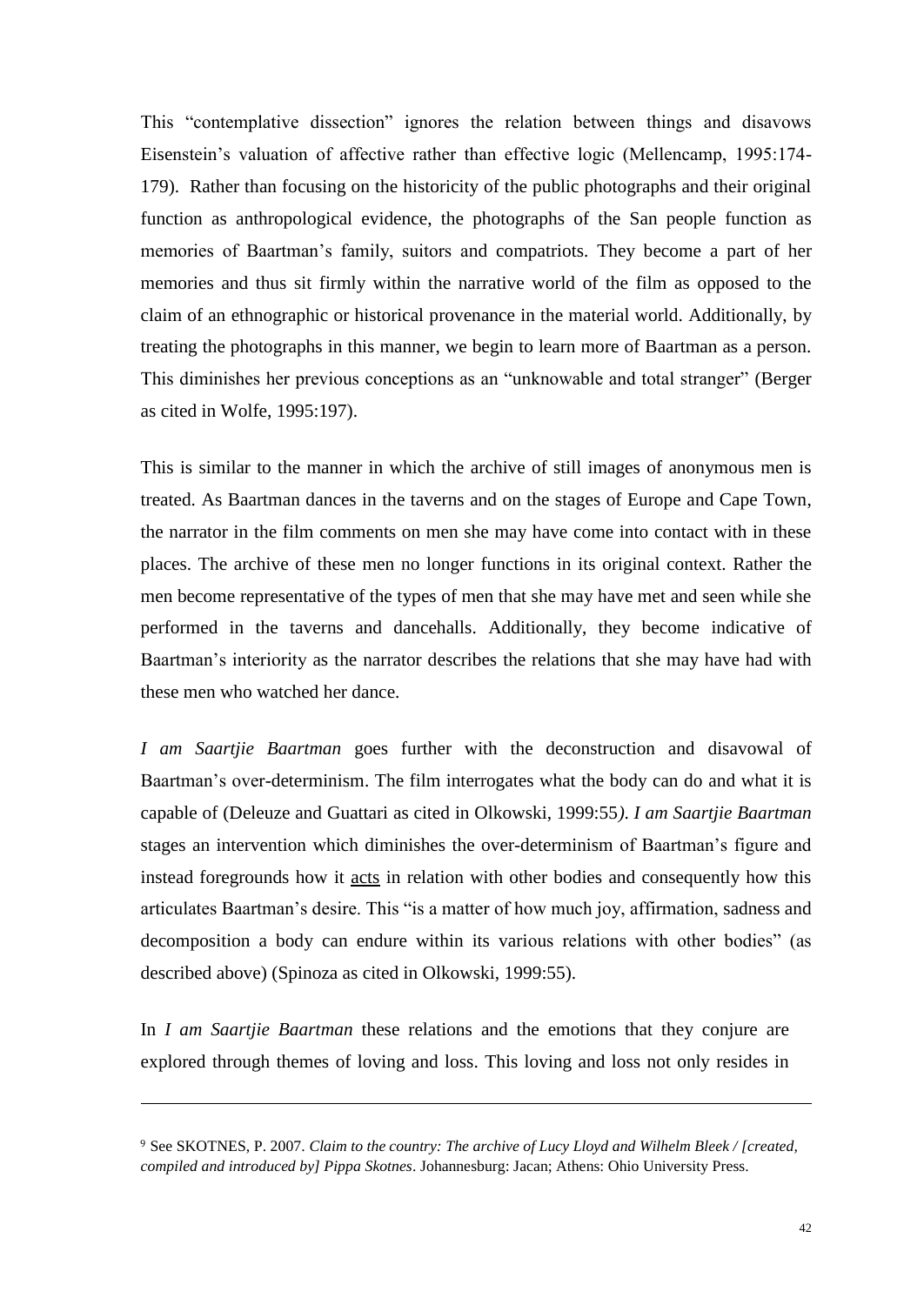Baartman"s memories and experiences of her two love affairs; but also in the memories of her lost childhood home and her dead parents. Furthermore the film seeks to show the relation of bodies and their desire in a manner that includes the tactility and corporeality of the body. Baartman"s body is therefore seen in relation to other bodies, as it smells, speaks, touches and tastes. This is necessary in order to communicate a sense of a life lived not only in a psychic sense but additionally in terms of its physical corporeal experience.

The film, perhaps for one of the first times, clothes Baartman"s body. This is done, once again, to disavow previous articulations that have focused on her naked figure. Clothing Baartman diminishes her objectification. It allows us to see her as a person, who acts in multiple ways. This contradicts and challenges Maseko"s articulation of her, as a cultural artifact, who symbolises political projects of race and nation.

The film largely clothes Baartman in a billowy white nightdress. This is the case except for one scene where is she is seen in a brown peasant dress with a frilly white trim at the cuff. The costuming in the film is designed to suggest a historical period rather than attempt a period (historical) in costume design. This is due to the fact that the film is concerned with a sense of experiential time rather than historic linear time. The white night dress that Baartman"s character is seen in however has a definite purpose. The garment suggests a sense of the private and intimate. This is due to the fact that she is adorned in a garment which is primarily worn within the confines of the home.

Fundamental to the design is a white cloth, which functions as an object of narration and marker of time. This cloth comments on Baartman"s interiority and narrative journey. Furthermore it illustrates the processes of the body. It becomes different things at different points in the narrative; its shape, colour and size changes, as it assumes different uses and marks different periods in her life. The cloth functions as a prop within her dance routines and as a shroud as she gives birth or comforts herself after Skolar"s death. It marks time as it moves from the dance routines in Cape Town **before** the death of her baby, to a cloth marked by blood and time **after** the death of her baby. The cloth becomes a tool of resistance. It morphs into the handkerchief that Baartman used to hide her genitalia as she was probed and observed by the French anatomist, Cuvier and his colleagues.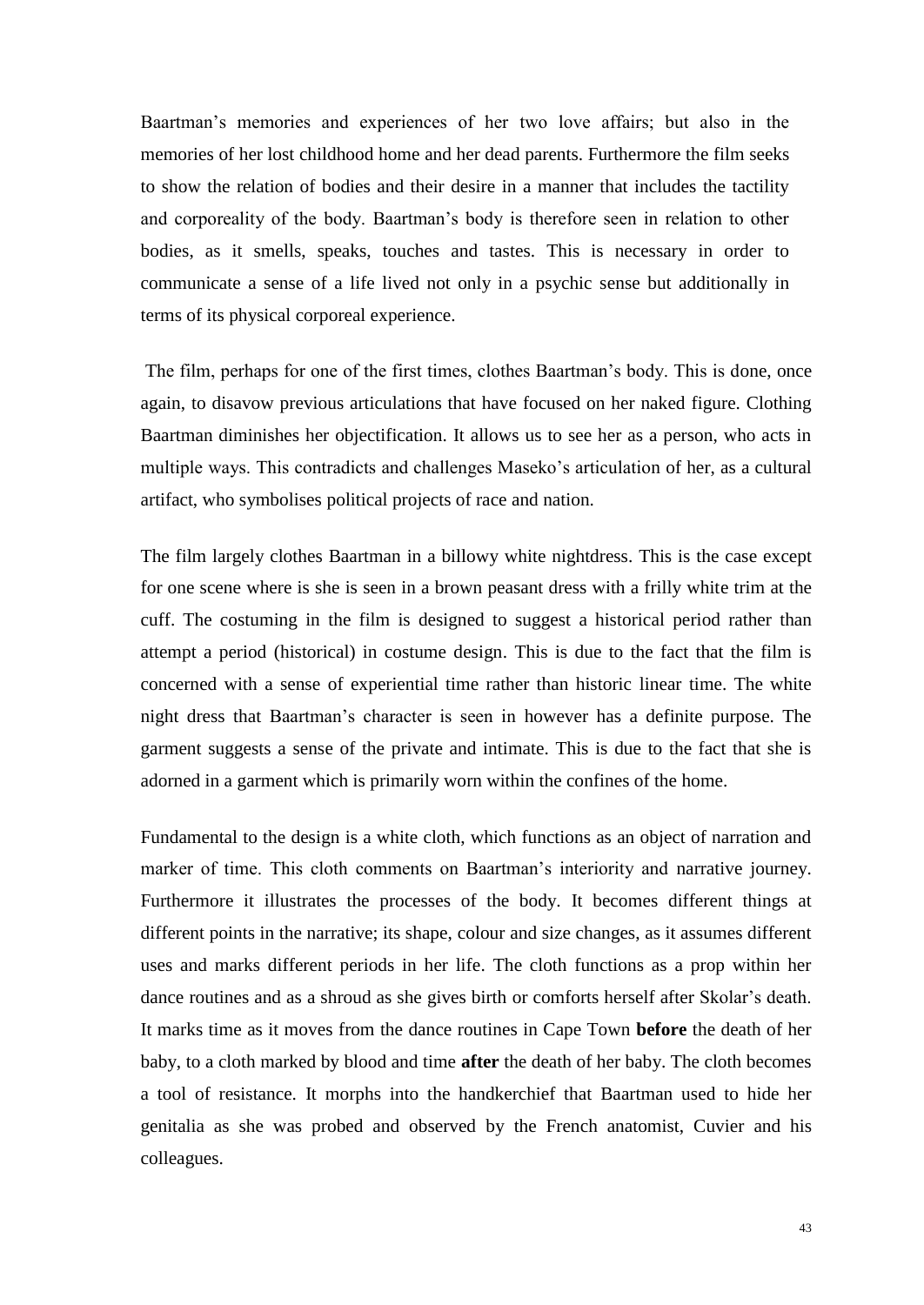Her bodily functions and emissions stain the cloth and thus comment on her lived experience and interiority. The cloth which hides her genitalia becomes the cloth upon which she first makes love and loses her virginity with Skolar. It is stained red in order to suggest blood and the consummating of their love. The cloth morphs once again and the red hue, which suggests the consummation of their love, later suggests Skolar's blood in death. Further on in the narrative the cloth becomes the sheet on which she gives birth. The bloodied sheets then suggest the death of her child.

This concern with bodily fluids and emissions follows on from Julia Kristeva's essay, "Powers of horror: An essay on Abjection" (1982). In this essay Kristeva explores the significance of the taboos surrounding bodily emissions, arguing that these articulate more than simply revulsion against the lack of cleanliness. Since the body can function as a metaphor for social structures, a dread of its emissions is bound up with the recognition of their capacity to threaten the social fabric. Kristeva"s argument is that a focus on such marginal matter- on what she calls "abjection or the abject" (1982) can be potentially subversive. She argues that it can disturb identity, order and suggest a lack of respect, for societal borders, positions, rules (Kristeva, 1982:4). This focus on bodily emissions therefore functions as a form of resistance for Baartman, as a threat to the societal fabric which has created her as representational tool. Furthermore, the white colour of the night dress and its large size continues the narrative function of the cloth. When she washes the cloth after her child"s death, the nightdress is splattered with the bloodied water. It too, becomes stained by her lived experiences and thus becomes a reflection of her narrative journey and her personal experiences as opposed to her public display.

A key feature of *I am Saartjie Baartman* is the function of the voice over. The voice over acts in two ways. Firstly it functions as the voice of the filmmaker (my voice). The conversation, between the narrator and Baartman, inserts the "I" of the filmmaker in the film, without asserting a visual presence. In this way my own subjective interpretation is written into the film and made present. This does not disturb the focus of the film, which is primarily concerned with Saartjie Baartman. On a secondary level (but by no means in terms of importance), a conversation with a historical figure, in the form of a dialogue consisting of call and response is imperative in ascribing a subjectivity to Baartman that has thus far been historically absent. Furthermore the images that we see of Baartman are of a young woman, this is to reflect Baartman"s actual age, while she was still alive. The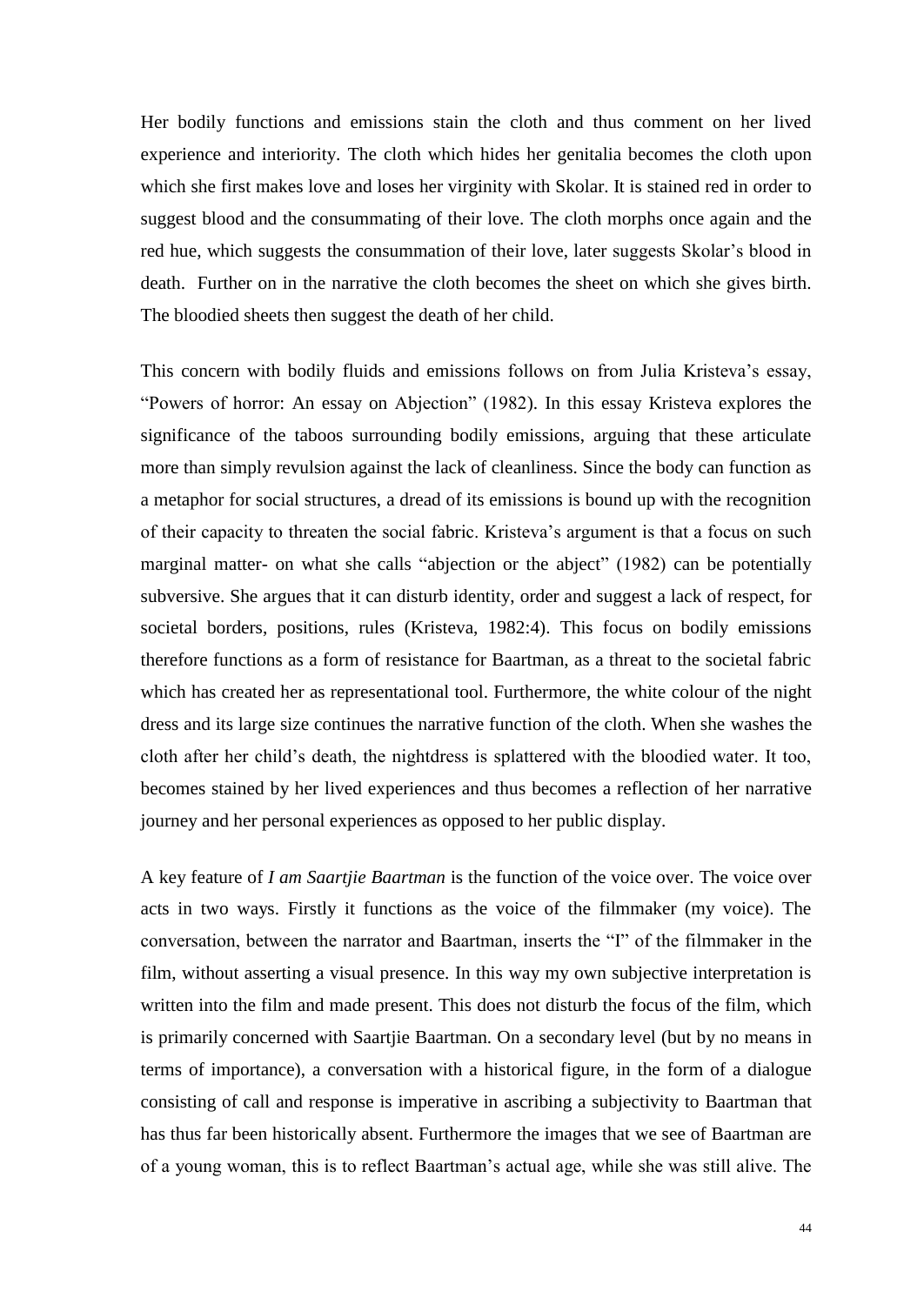voice over that acts as Baartman"s voice is however communicated by an old woman. This is to infer and suggest a sense of reflection; to inscribe the sense of a woman looking back at her life.

The desire to create a film that privileges the experiential and the private is reflected in the style, shot size, composition and lighting. The film is shot in a combination of red, indigo, ochre, jade and yellow. This is to evoke the colours of the landscape in which Baartman grew up. The lighting aesthetic is influenced by a sense of the private. Images are lit in order to create a sense of intimacy. This often means that there is a play with shadows and concepts of light and dark. Baartman"s character is often shot as if she were emerging from and framed by darkness. This is to suggest a narrative world that foregrounds and privileges the experiential and the private.

Additionally, the film consists of a textured look that sought to enhance emotional resonance and intimacy. This was done through the use of out of focus shots and extreme close up"s. The images were often tightly framed and positioned in low angles. This is once again to evoke a sense of intimacy that suggests Baartman"s private world, rather than an empirical, historical project. The need to evoke the sense of experiential time was articulated through the use of "long takes which capture the rhythm of life" (Gabriel as cited in Mellencamp, 1995:176). Furthermore, although the film concerns itself with chronology, it is however non linear in structure. This is once again to suggest a stream of consciousness or the notion of experiential time.

An important facet of *I am Saartjie Baartman* is the issue of how to deal with her remains. As I have already mentioned, the return of Baartman"s remains played a crucial role in Maseko"s film*, The Return of Sara Baartman.* This was in terms of the remains (Baartman"s) use as a symbol of the re-birth of the nation. One of my principal concerns was to disrupt this symbolic usage. I managed to do that at the end of my film. The end explores a return of Baartman that does not focus on her remains and their metaphorical significance in terms of constructing narratives of the nation. These articulations focus on her material remains and their material burial in the soil of the nation. These articulations therefore objectify Baartman"s body by emphasising the use of her body as a tool in narratives of the nation. In order to disrupt this objectifying usage of Baartman"s body, my film seeks to concentrate on a concept of return that is spiritual in nature. Baartman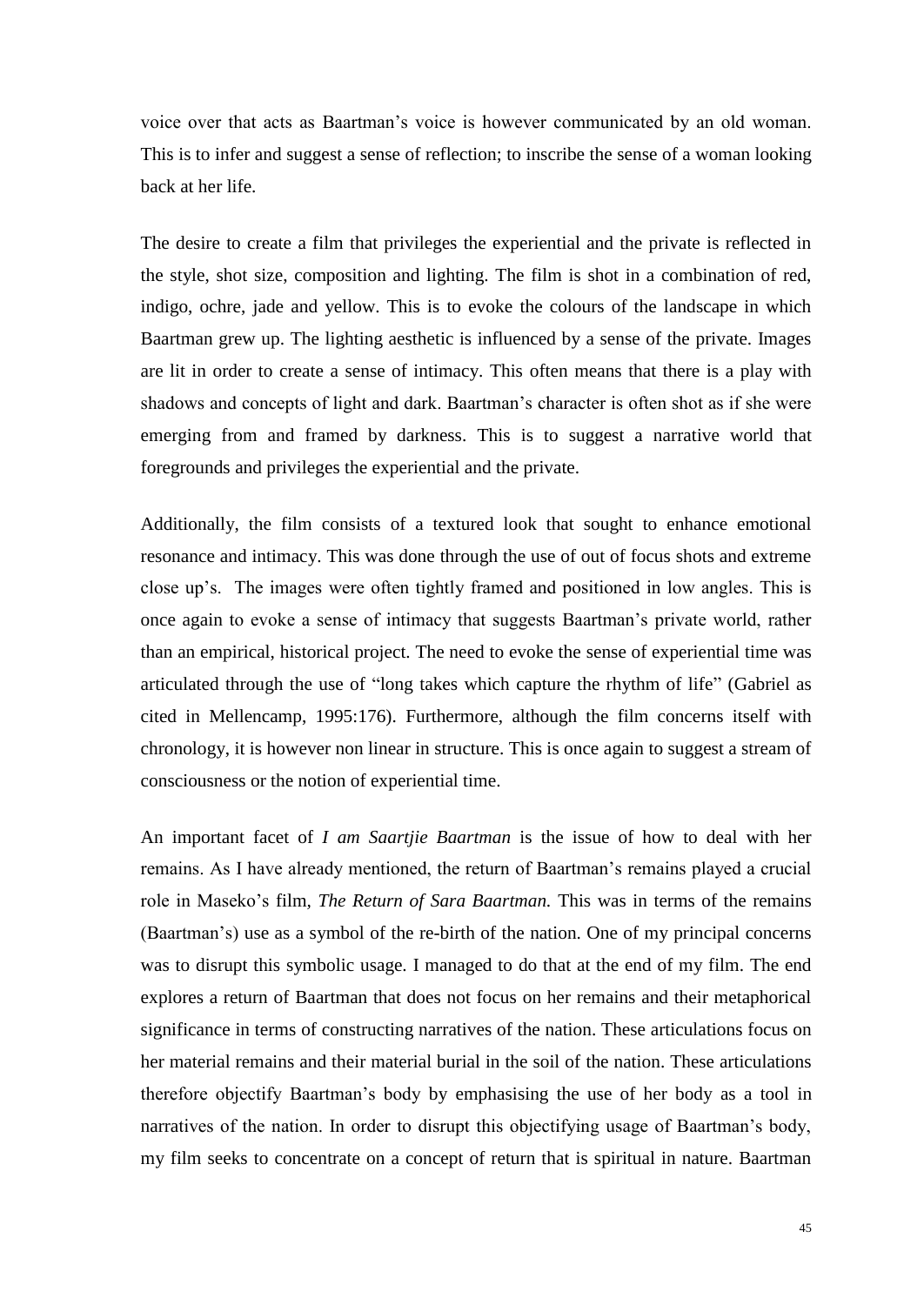returns home as a spiritual entity. As an ancestor, who does not live above or below us but among us. In this way her iconicism is infused with a sense of political agency that unveils her as a person, who in one way or another is constantly speaking and acting both within the past and present.

This is exemplified by the voice over at the end of the film. Baartman"s character says in Xhosa (a language that according to Rachel Holmes she spoke and which functions as an African counterbalance to the English and French otherwise spoken in the film): "I lost my way; I didn"t know where I was. I was out of my mind." The home in this passage does not refer to a material home within the earth; rather it refers to a spiritual home. The voice over continues and says: "Oh, what is this I see? It seemed like someone in red blankets was sitting there. Oh how beautiful this woman was. Her face was so beautiful". The woman that Baartman"s character sees is an ancestor inviting Baartman to join the realm of the ancestors. The red of her blankets refers to the colours that *Sangomas* or traditional healers wear. This is to reinforce that Baartman"s character is having a conversation with the spiritual world and that she is about to become part of it.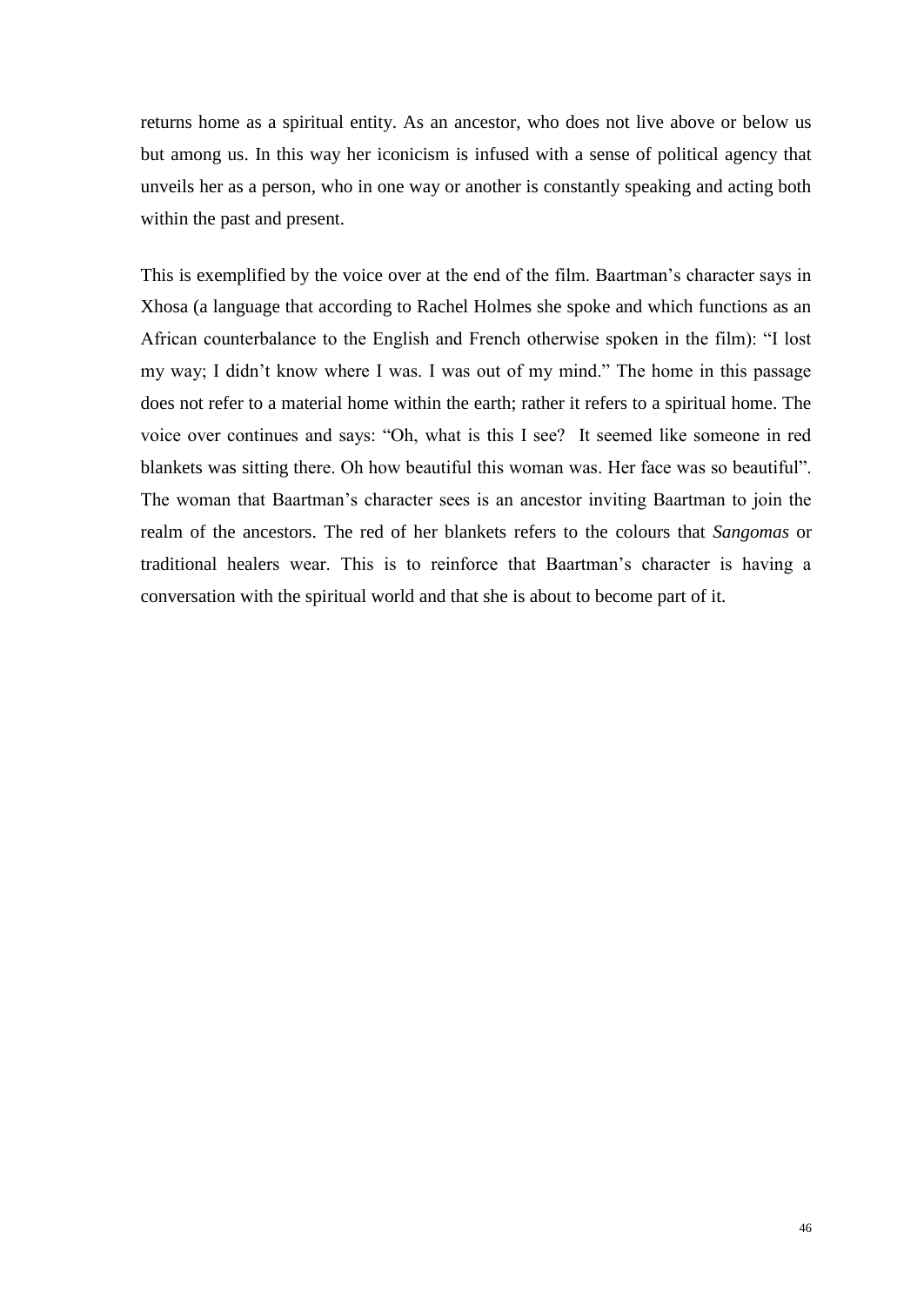#### <span id="page-51-0"></span>**CONCLUSION**

Guatam Bhadra argues, that "submissiveness to authority in one context is as frequent as defiance in another; it is these two elements that together constitute the subaltern mentality" (1997:63). This statement is of particular significance to the life of Saartjie Baartman. Baartman"s resistance was contextualised by this mentality. She was both submissive and defiant at different moments, this illustrates how "idioms of domination, subordination and revolt are inextricably linked" (Bhadra, 1997:63).

Furthermore, Bhadra"s statement illustrates how the severely disenfranchised, as Baartman was, as a Khoi-San woman in the nineteenth century, can act and demonstrate a sense of self determinism. This sense of self determinism can play itself out even within a patriarchal, classist, imperialist and racist milieu, as the one that Baartman found herself in.

Ranajit Guha, in his essay entitled *Chandra"s death* (1997), speaks of how a sense of personal will exists within patriarchy for the subaltern woman. In this essay he describes the death of a woman named Chandra, who was a member of a very low caste in colonial India, known as the Bagdis. The Bagdis were so poverty stricken and "polluted" that they were often considered outside of history itself (Guha, 1997:40). This is similar to how the Khoi-San were viewed within Baartman"s lifetime. Chandra dies after she ingests herbal medicines administered by her sister in an attempt to abort a child that she has conceived with a distant relative. Her sister and mother attempt to abort the child in order to save her from the threat of banishment through *bhek,* which her one time lover threatens to place on her. "The semiotic ensemble called *bhek* consists of wearing a *boishnob"s* habit, which is to adopt the dress, ornaments and markings, which move one out of caste and therefore society" (Guha, 1997:52).

Guha argues that Chandra"s mother and sister displayed solidarity amongst women by choosing to administer the medicine in order to abort the baby, rather than allowing Chandra to be a victim of *bhek* (1997:59). He asserts that this solidarity of women, displayed a revolt, which although not public, was still visible, as it was exercised within a society where initiative and voice are given to men alone (1997:59). Guha therefore asserts that by choosing "abortion as an alternative to *bhek*, they defied the sentence of living death that had already been pronounced on Chandra" (1997:59).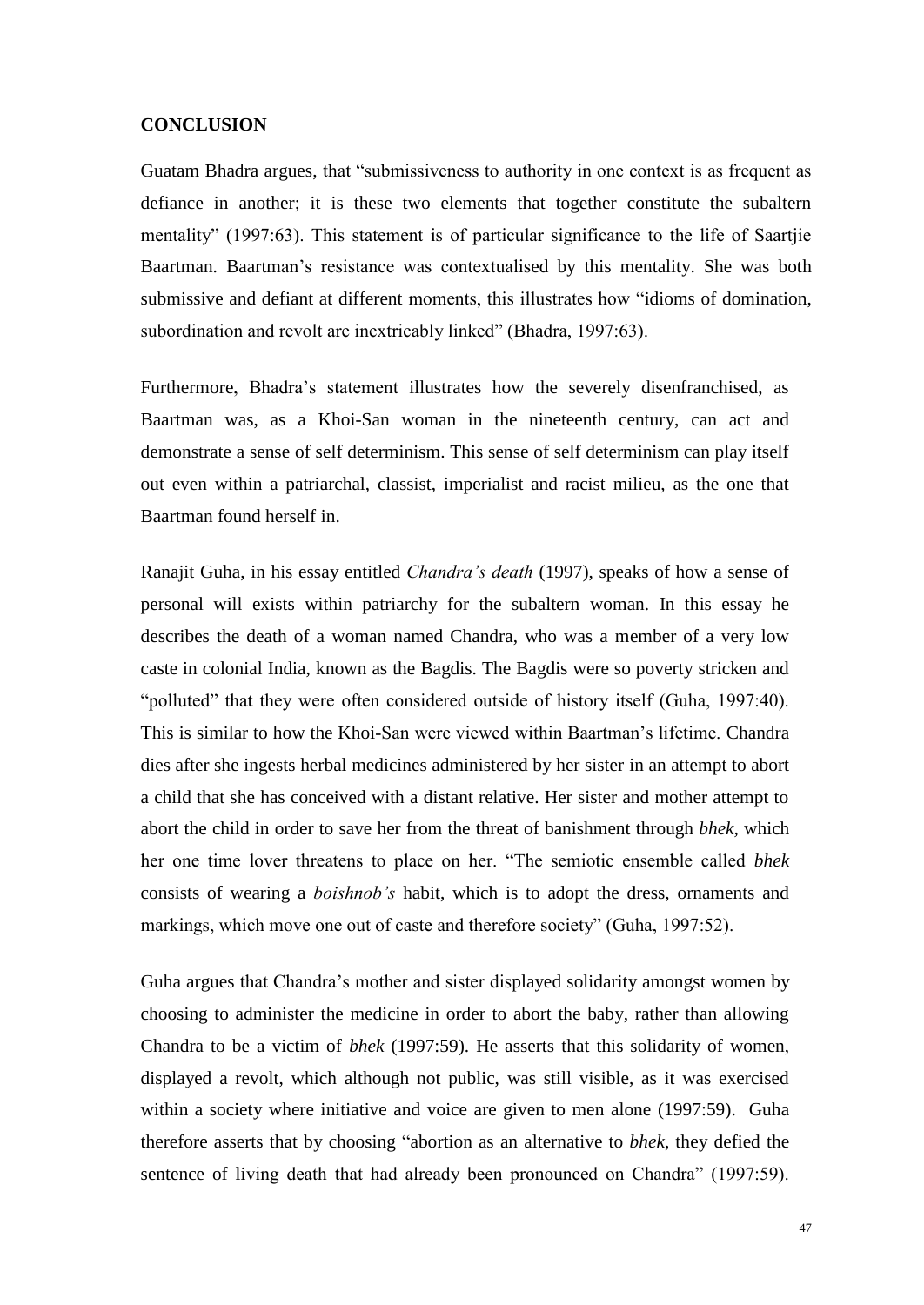They therefore displayed and exercised a sense of personal will even within the confines of a deeply oppressive society, contingent on class, caste and patriarchy.

The narrative of Chandra"s death and its ramifications in terms of a sense of self determinism and feminism itself, are significant and in many ways analogous to the ways in which Baartman exercised a sense of personal will within her lifetime. Often this sense of personal will was not recognised as such and rather was viewed as further evidence of her extreme victimisation and disenfranchisement. This is similar to the way that Chandra"s choice to have an abortion could be viewed; as something borne out of victimisation, rather than personal choice.

Baartman"s refusal to admit to the abuse of her situation and be repatriated back to South Africa, after a trial was instigated on her behalf by abolitionists in Britain, is one such incident, that I have already discussed earlier.

Chandra"s death, following the ingesting of the herbal remedy and Baartman"s return to humiliating exhibition and abuse after the trial reveals important things. Although moments of self determinism are possible by subaltern people there are however limitations. Limitations which often demand submissiveness, in the same instant as resistance and which may even have deadly repercussions.

The above analysis disrupts the articulation of Baartman as a victim. This is done through a feminist historiography that articulates a sense of self determinism even within the confines of colonial imperialism and patriarchy. This illustration of a personal will (described in both my film project and this research report), allows Baartman a voice outside of a discourse of nation and nation building. This voice allows an articulation of Baartman as a person, rather than as a symbol of the inhumanity that she had suffered. This voice and her subsequent unveiling as a person, who was both complicit and resistant, reject her incarnations as a symbol or tool. This rejection consequently disavows her sanctification, as her role as a symbol, is deconstructed and ultimately diminished to some degree. Her official identity is therefore disrupted and called into question.

The ruin of Baartman's representation that my research report and film propose is premised on a "logic of difference". This "logic of difference" is about the ability to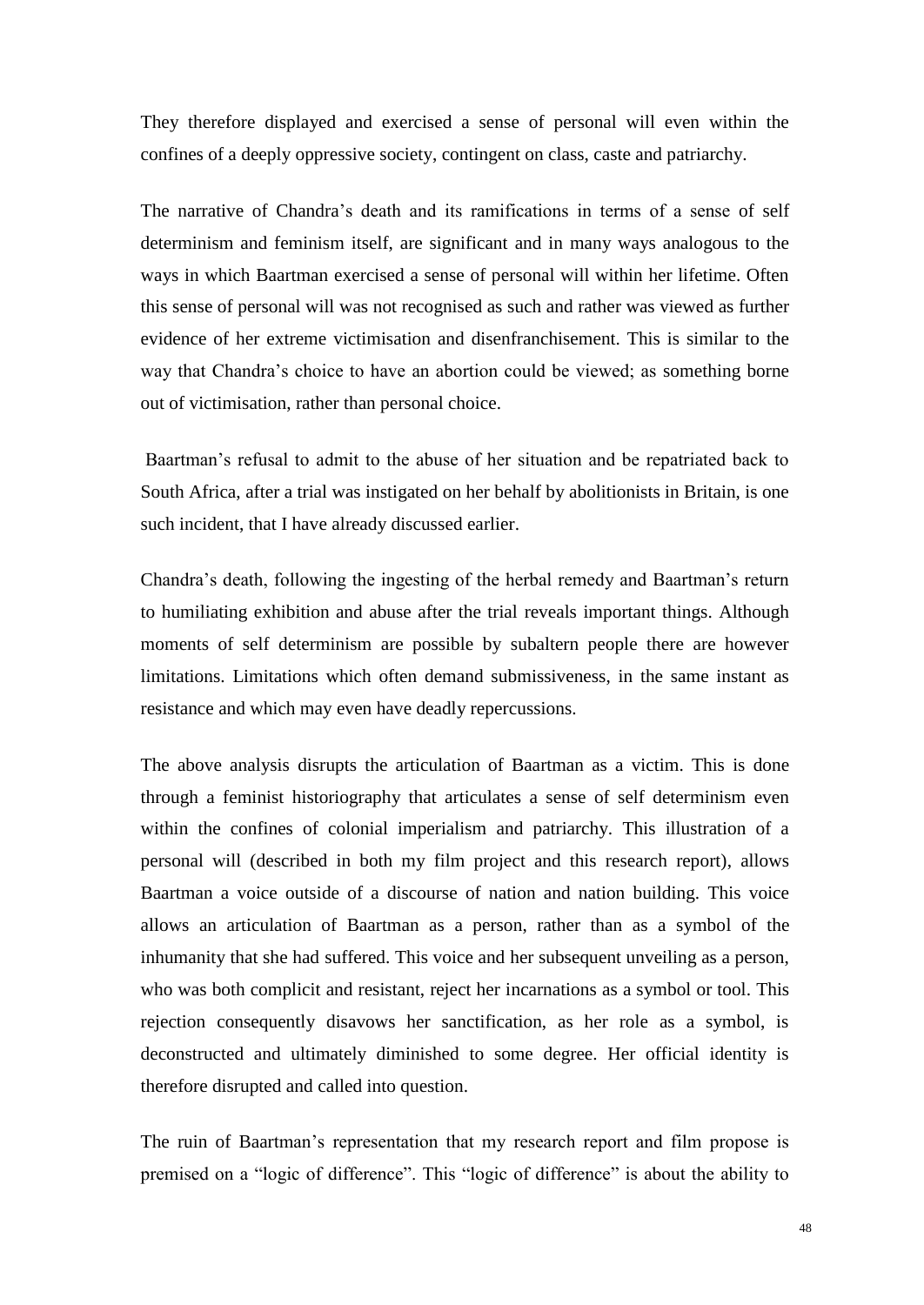argue for and justify differences of interpretation by privileging different aspects of narrative history at varied historical moments. This notion of interpretation, specifically the interpretation of Baartman's subjectivity as it relates to history (personal and official) and her private life, is grounded in Patricia Mellencamp"s description of the "empirical avant garde". *I am Saartjie Baartman* privileges experiential time above notions of the historical (linear or historic time). This concept of experiential time is crucial to the ruin of Baartman"s representation and therefore her re-imagining. The ruin of representation can however only exist in the moment of the film, *I am Saartjie Baartman.* Beyond the film it reproduces itself, therefore disavowing the impression of "ruin".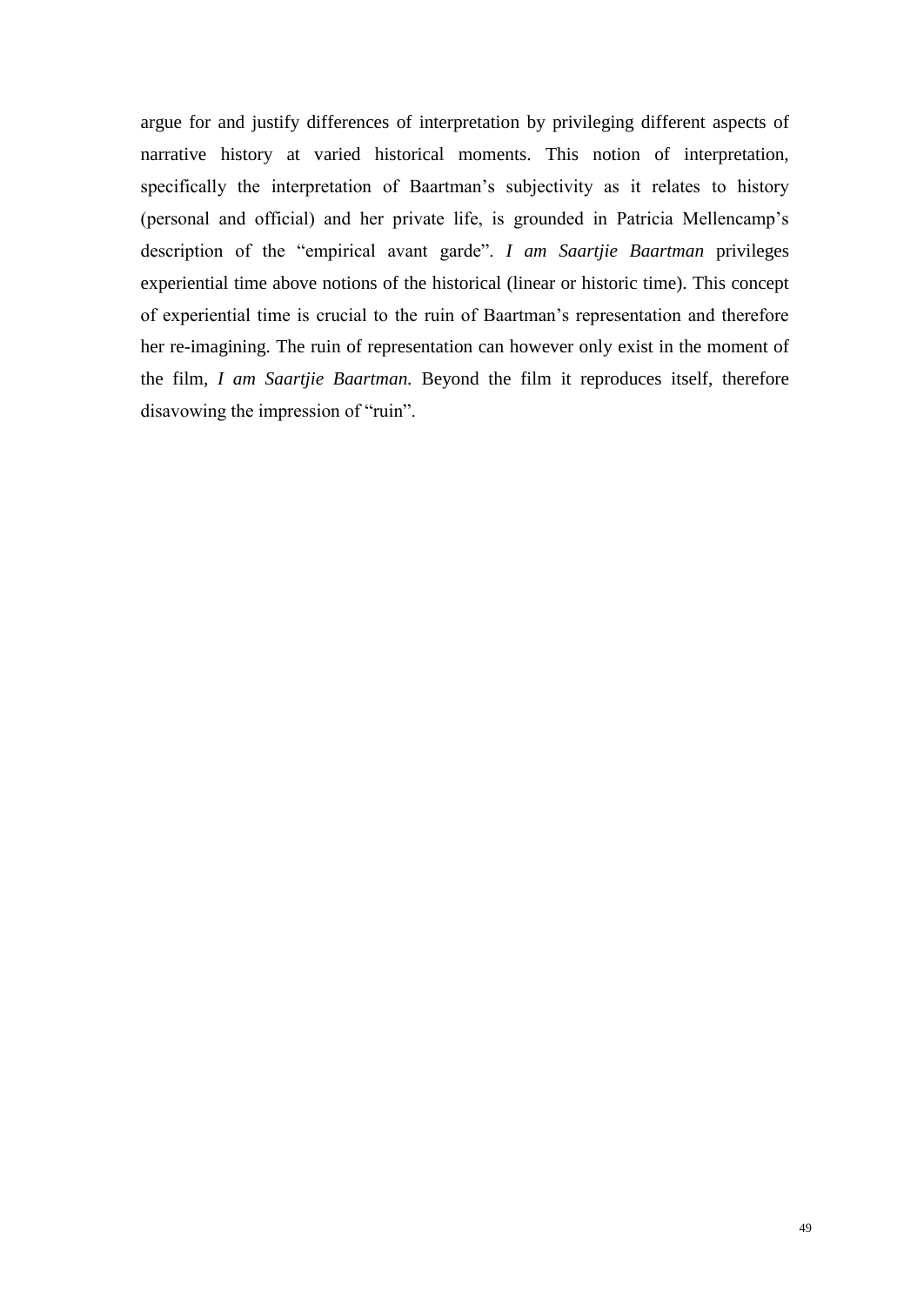# <span id="page-54-0"></span>**APPENDIX**

<span id="page-54-1"></span>

**Figure 1: Penny Siopis,** *Dora and the Other Woman* **(1988), pastel on paper, 153 x 120 cm, Private collection.**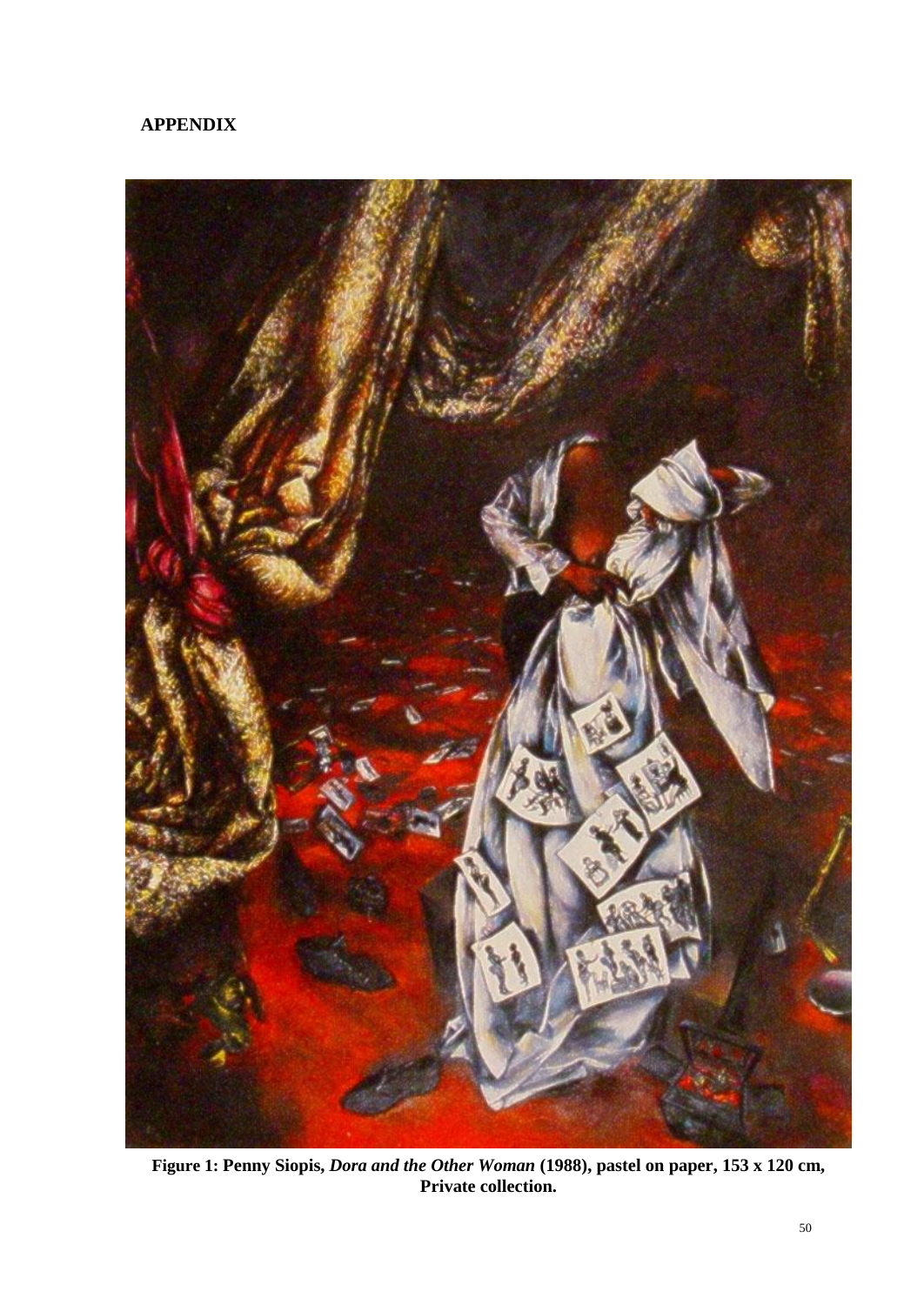<span id="page-55-0"></span>

**Figure 2: Nicolas Huet le Jeune,** *Saartjie Baartman* **(1815), watercolour on vellum.**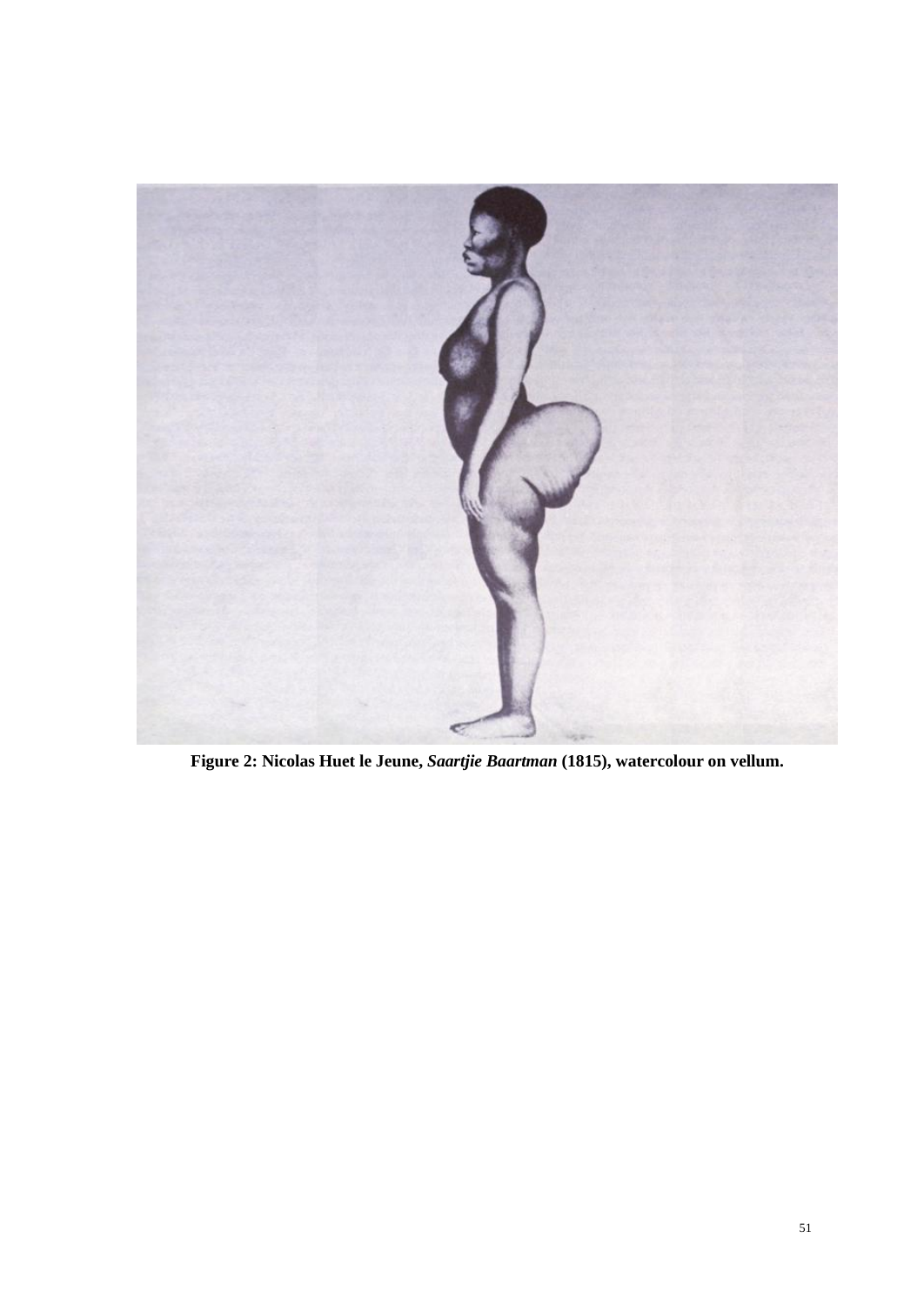<span id="page-56-0"></span>

**Figure 3: Still from** *I am Saartjie Baartman***, projection originally painted by Nicolas Huet le Jeune,** *Saartjie Baartman* **(1815), watercolour on Vellum.**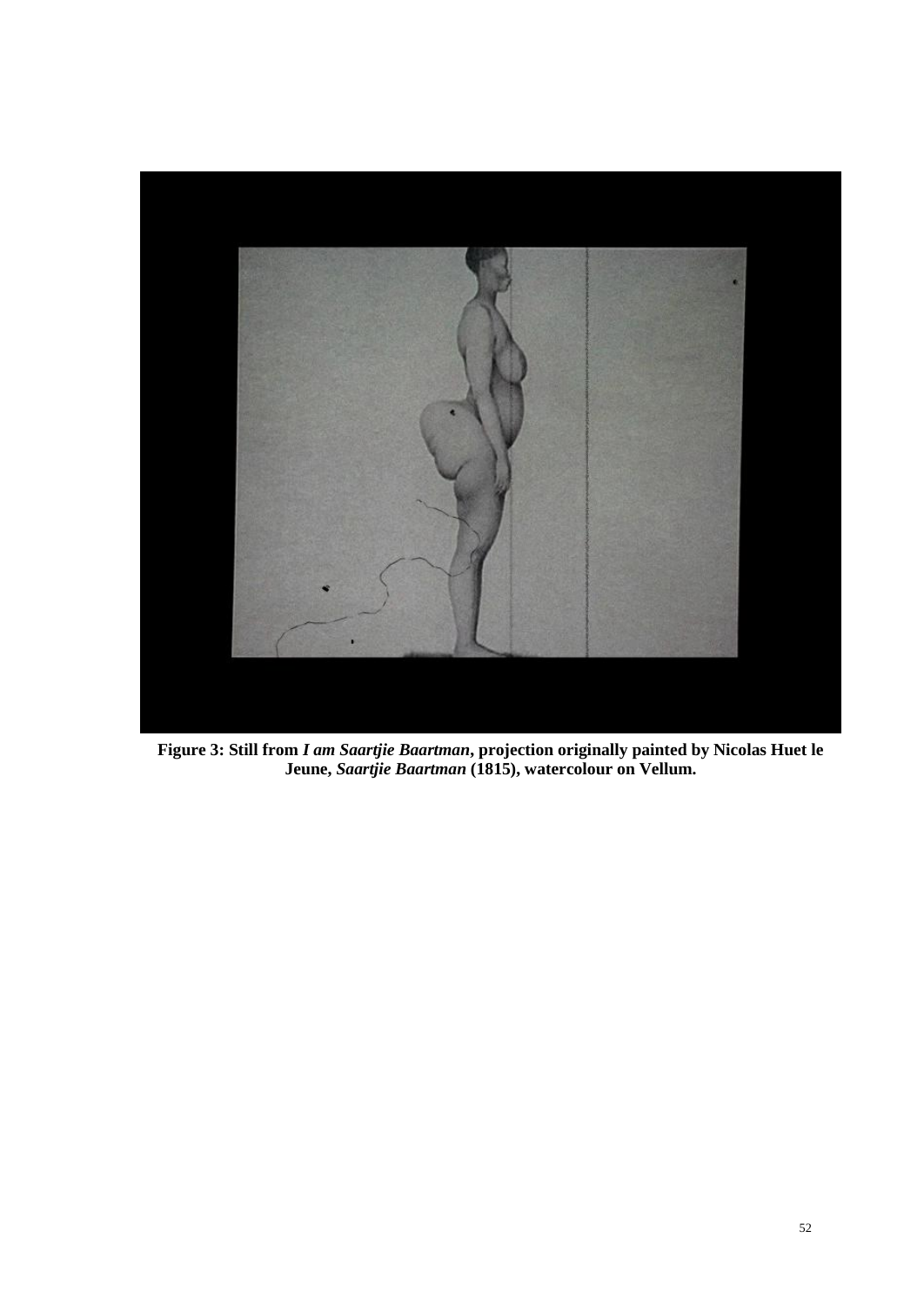<span id="page-57-0"></span>

**Figure 4: Still from** *I am Saartjie Baartman***, projection from Dziga Vertov's** *Man with the movie camera* **(1929)**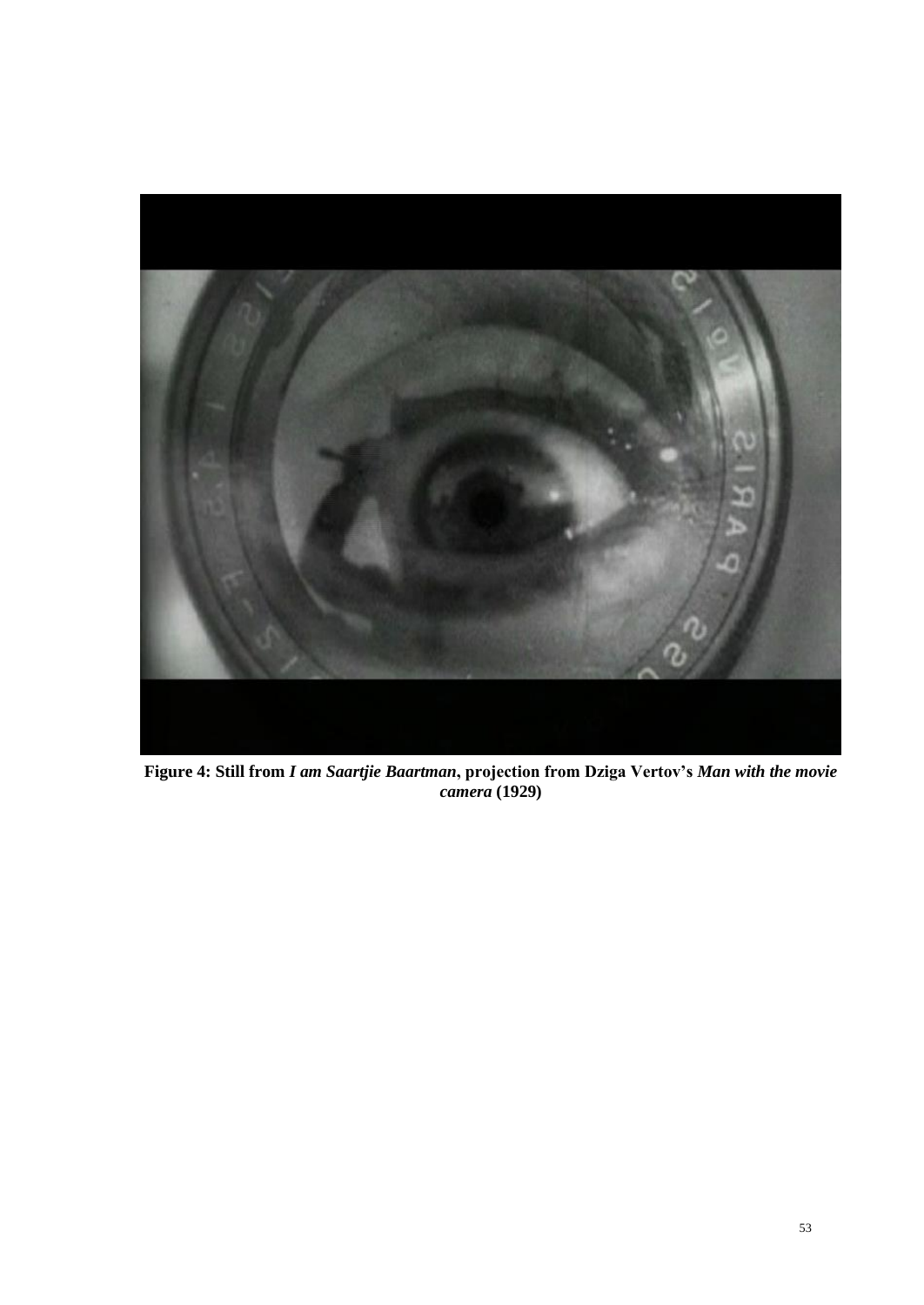<span id="page-58-0"></span>

**Figure 5: Still from** *I am Saartjie Baartman***, projection from Sergei Eisenstein's** *Battleship Potemkin* **(1925)**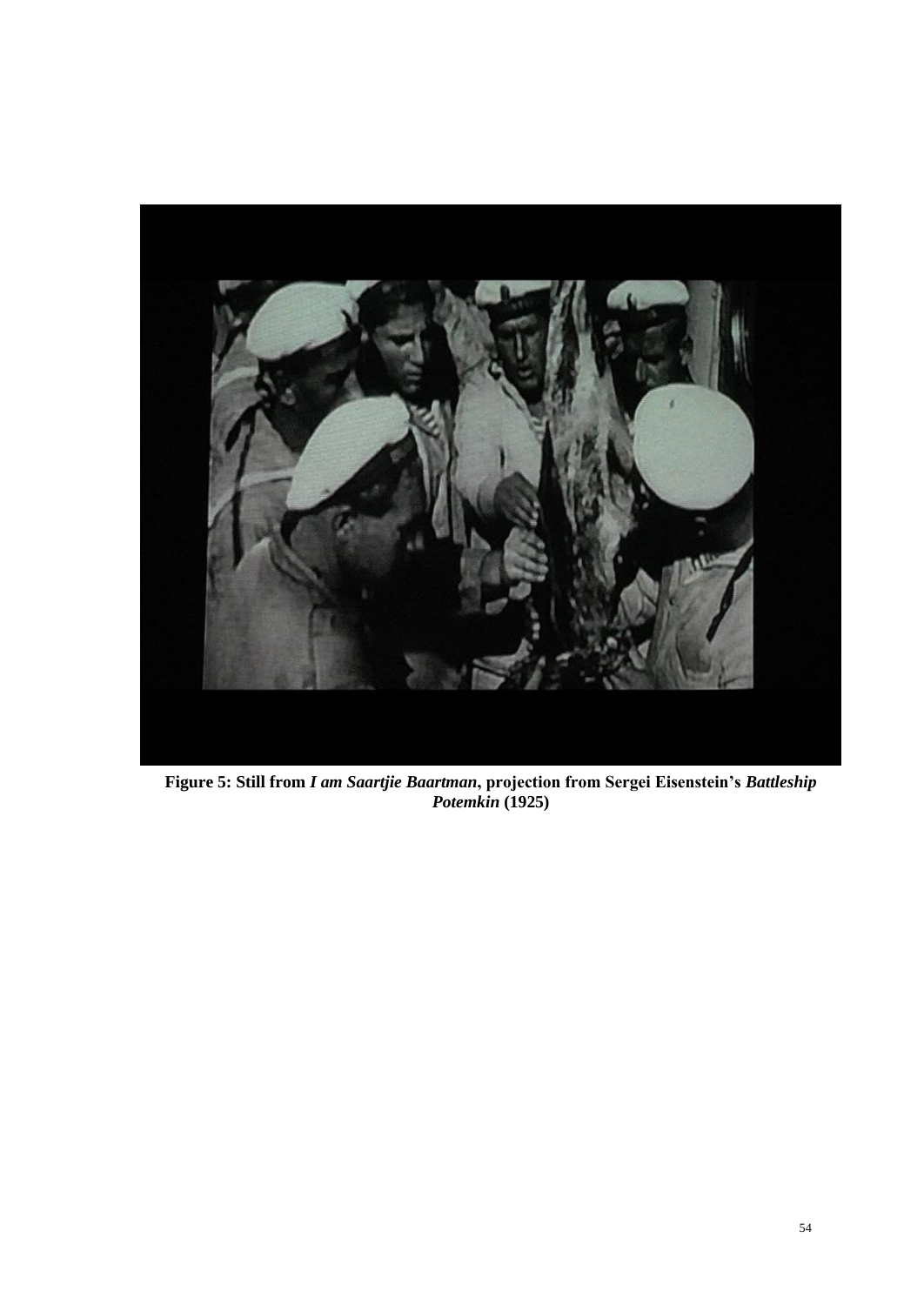<span id="page-59-0"></span>

**Figure 6: Still from** *I am Saartjie Baartman*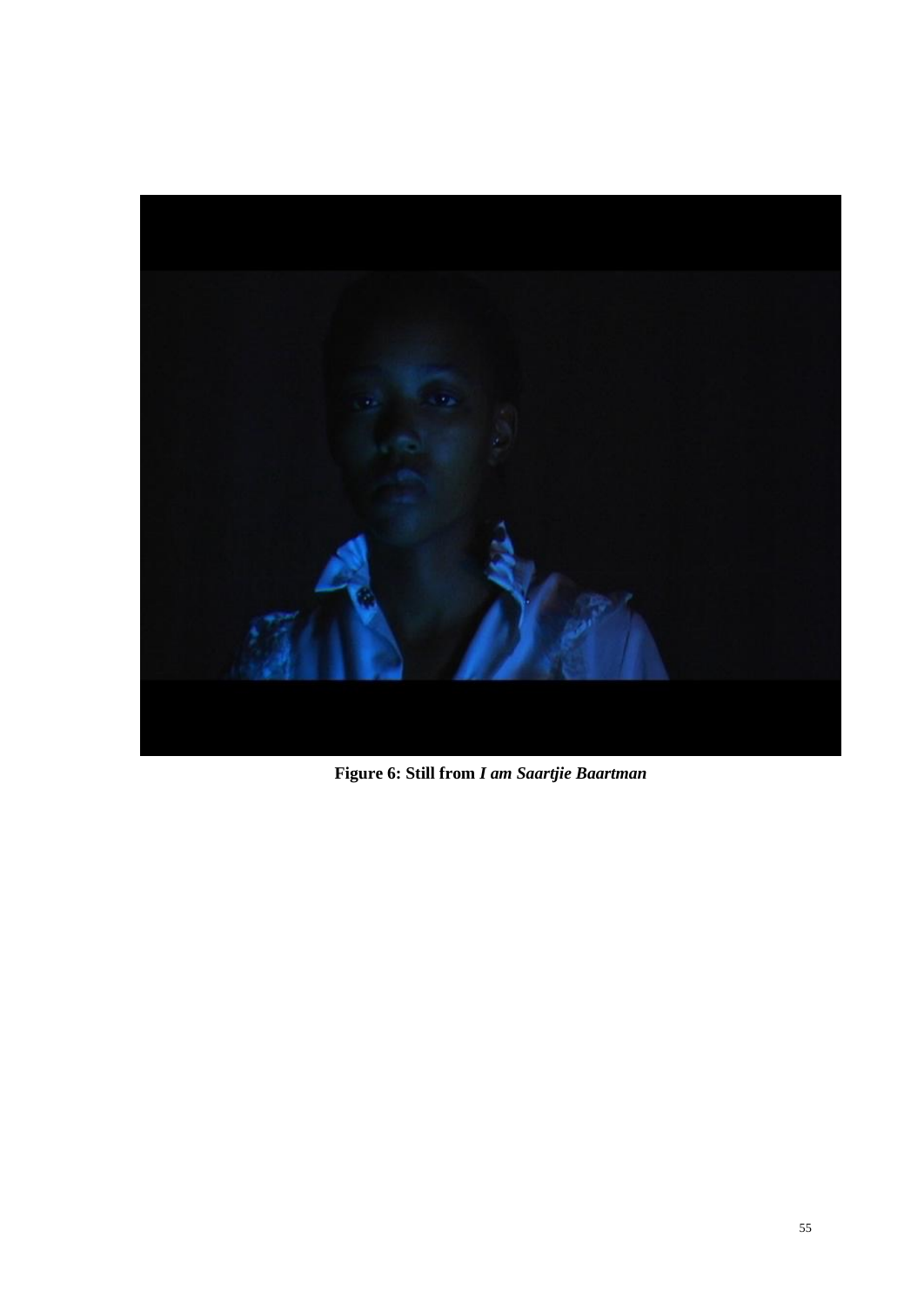

<span id="page-60-0"></span>

**Figure 7: Still images from** *I am Saartjie Baartman***, projections of archival photographs of San people from the Bleek/Lloyd archive compiled by Pippa Skotnes (2007)**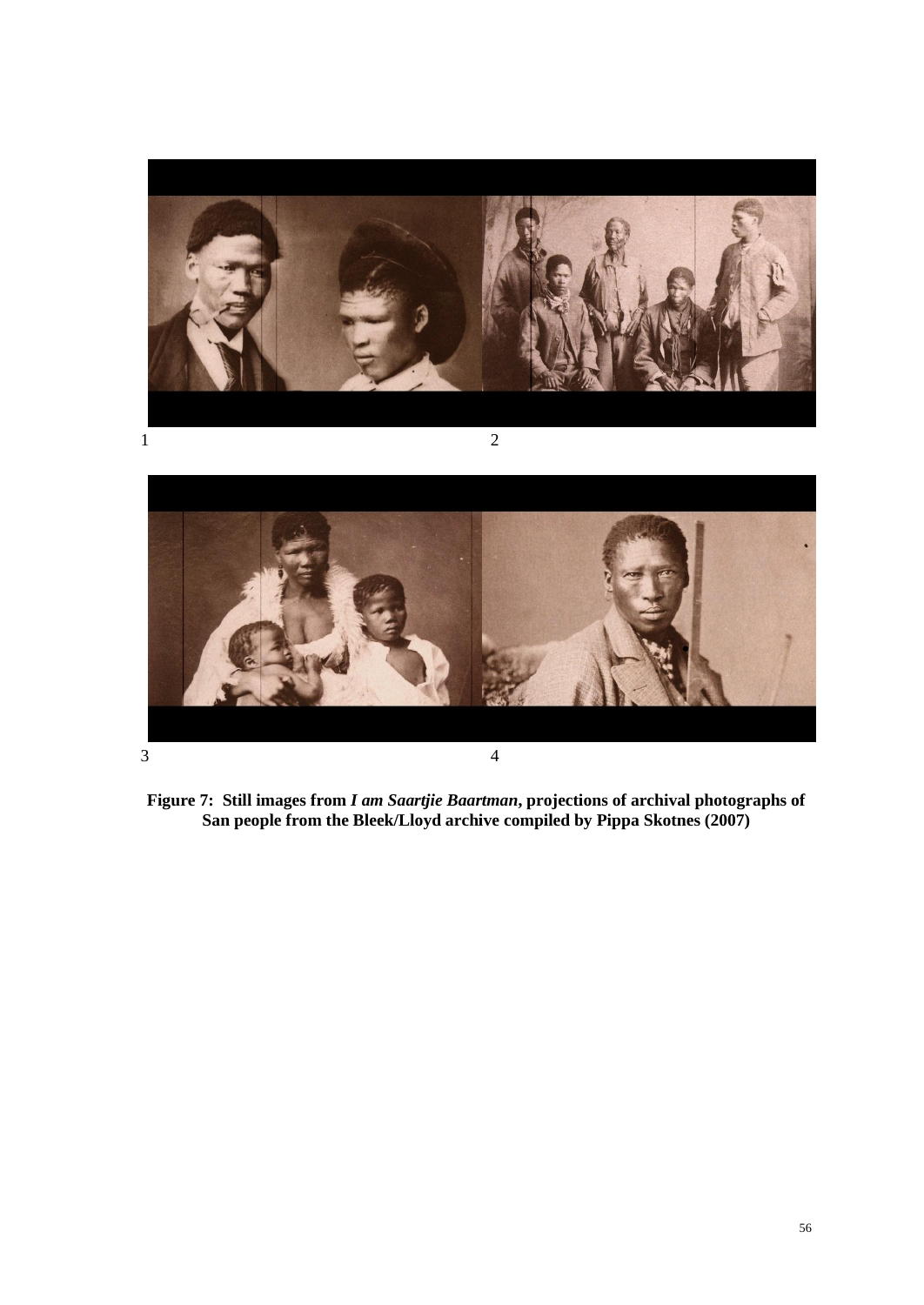## <span id="page-61-0"></span>**BIBLIOGRAPHY**

- 1. ALTER, G. 1998. A New Technique for Aesthetic Labia Minora Reduction. *The Annals of Plastic Surgery*. 40(1):287-290.
- 2. ATLICK, R.1978. *The Shows of London*. Cambridge: Harvard University Press.
- 3. BHADRA, G. 1997. The Mentality of Subalternity: "Kantanama" or "Rajdharma". IN: Guha, R. (Ed.) *A Subaltern Studies Reader*. Minneapolis: University of Minnesota Press.
- 4. BOYNE, R.1990. *Foucault and Derrida: The Other Side of Reason*. London: Unwin Hyman.
- 5. CRAIS, S and SCULLY, P. 2009. *Sara Baartman and the Hottentot Venus: A Ghost Story and a Biography*. New Jersey and Oxfordshire: Princeton University Press.
- 6. COOMBES, A.1997. Gender, Race, Ethnicity in Art Practice in Post Apartheid South Africa: Annie.E. Coombes and Penny Siopis in Conversation. *Feminist Review*. 55:110-129.
- 7. CUVIER, G. 1817. Report on the observations made on the body of a woman known in Paris and in London as the Hottentot Venus. *Memoires du Museum d"Histoire Naturelle*. 3:259-274.
- 8. ENWENZOR, O.1999. Re-framing the Black Subject: Ideology and Fantasy in Contemporary South African Representation. IN: Enwenzor, O & Oguibe, O. (Eds.) *Reading the Contemporary: African Art from theory to the Market place*. London: Institute of Visual Arts.
- 9. FAUSTO- STERLING, A. 1995. Gender, race and Nation: The comparative anatomy of "Hottentot" women in Europe 1815-1817. IN: Terry, J & Urla, J (Eds.) *Deviant Bodies: Critical perspectives on difference in science and popular culture*. Bloomington: Indiana University Press.
- 10. FERRUS, D. 1998. *A Poem for Sarah Baartman*. Available from: The south African Government, Web site: http://www.southafrica.info/about/history/saartjie.htm [Accessed: August 12, 2008].
- 11. GILMAN, S. 1985. Black Bodies, White Bodies: Toward an Iconography of female sexuality in late Nineteenth Century Art, Medicine, and Literature. *Critical Enquiry*. 12(1):204-242.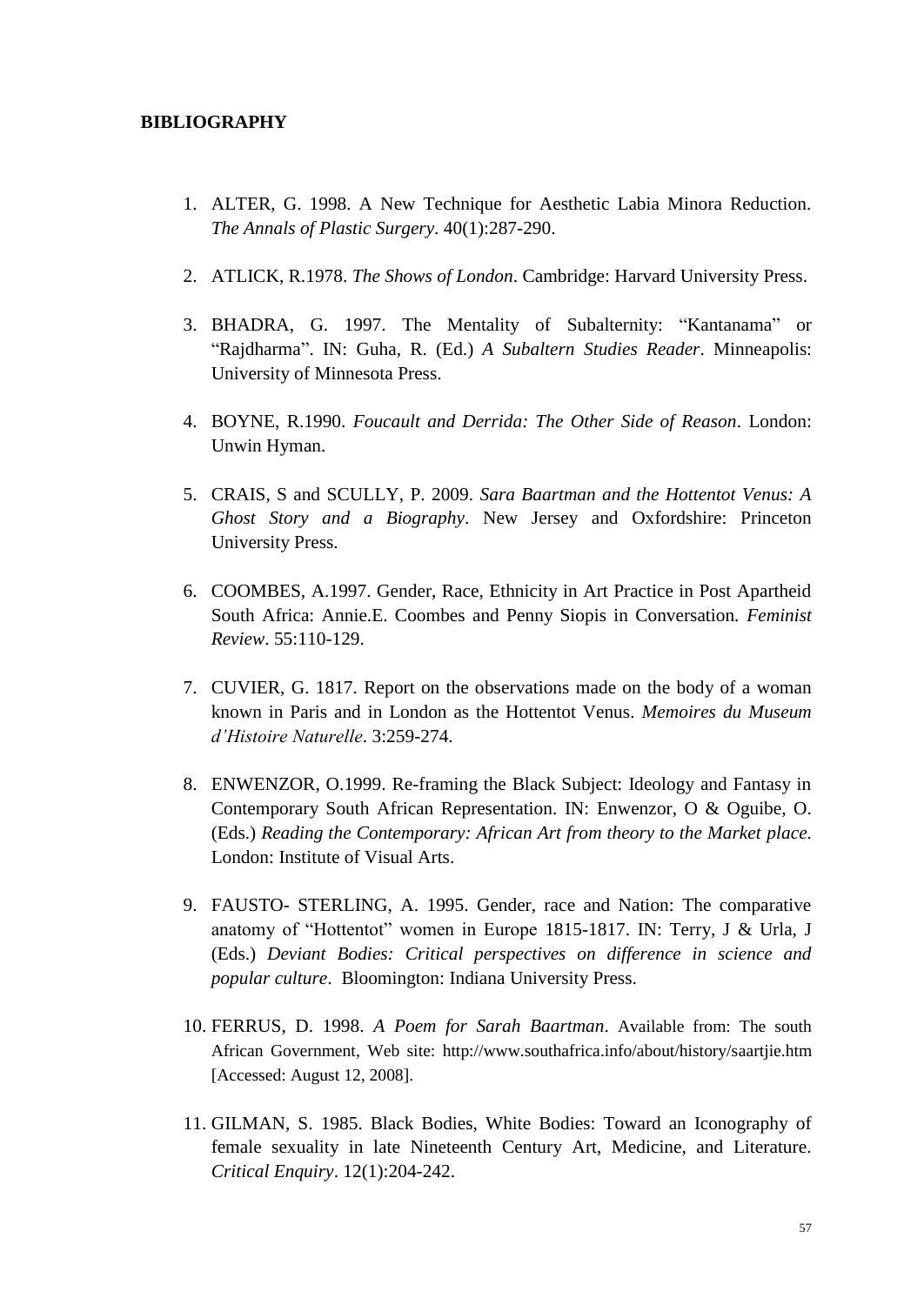- 12. GOULD, S. 1985. *The Flamingo"s Smile: Reflections in Natural History*. New York: W.w. Norton.
- 13. GUHA, R. (Ed.) 1997. Chandra"s Death. IN: *A Subaltern Studies Reader*. Minneapolis: University Minnesota Press.
- 14. HAYWARD, S. 2000. Framing National cinemas*.* IN: Hjort, M & Mackenzie, S. (Eds.) *Cinema and Nation*. London and New York: Routledge.
- 15. HOLMES, R. 2007. *The Hottentot Venus: The Life and Death of Saartjie Baartman, born 1789-buried 2002*. Great Britain: Bloomsbury Publishers.
- 16. KRISTEVA, J. 1986. Women"s Time. IN: Moi, T. (Ed.) *The Kristeva Reader*. Oxford: Basil Blackwell LTD.
- 17. KRISTEVA, J. 1982. *Powers of Horror: An Essay on Abjection*. Trans. Leon Roudiez. New York: Columbia University Press.
- 18. LINDFORS, B.1983. The Hottentot Venus and other African attractions in nineteenth century England. *Australasian Drama studies*. 1:83-104.
- 19. MELLENCAMP, P. 1995. An Empirical Avant Garde : Laleen Jayamanne and Tracey Moffat. IN: Petro, P. (Ed.) *Fugitive Images: from photography to video*. Bloomington and Indianapolis: Indiana University Press.
- 20. MOXEY, K. 1994. *The Practice of Theory: Post-Structuralism, Cultural Politics and Art History*. New York: Cornell University Press.
- 21. OLKOWSKI, D. 1999. *Gilles Deleuze and the Ruin of Representation*. Berkley, California: University of California press
- 22. QURESHI, S. 2004. Displaying Sara Baartman, the "Hottentot Venus". *History of Science*.42: 233-257.
- 23. SAMUELSON, M. 2007. *Remembering the Nation, Dismembering Women? Stories of the South Africa Transition*. University of Kwazulu Natal Press.
- 24. SCHIEBINGER, L. 1993. *Nature"s Body: Gender in the Making of Modern Science*. Boston: Beacon Press.
- 25. SCHMAHMANN, B. 2004. *Bodies of Resistance: Works by Penny Siopis*. Inaugural Lecture, Rhodes University.
- 26. SHAVIRO, S. 1993. *The Cinematic Body*. Minneapolis: University of Minnesota Press.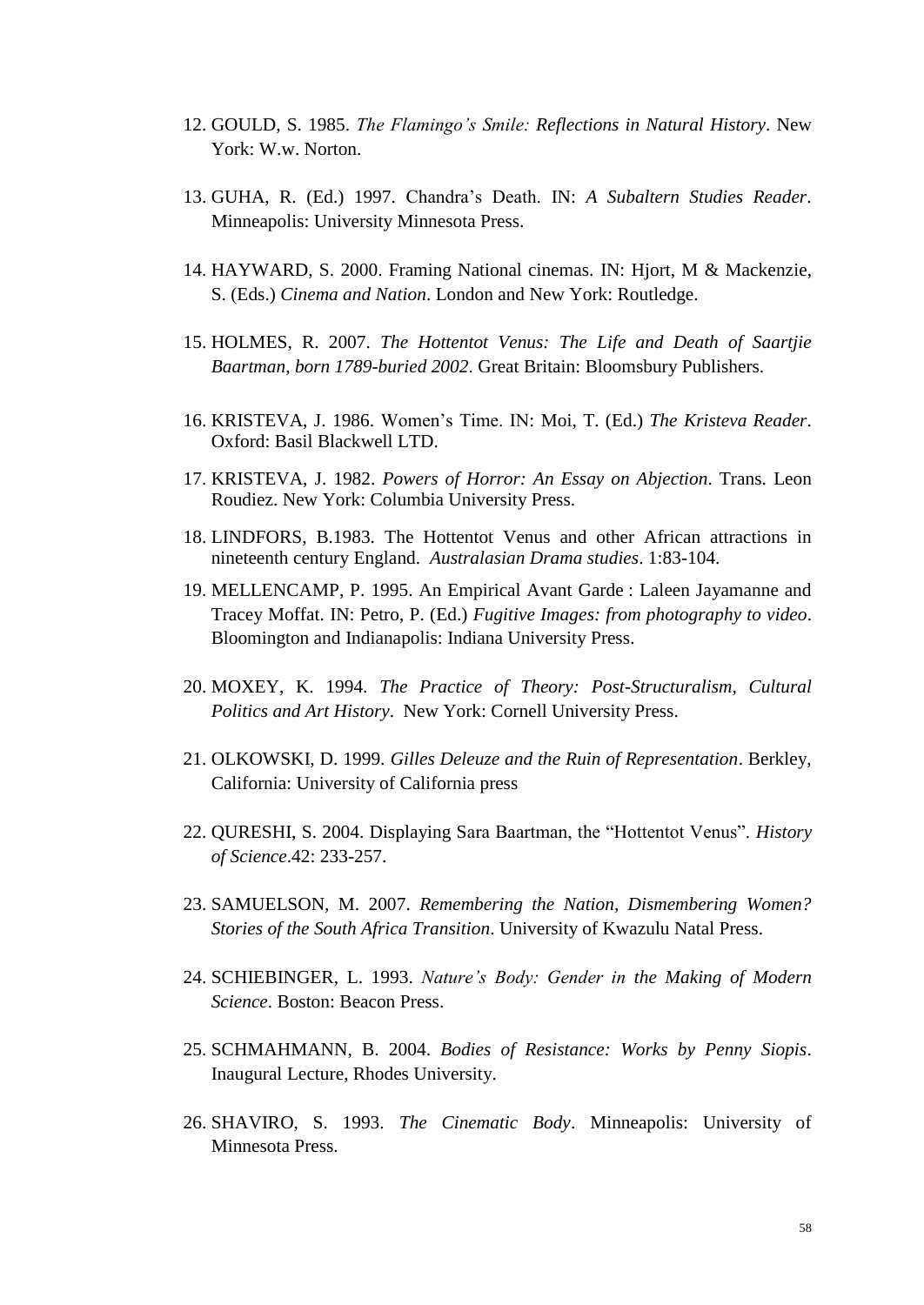- 27. SHAW, D. 2004. Sergei Eisenstein. *Senses of Cinema*.30.
- 28. SHOHAT, E. 1997. Post -Third Worldist Culture: Gender, Nation and Cinema. IN: Alexander, J & Mohanty, C (Eds.) *Feminist Genealogies, Colonial Legacies and Democratic futures*. New York: Routledge.
- 29. SKOTNES, P. 2007. *Claim to the country: The archive of Lucy Lloyd and Wilhelm Bleek / [created, compiled and introduced by] Pippa Skotnes*. Johannesburg: Jacan; Athens: Ohio University Press.
- 30. SPIVAK, G.1989-1990. Women in Difference: Mahasweta Devi"s "Douloti the Bountiful". *Cultural Critique*. 14:105-128.
- 31. STROTHER, Z. 1999. Display of the body Hottentot. IN: Lindfors, B (Ed.) *Africans on Stage: Studies in Ethnological Show Business*. Bloomington and Indianapolis: Indiana University Press.
- 32. TURMEN, T. 1998. *Female Genital Mutilation*. Geneva: World Health **Organisation**